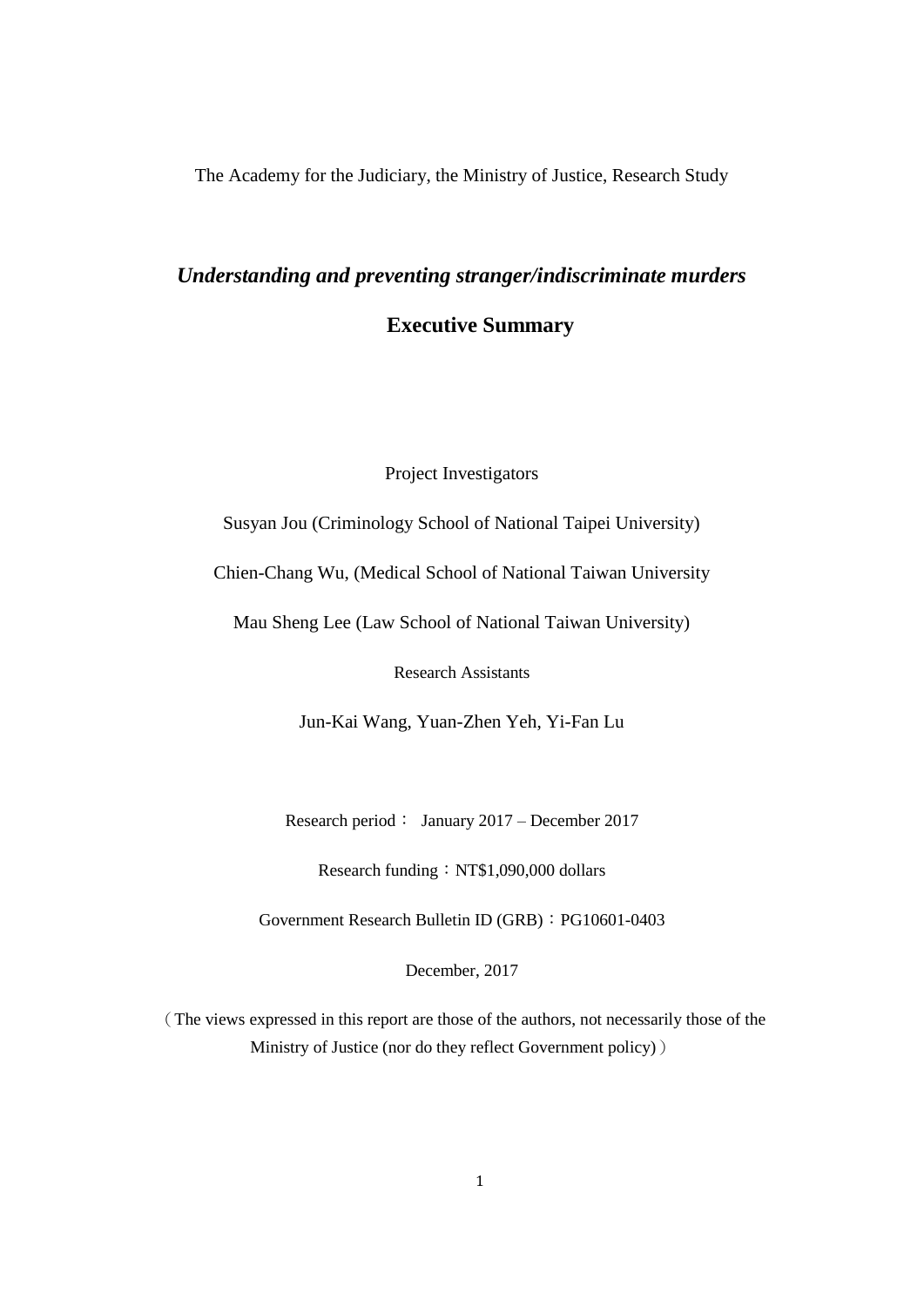#### **Abstract**

The aims of this study are to clarify the definitional issues pertaining to indiscriminate murder, analyze relevant policies in different countries, collect evidence in Taiwan and make recommendations.

Based on our empirical research findings, "indiscriminate murder" is our preferred proxy term for "random killing" or "mass/stranger killing". There are two sub-categories of indiscriminate murder – classical and non-classical. Classical indiscriminate murders are cases involving offenders with randomly chosen times, places, and victims to kill without any definite motivation. Non-classical indiscriminate murders are similar but with an element of personal motivation.

Our literature search and review found that countries defined indiscriminate murder mainly based on their own previous societal experiences and developed policies thereafter. For example, Norway, after the Breivik case, focused on improving the leadership response, identifying risk populations, active police operations, information exchange and communication. Japan, with more than fifty indiscriminate murder cases over the past 10 years, emphasizes the social, psychological and mental status and policies in relation to potential risk populations, while mostly sharing a similar approach, Taiwan also attempts to link drug abuse issues with such crimes. The USA, on the other hand, focuses on mass killing and develops a full set of risk assessment, management, classification, and diversion protocols.

In terms of evidence-based policies, this study uses a multi-method research method. A specially designed questionnaire was distributed to a control group (n=50) and four murder inmate groups (n=211, two invalid), namely, indiscriminate murder (5%), stranger murder with motivation (28%), domestic murder (30%), and acquaintance murder (37%). The response rate was 91%. There were fifteen in-depth interviews with indiscriminate murder inmates, with full psychiatric examinations and psychological assessment by the research team. Their previous court psychiatric forensic reports, if any, were provided as supplementary documents for analysis.

The study's main findings are, first, there were no significant differences among the five groups on self-esteem, violent attitudes, cynicism, social alienation and mental health; secondly, compared with the control group, indiscriminate murderers had much lower empathy, raised in multiple high risk family situations, failed to form intimate relationships and with high school dropout rates, but no significant differences with other murder groups in terms of anti-social personality, feelings of

2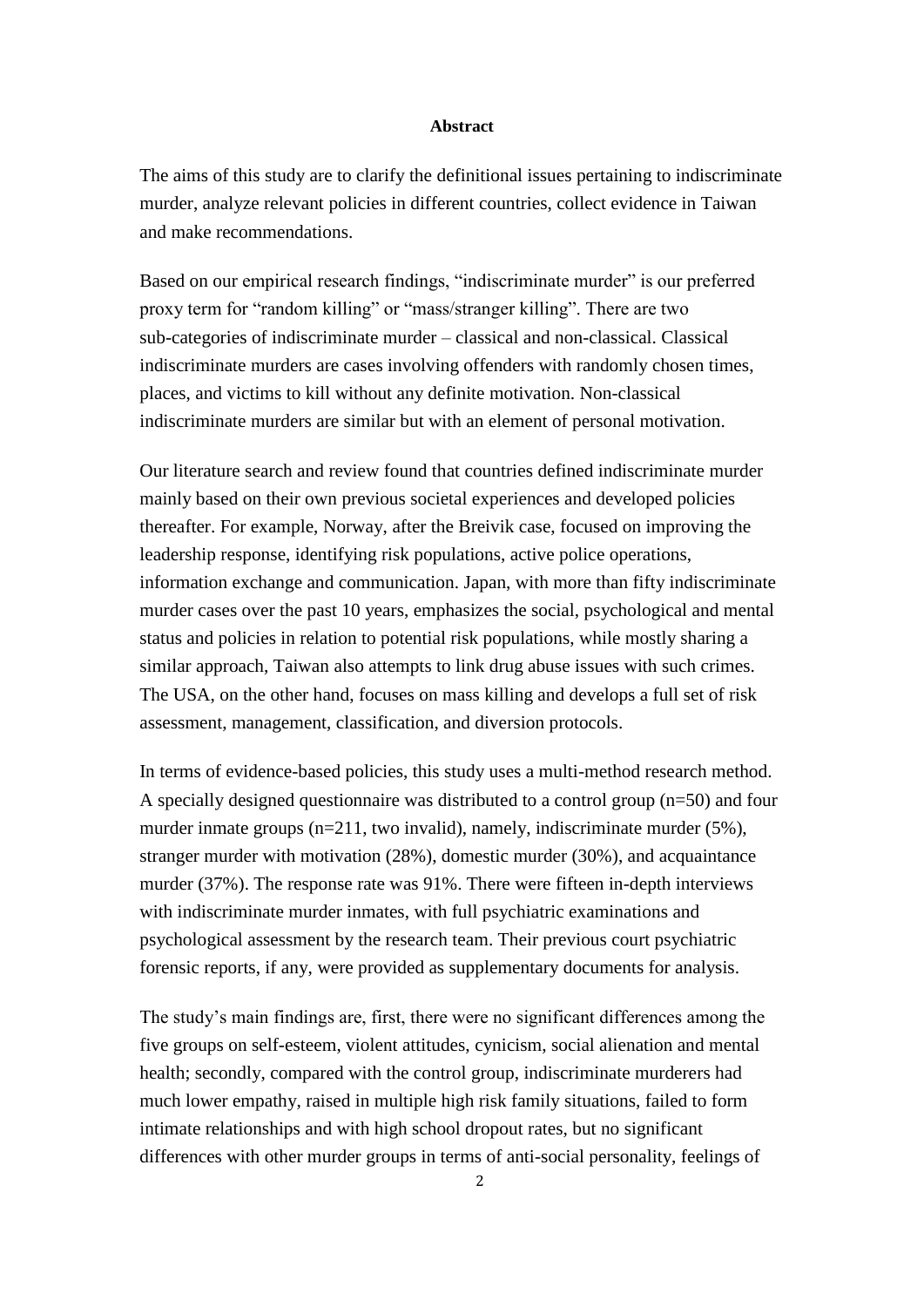loneliness, depression, substance abuse, and prior criminal record; thirdly and finally, there are similar personality traits within the four murder groups, in terms of self-esteem, violent attitudes, cynicism, feelings of anger, depression, social anxiety, lack of intimate relationships, substance abuse, drop out, high risk family, and prior criminal records. This finding would suggest there is little sense in developing specific prevention strategies in respect of indiscriminate murder.

Our study suggests that an integrated secondary prevention and tertiary prevention network is much more important than primary prevention. Apart from sharing the e-high risk database, we recommend appointment of a high-rank social safety team manager to be in charge of supervising the whole process including in-take, classification, resources allocation and follow-up assessment. The study also tested an assumed integrated model which would have merged the existing six social safety databases in Taiwan with our 15 individual cases. We found that the highest predictor hit rate would be in the adult prior record judicial system (0.73), followed by national mental health records (0.60), high risk family welfare reporting system (0.53), drop out educational reporting system (0.47) as well as juvenile prior record system (0.47). Among the 15 cases, less than 2 percent were unaccounted for in the five social safely systems if all systems work as they are designed. Less than one percent was missing if the national suicide reporting system is included.

# **Keywords: indiscriminate murder, random killing, social safety network**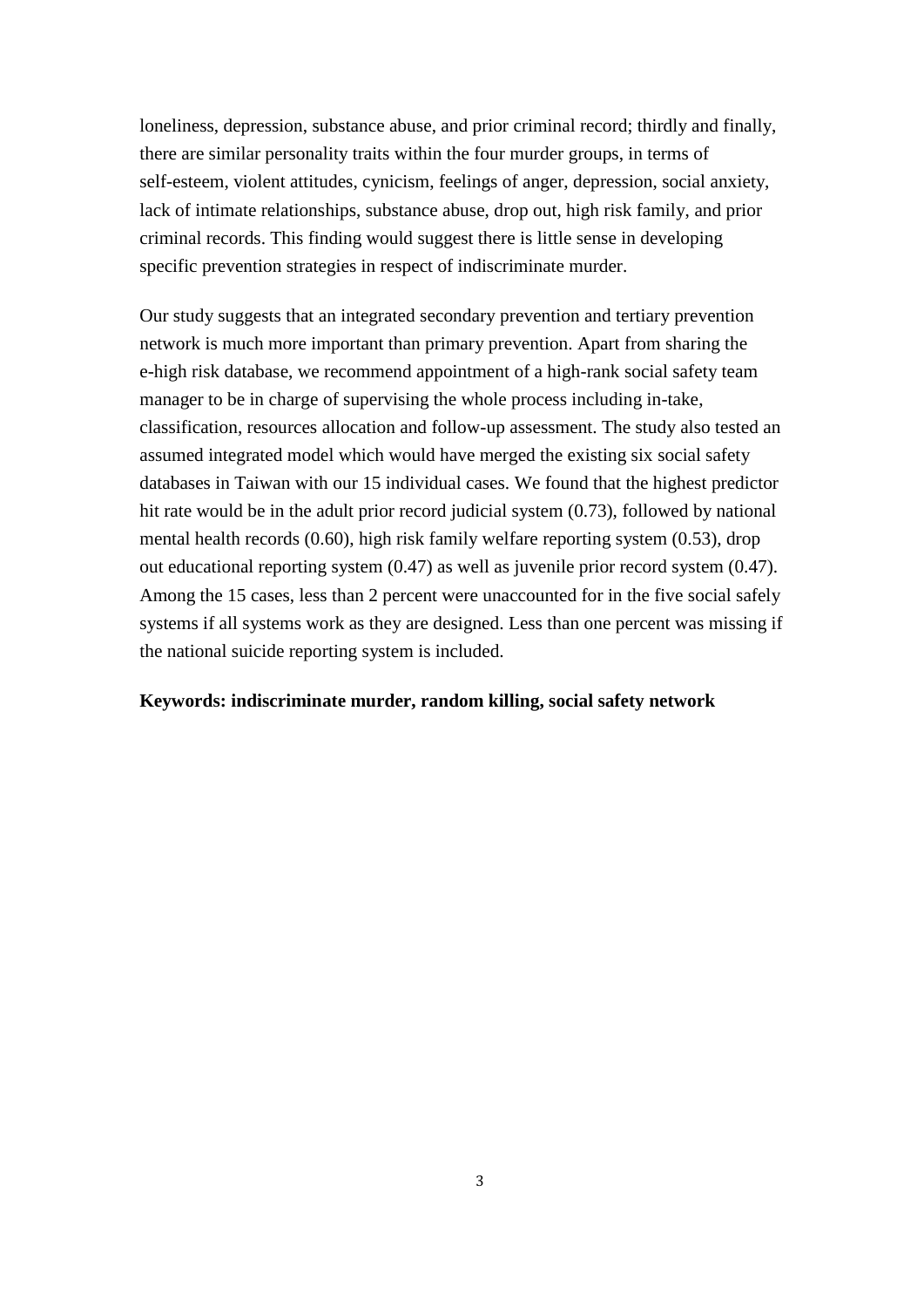## **Background and purpose**

When addressing issues pertaining to indiscriminate murder/harming, the most difficult task which confronts the researcher is how to define the phenomenon. Indiscriminate murder/harming usually implies that offenders do not have any specific selection criteria for choosing his/her victims; anyone who happens to appear at the time-space where the offender engages in killing/harming is a potential victim. Therefore, indiscriminate murder/harming carries an inevitable element of randomness, in which offenders and victims are mutual strangers and not intimate in any way. This randomness could be said to apply equally to aspects of time, place, victims and means. However, it is doubtful whether an offender could achieve the goal of killing/harming through total random action alone, which may signify a loss of control and subsequently not be recognized as a criminal action in criminal law.

In its research on indiscriminate murder, Japan's Ministry of Justice selected only cases of mass killings (where the number of victims exceeded three) as their target cases (李茂生, 2016). The reason was that oversampling of a large number of indiscriminate murder cases may have rendered research cumbersome. However, in our project the uncertainty about who could become a victim is a necessary condition to define so-called "indiscriminate murder/harming". In our view, the number of victims should not be regarded as the key element of this type of crime. That is to say, even if there is only one victim, the indiscriminate victim/s and means of killing could still have a significant impact on personal and societal perceptions of safety. Thus, it is not reasonable to define the severity of an event merely by focusing on the number of victims. In Taiwan, our understanding in research terms of the phenomenon of indiscriminate murder is at a nascent stage. Our view is that it would not be helpful to be overly restrictive with respect to number of victims.

In the U.S.A., mass killing is defined by its Federal Bureau of Investigation (FBI) as events in which offenders kill four or more victims at the scene, and usually commit suicide after the killing or are shot dead by the police. The motives of such killings include seven categories: anger, gang activity, property, ideology, power, mental illness, and sex. However, the above definition of mass killing only concerns the outcome of the event, and thus does not address motives for killing or relationships between killers and victims. The definition functions merely as part of preparatory guidance for the law enforcement agency dealing with such events. It can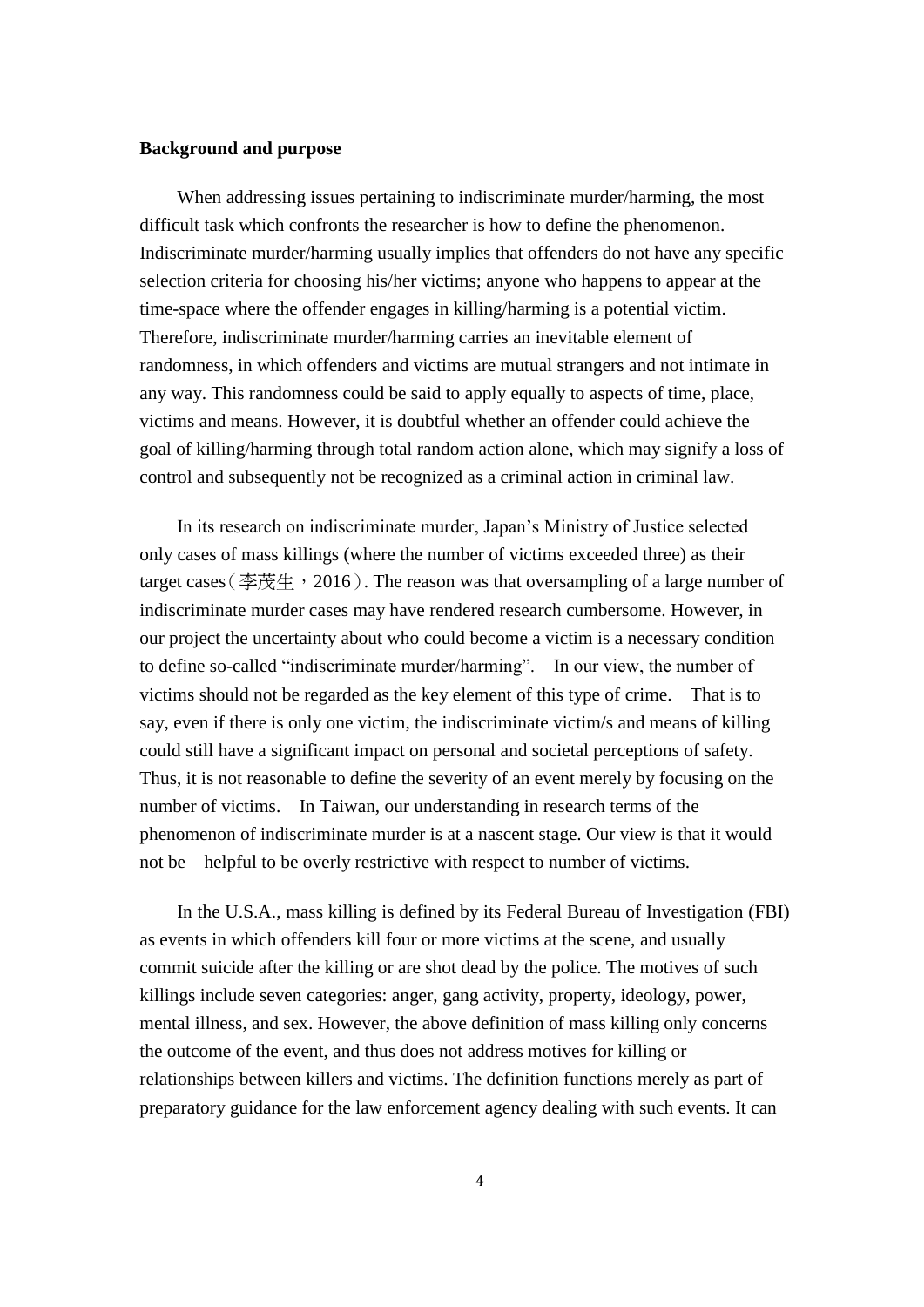be regarded more as an operational definition, rather than a research oriented one, and thus does not facilitate understanding, analysis or prevention.

Based on the motives of killing and criteria of victim selection, Petee et al. (1997) developed a complex scheme for categorization of mass killings. The scheme comprises nine categories: 1. Victim selection; 2. Place selection; 3. Random selection of victims and places; 4. Family/emotional conflicts; 5. Individual conflicts or emotional turmoil; 6. Inducement by other crimes; 7. Gangster killings; 8. Inducement by ideology; 9. Unknown reasons, which means no recognized motive exists. According Petee et al., only category 3 includes random selection of victims (or "indiscriminate" killing). Moreover, theoretically, such victims and offenders are mutual strangers. The other eight categories are not compatible with the requirement of randomness. Furthermore, the Petee et al classification does not take account of the roles of mental illness, personality or mood impairment in motives for killing and in our view is insufficiently comprehensive.

In defining indiscriminate murder, the most important points are "randomness" or "indiscriminateness". Randomness implies that due to the influence by uncertain factors, one repeated phenomenon is in fact unpredictable even though its probability distribution could be estimated. The above unpredictability means uncertainty in place and time. Indiscriminateness means the uncertainty in target selection. In general, when it comes to random killing, usually the victims are not pre-selected, therefore, randomness could be deemed to include indiscriminateness.

Integrating all the above considerations, our research team concludes that indiscriminate murder/harming as a term is more suitable than random killing/harming. The randomness in person, time and place may actually carry an underlying internal subjective logic or reasons among the offenders. In addition, the targets are not necessarily strangers to the offenders. They might be indiscriminately selected acquaintances or family members. Therefore, the research team defines typical indiscriminate murder/harming as: *events of killing/harming in which there are no identifiable motives involving emotion, property or hate for the killing/harming of non-preselected victims, or there are no pre-selections of offense time and place*. Our research project includes cases of both typical and atypical indiscriminate murder/harming which we address in terms of prevention and management policies later in our report.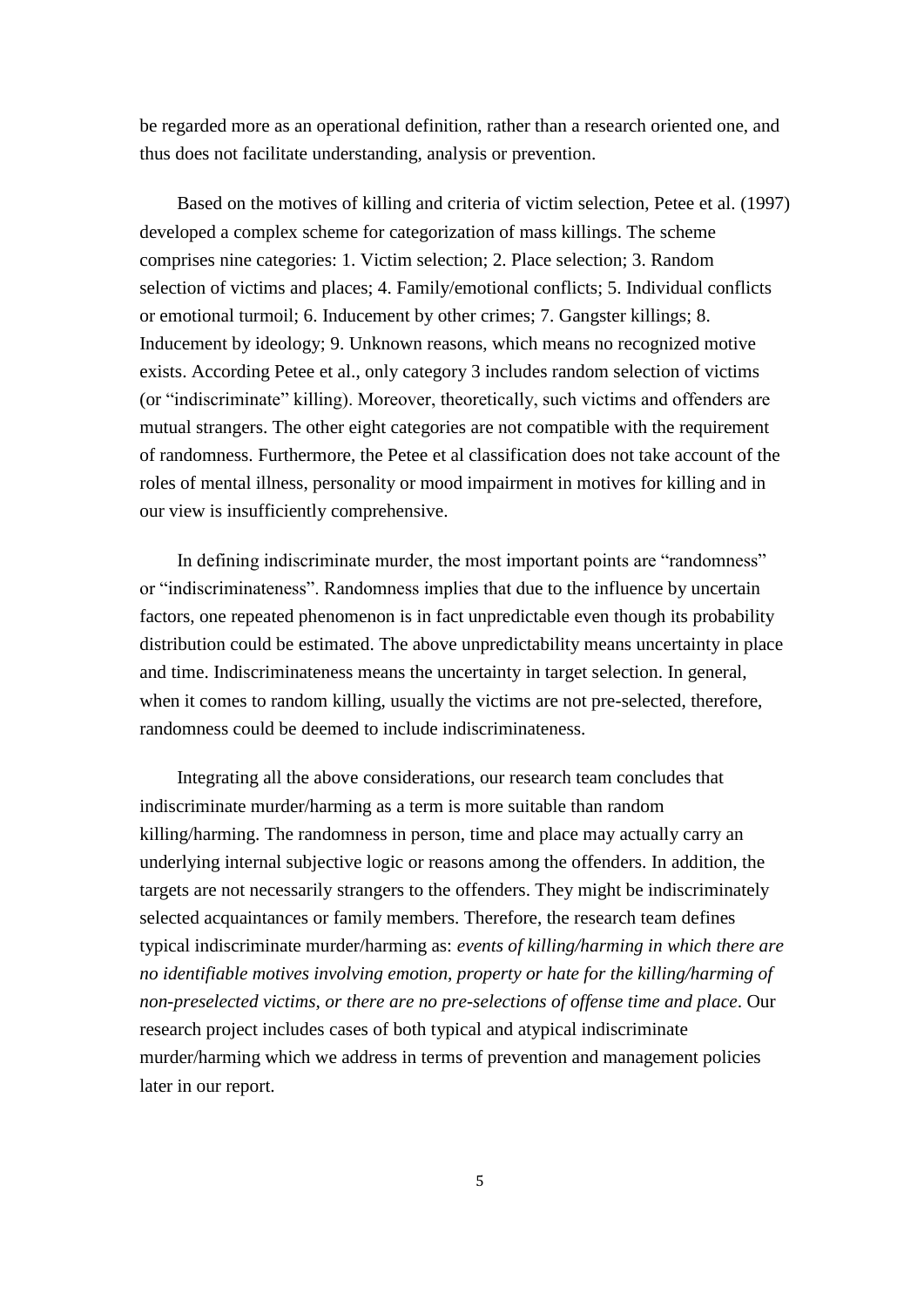When the rare events of indiscriminate murder/harming occur, the mass media tends to place emphasis on offenders' mental status or mental illness. Thus, the public might have the impression that offenders of indiscriminate murder/harming are persons with mental illness, and therefore, the solution to the phenomenon is strengthening our approach to mental health care. What is less well recognized is that media reports are selective in the types and content of their description of these horrific events. In addition to mental illness, the published scholarly literature focuses on other individual factors of indiscriminate murder/harming, such as physical illness, character traits, drug or alcohol use, previous criminal history, and unemployment. Relevant environmental factors include family interaction, school life, job conditions, etc. Even at the socio-cultural level, macroscopic factors like the job market environment, the economic prosperity cycle, the education system, the health care system, criminal justice institutions, cultural variation, and so on. All theseidentified factors might play a role with respect to indiscriminate murder/harming. Unfortunately, mass media tends to emphasize single factor explanations. Neglected are the more detailed and comprehensive systematic explorations which note multi-factorial issues. Too much focus on the criminal behavior of persons with mental illness engenders stigmatization, reduces opportunity of acceptance by self and society, and thus leads to an inappropriate focus on the mental health system (Metzl & MacLeish, 2015).

Taking account of the foregoing, our research project aims to achieve the following purposes:

1. Identifying the criminal characteristics of random killing or indiscriminate murder/harming events, and the difference between such events and stranger killing.

2. Understanding the crime incidence rates, triggering situations, motives of killing, case characteristics, and all the informative social impact factors of stranger and indiscriminate murders.

3. Collecting relevant data related to policy and practice for preventing and managing indiscriminate murder in Japan, the U.S.A. and Norway, in order to have a comparative understanding of Taiwan's similar events, our government's response strategies, and assessment of similarities and differences. by comparison..

4. Examine the role for family, education, labor, interventions with offenders, rehabilitative interventions with former offenders, mental illness treatment, and public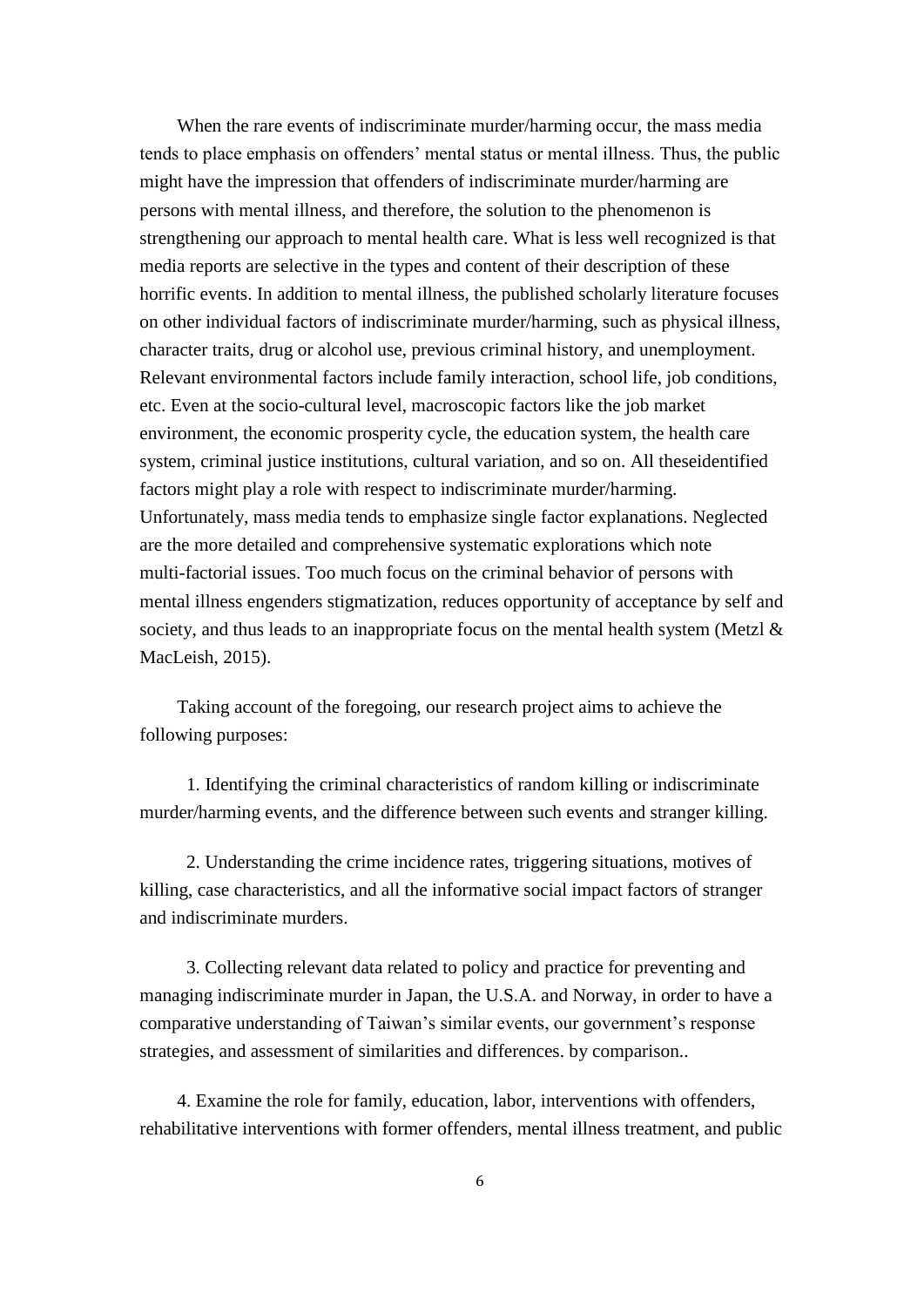safety regulatory systems, and conducting systematic examination of whether governments' preventive strategies are optimally designed.

5. Proposing strategies for enhancing public security via integration of our analysis of existing scholarly opinion, collection and analysis of international literature and available domestic empirical data.

#### **Brief review of the relevant literature**

# **Theories and empirical research on homicide**

#### *Motives and relationships in homicide*

Our literature search and review of previously published scholarly research reveals that there are several ways of categorizing homicidal behavior. First, homicide may be separated into expressive killing and instrumental killing. The main characteristic of expressive killing is offenders' emotional expressions, such as anger, envy or fear towards the victims that lead to impulsive killing behavior. On the other hand, instrumental killing stresses the offenders' killing behavior as the result of cognitive operations and calm behavior for achieving goals such as robbery, eliminating eye witnesses, or turf war (Cao, Hou, & Huang, 2008; Salfati & Canter, 1999). However, some scholars argued that this kind of categorization is too artificial since every homicide has its own purpose. Components of emotional expression and instrumentality might co-exist in a homicide. The major difference is the relative weights attached to these two components (Felson, 1994; Rosenfeld, 2014).

The second way of categorizing homicide focuses on the relationship between the offender and the victim. Killing behavior between strangers is shocking to society. People have many opportunities to encounter strangers once they leave home. They develop their own level of guardedness based on their feelings of security (Salfati & Canter, 1999). Therefore, scholars argued that our fear of becoming victims mainly originates from our fear of strangers (Riedel, 1987). Most victims of homicide know each other, and it occurs in a domestic context. Yet people worry more about becoming a victim of stranger killing. Arguably, if media reports of stranger killing increase, the public will be more concerned about security generally.

#### *Prevalence rate of stranger homicide*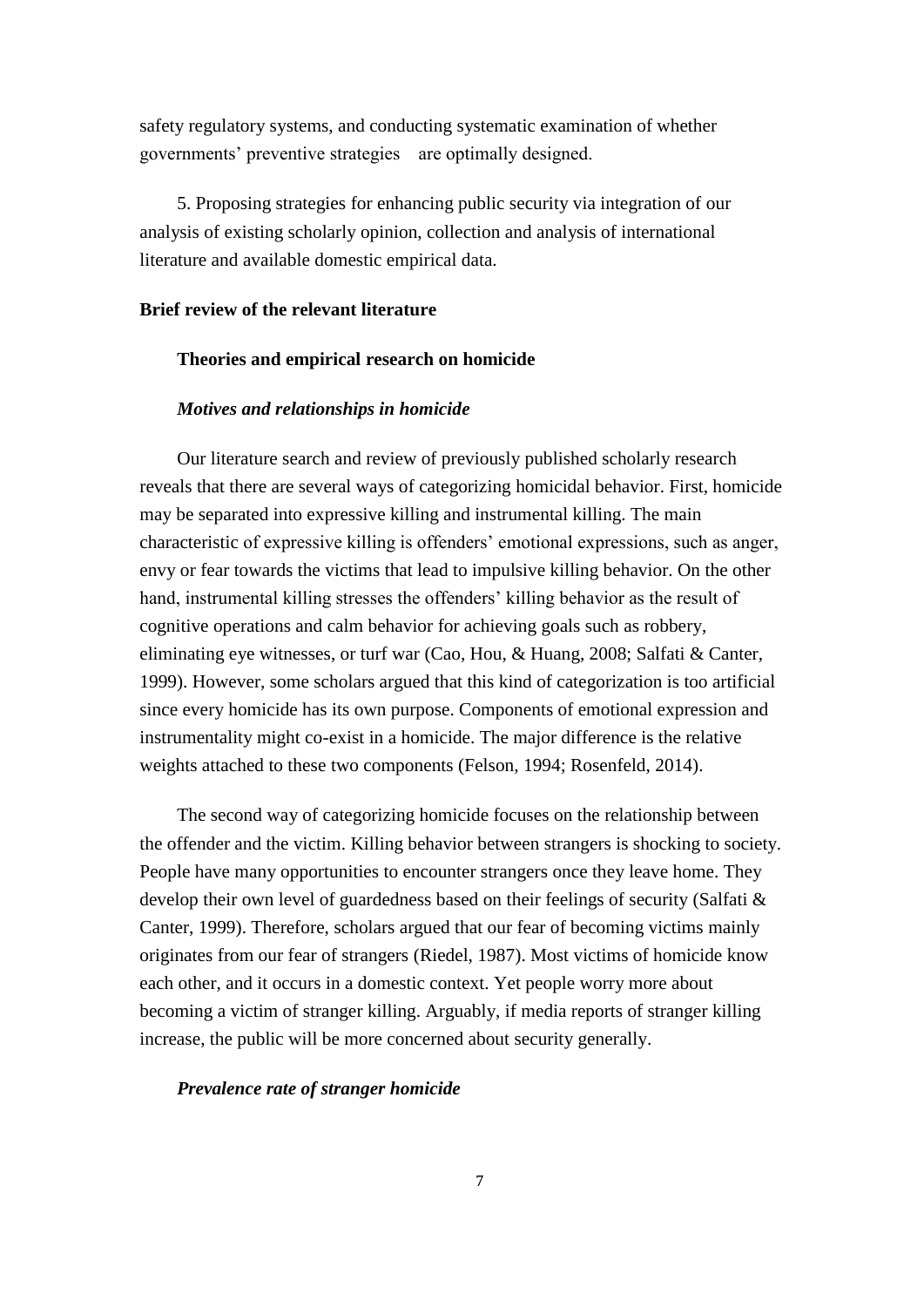International and domestic criminal justice data have shown that cases of stranger killing has been a minority in homicide. 周愫嫻 (2016)compared homicide prevalence estimates by government authorities or research among Taiwan, the U.K. and the U.S.A. (Table 1) According to a 2013 estimate by the U.S. FBI, when instrumental stranger homicide, such as among gangsters, were not excluded, only 19% belonged to the category of stranger killing. Two investigation reports by the U.K. Home Office showed that before 2000, 20% of homicide cases were between strangers. The prevalence rate increased to 30% by 2015 (excluding victims aged below 16). In the annual reports of homicide and suicide cases of persons with mental illness in the U.K., it is estimated that in total 1,563 cases of stranger homicide comprised 25% of the pool of all homicide events. Only in 7% of stranger homicide events, the offender was a person suffering from mental illness (HQIP, 2015).

| Country            | Percentage<br>% | Source and size of samples                                                                            | Year      | Data source                                   |
|--------------------|-----------------|-------------------------------------------------------------------------------------------------------|-----------|-----------------------------------------------|
| <b>USA</b>         | 19              | 12,253 police registered<br>completed homicide cases in<br>FBI statistics (5,572 cases not<br>solved) | 2013      | FBI, 2015a                                    |
| England<br>& Wales | 25              | 7,265 convicted cases                                                                                 | 2003-2013 | HQIP, 2015                                    |
| England<br>& Wales | 30              | 518 police registered completed<br>homicides (95 cases unsolved)                                      | 2014-2015 | Office for<br>National<br>Statistics,<br>2016 |
| Taiwan             | 57              | 813 homicide offenders serving<br>prison terms                                                        | 1998      | 楊士隆,<br>1999                                  |
|                    | 32              | 308 convicted cases by a court                                                                        | 1994-1998 | 侯崇文,<br>1999                                  |
| Taiwan             | 49              | 1,161 homicide offenders<br>serving prison terms                                                      | 2002      | 謝文彥,<br>2002                                  |

Table 1 Percentage of stranger homicides among all homicides in Taiwan, the U.K. and the U.S.A.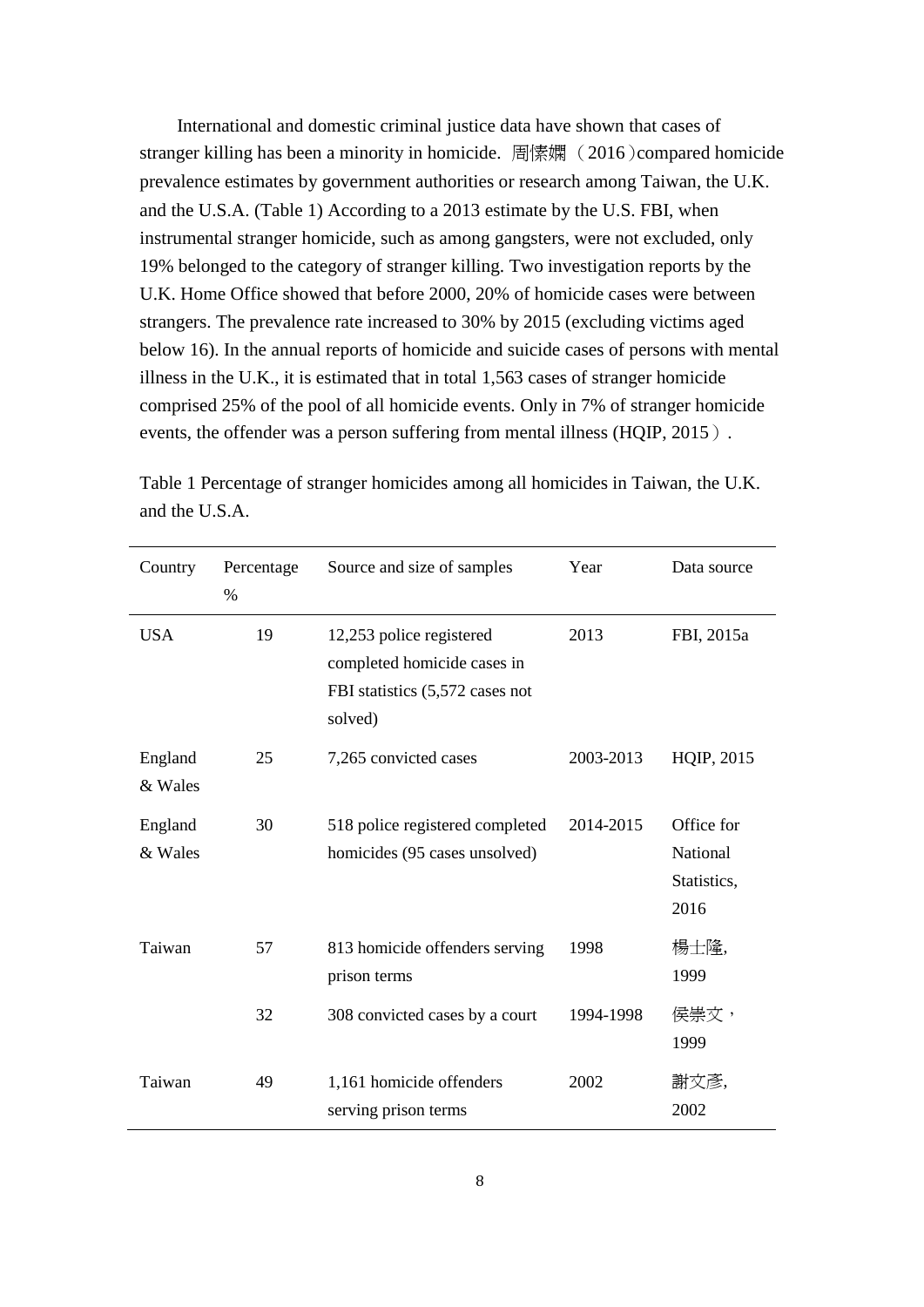| Taiwan | 46 | 5,283 police transferred cases<br>including completed and<br>attempted homicide                                               | 2006-2014 | 許春金,<br>2015 |
|--------|----|-------------------------------------------------------------------------------------------------------------------------------|-----------|--------------|
| Taiwan | 27 | 421 police transferred cases<br>including completed and<br>attempted homicide (stranger<br>homicides)                         | 2015      | 周愫嫻,<br>2016 |
| Taiwan | 14 | 421 police transferred cases<br>including completed and<br>attempted homicide<br>(indiscriminate homicides)                   | 2015      | 周愫嫻,<br>2016 |
| Taiwan | 6  | 421 police transferred cases<br>including completed and<br>attempted homicide<br>(indiscriminate homicides<br>during daytime) | 2015      | 周愫嫻,<br>2016 |

Data source: 周愫嫻(2016).

As shown in Table 1, if restricted to annual cases notified by the police, the 27% estimate by Chou is closer to those of Ho et al., the U.S.A., and U.K. Unfortunately, no matter whether we talk about murder in our country, the U.S.A. or the U.K., there is no statistical estimate in either literature or government authority data regarding the prevalence of indiscriminate murders (either by narrow or general definitions).

Scholars such as Young, Hsieh or Hsu in Taiwan were inclined to overestimate the prevalence of stranger killings. One potential cause was that they did not separate the calculations of case numbers from offender numbers. If there are several offenders in a case, repeated counting of offenders in the same case would create an overestimation.

Of course, another potential cause of false positive estimates originates from coding omission. It could happen that no relationship known was interpreted as 'no relationship' and erroneously included in the category of stranger homicide. This would push up the statistical estimate of stranger homicide. This issue must be kept in mind when any data analysis is conducted. But, some scholars argued that in the U.S.A. stranger homicide was actually underestimated. Compared to the prevalence estimate of stranger homicide in the Supplementary Homicide Reports (12.5%-18.4%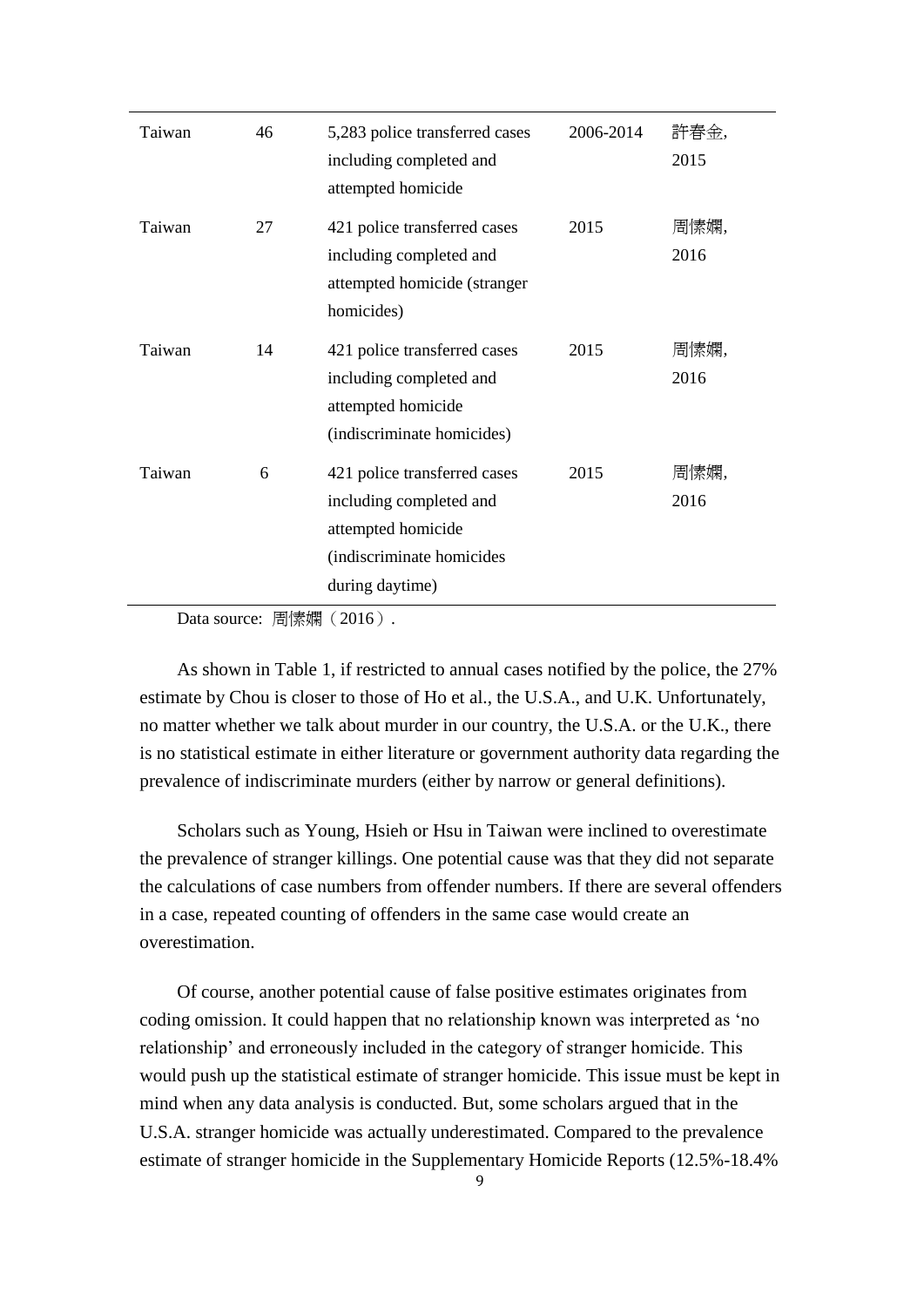in 1976-1985), US police data showed higher estimates of stranger homicide (Riedel, 1987).

#### *Causes of indiscriminate murder/violence crime*

Due to the specific characteristics of homicide, the literature review has shown that past research concentrates on killings between acquaintances or intimate partners. Studies on the characteristics of stranger killing have been rare.

Analyzing the empirical data of killing involving drug use, Goldstein et.al. found that motives for homicide included: drug effect of impulsivity or anger after its use (motives brought about by pharmacodynamics); instrumental homicide for obtaining economic benefits, which include activities for obtaining drugs (economic compulsive motives); homicide committed in the engagement in organized crimes that involve the grabbing and distribution of drugs (systematic motive); and multi-dimensional motives that involve all the above categories. Some scholars also found that as the consumption of alcohol diminished in society so too the prevalence rate of violent homicide also diminished. Of course, the decrease was not due to a single factor. Possible factors also included the reduction of gun utilization, increase in the number of criminals serving sentences, changes in the cocaine market, and the police's crack down on street level misdemeanors (so called 'Zero-tolerance' policing) (Goldstein, Brownstein, & Ryan, 1992).

Based on the data from the Pittsburgh Youth Study, criminologists Loeber and Farrington followed longitudinally 1,043 persons from their childhood or adolescence through adulthood, they found that 37 persons charged with homicide. Among those 37, individual risk factors included: past experience of gun possession, traffic vehicle theft, pure physical aggression, individual fraud, positive attitude towards criminal behavior, favor of drug possession, and school disciplinary probation, etc. All the above risk factors could be recognized as part of a risky life style in the life course of an individual (Loeber, Farrington, & Stallings, 2011).

Adopting the categorization scheme proposed by Marzuk et.al. in 1992 (based on epidemiology and case investigation data), Knoll (2012) created another scheme of categorizing mass murder considering the killer-victim relationship and the motives for killing. The first is the familial-depressed type, in which a depressed elderly male in a family, when suffering marital, financial or job problems, might kill family members to save them from future difficulties under cognitive distortions induced by depression. Or, they might think their intimate partners as having an affair or abuse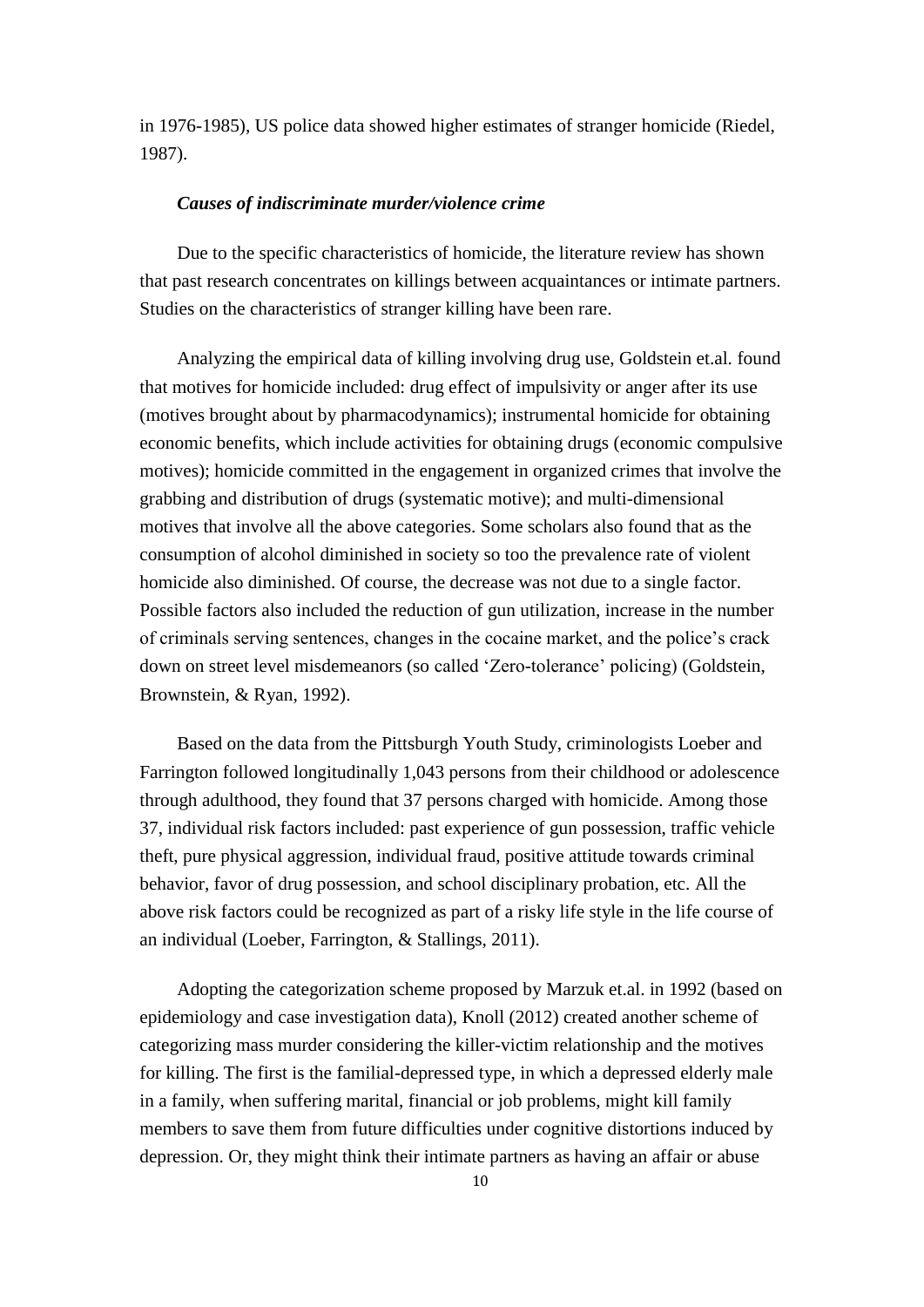drugs themselves, and may commit mass murder and then suicide. The second is the specific community-resentful type; a person of this type might develop strong hatred against a specific identifiable group, culture or political activity and thus commit mass murder of members of the targeted group. The third type is the pseudo-community-psychotic; a persons of which might develop delusion of being persecuted by a specific group or community and thus commit mass murder of the targeted members out of hatred or revenge. The fourth type is indiscriminate-resentful; a mass murderer of this type might have long-term anger, depressed mood, or delusion of persecution, however as they commit mass murder in a public space they do not differentiate the identities of the victims; even when they pick up specific location and time, the choice is made for the convenience of finding potential victims. The fifth is workplace-resentful; mass killers of this type might develop extreme dissatisfaction against their supervisors, co-workers or working places, feeling that they suffer from unfair treatment and externalizing the blame against others. These mass murders might have tendencies to depression, delusion or narcissism and even full blown delusion of persecution (Knoll, 2012).

Fox and DeLatour (2014) argued that over the recent 30 years, mass murders in the U.S.A. tended to be planned actions with common motives (benefit, power, revenge, loyalty, terrorism, and so on). The psychological characteristics of these mass murderers included: depression, anger, social isolation, blame-externalizing, and strong interests in figurative violent leisure activities and weapons, and the authors conclude that current U.S. gun control and mental health policies fail to achieve a preventive purpose. (Fox & DeLateur, 2014).

Exploring indiscriminate mass school shooting events, some U.S. scholars argued that these shooters might have gone through the following psychological life course: from their early adolescent experiences on, potential murders may have had long term psychological stress and frustration, and then begun to be isolated from society. Lacking a friendly general supportive system in society, potential murders may gradually feel that these stresses are uncontrollable and unavoidable. Finally, potential murders might encounter some new event that brings forth to acute stress, which, no matter real or imagined, may act like the last straw that crashes an exhausted camel. Thus, stressed potential mass murderers may determine to commit mass murders and fulfill the final meaningfulness of masculine strength, gaining control, and actualizing their internal imaginations. Availability and large numbers of teachers and students in schools are probable reasons why mass murderers chose schools for convenience and commit the crimes there (Levin & Madfis, 2009).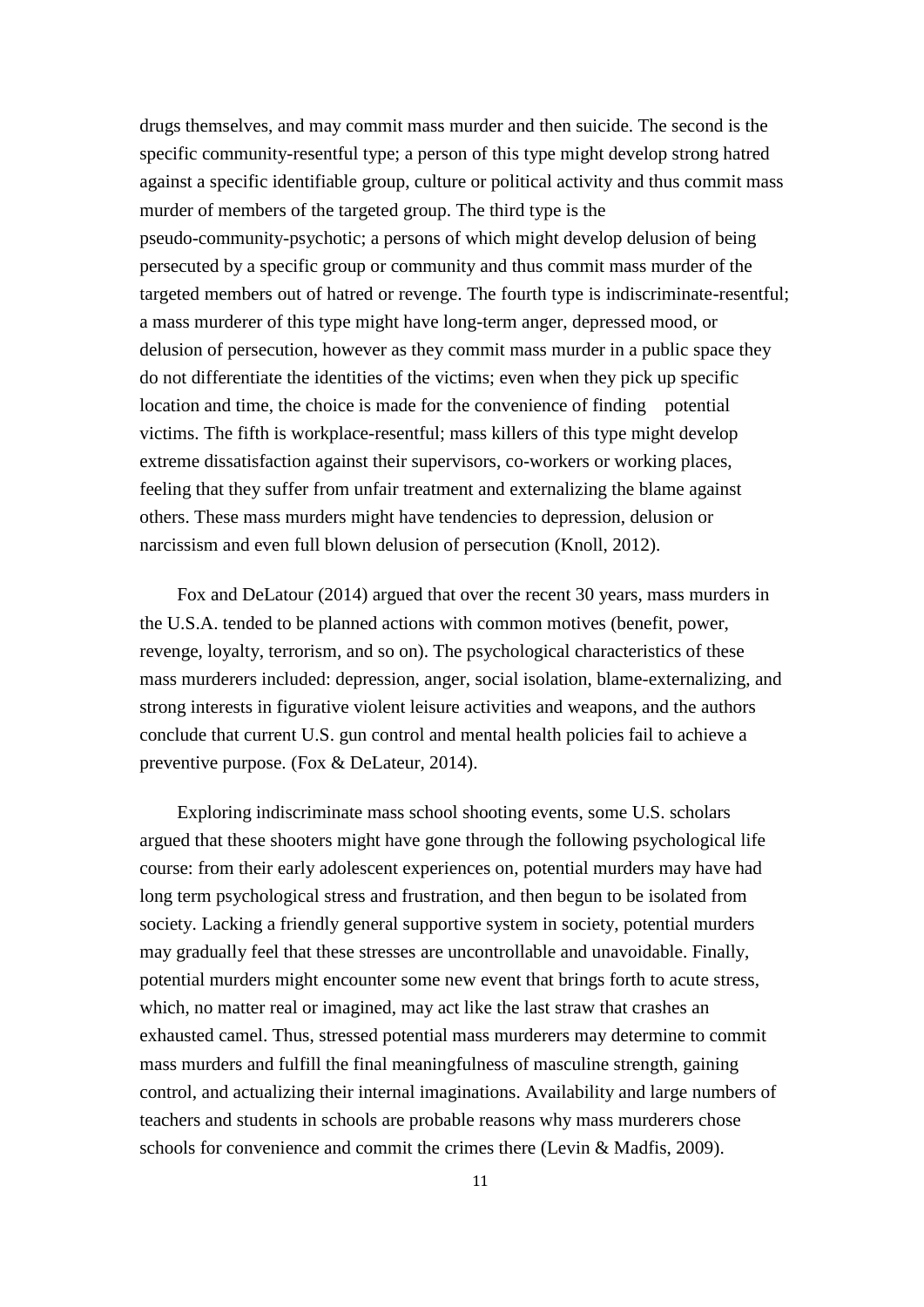It is important to consider whether the above research findings in the U.S.A. have external validity in Taiwan - for example, in the case of the mass murderer in Taiwan who chose a Taipei Mass Rapid Transit train as the location to commit the crime. One obvious reason was its "convenience" for the offender to kill in a closed space crowded by passengers while the train was running between two stops that have the longest distance from each other. However, the murderer claimed that actually he had a strong hatred against his two female classmates, and because he could no longer find them, he planned to kill the passengers indiscriminately as an alternative. In addition, even though he had suicide ideation, he did not attempt suicide. This was not compatible with the murder-suicide style as noted in some mass murder cases (Knoll, 2012; 吳建昌, 2016).

Research conducted by Japan's Ministry of Justice on indiscriminate murder events ([http://www.taedp.org.tw/story/2828](http://www.taedp.org.tw/story/2828）%20suggests)) suggests that the majority of murderers in Japan were male, young, had poor relationships with family or friends, and experienced unstable work, finance and accommodation problems. In addition, many of them had no prior criminal conviction. Motives for committing the crimes included: dissatisfaction with one's own situation, dissatisfaction with some targeted others, suicide or hopes of being sentenced to death, interests in killing or having desires of killing, hopes for being put in prison, etc. Their personality characteristics included: sensitiveness, self-criticism, inferiority, dysphoria-proneness, biased thoughts, and feeling of unfairness, dissatisfaction and anger. Components of psychopathology comprised: personality disorder (not necessarily antisocial), interpersonal isolation, violence tendency, abuse of alcohol or drugs, experience of being bullied or abused, etc. The report concluded that from the perspective of recidivism prevention it is necessary to conduct prevention and management of risk, mental illness and violence tendency, and social rehabilitation (e.g. medical care and social welfare, etc.) (Richard-Devantoy 等人, 2009; Wallace, Mullen and Burgess, 2004; HQIP, 2015:9、82;周愫嫻,2016;吳建昌,2016;吳臺齡,2017;Coid, 1983; Swinson et al, 2011).

The research literature reveals that among homicide perpetrators, persons having mental illness or mental retardation are the minority, of which schizophrenia, antisocial personality disorder and mental retardation are the most common diagnoses. Among stranger killers, about 5-7% might have mental illness or impairment. When a rare case happens, despite its rarity, the community might be induced to develop reactions of panic, stigmatization, and exclusion towards persons with mental illness or disability, whose rights to a good living and residence might thereby be highly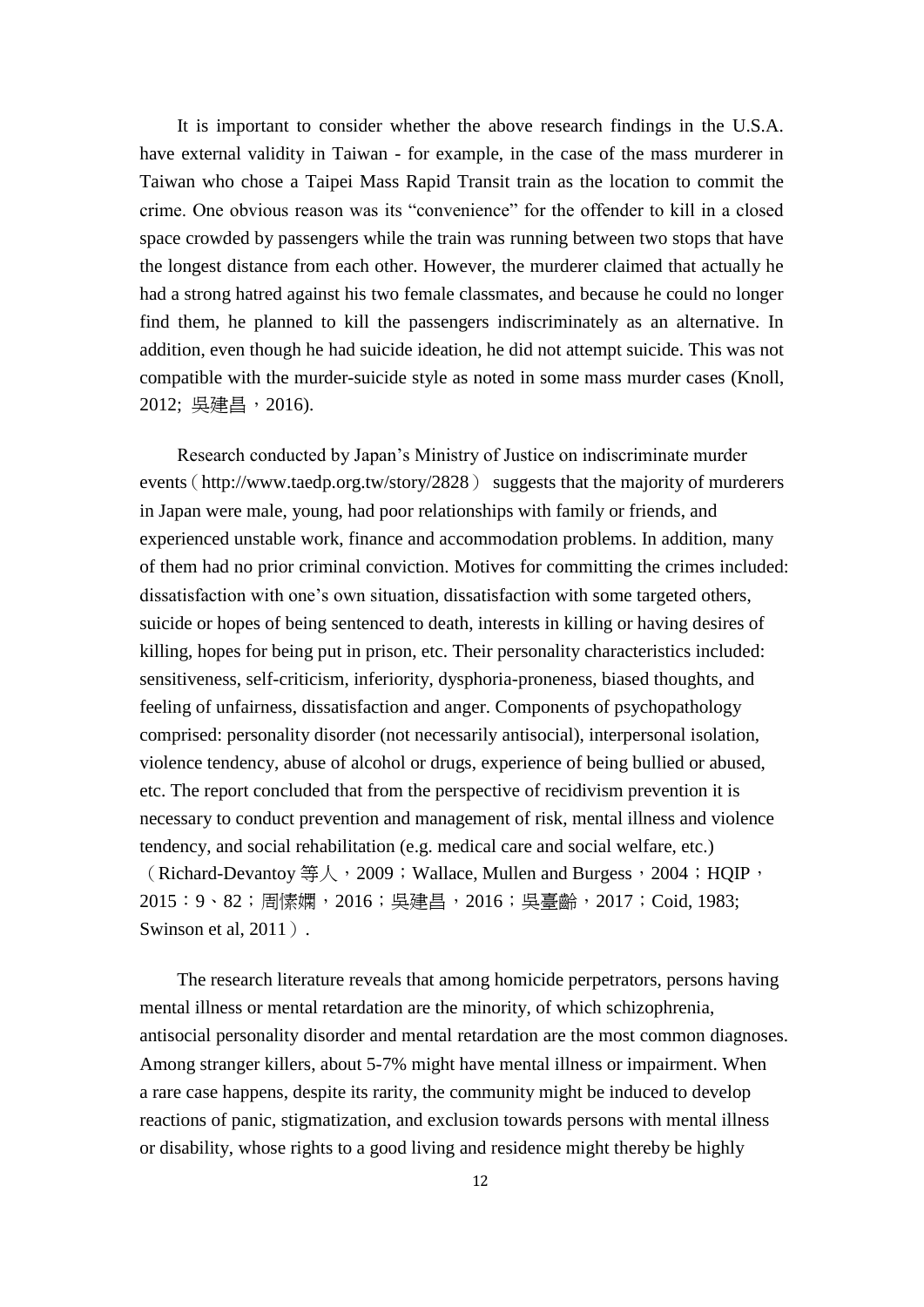negatively impacted. Therefore, medical facilities and social welfare institutes ought to be included in social security networks (Nielssen et al., 2011;Swanson, 2011). Those persons suffering untreated first-episode psychosis might have 15 times higher risk of killing than after they receive treatment. Accordingly, scholars argued for the importance of timely and good mental illness treatment (M. M. Large & Nielssen, 2011). In addition, it was found that half of homicide victims were females. Compared to other violent crimes in which males comprised the majority of victims, the proportion of female homicide victims was high. Moreover, the proportion of homicide victims using alcohol within 24 hours before the crimes was higher than other crimes (Asnis, Kaplan, Hundorfean, & Saeed, 1997; Koh, Peng, Huak, & Koh, 2005).

To summarize, mental illness, personality disorder and alcohol/drug use might have particular impact on stranger homicides, which are worth further investigation through research. As there is a shortage of related detailed research analyses in Taiwan,, we need to consider conducting such research as a matter of urgency in order to develop appropriate prevention and management policies.

# **Strategies for managing indiscriminate murder in Norway, Japan, the U.S.A. and Taiwan**

In this section of our report we consider policy and practice regarding indiscriminate murder events in three overseas countries (and also including Taiwan) . In seeking to prevent indiscriminate murder events, Norway recognizes the necessity to enhance the capability and leadership response to such events and the need to correctly identify the current group of people in the risk group. It emphasizes the police's capacity to mobilize resources, effectively respond to such events and develop optimal information exchange and communication among government agencies.

Japan and Taiwan instead tend to attribute indiscriminate murder to the criminals' individual level social, psychological and mental illness factors. Furthermore, in Taiwan, killers' illicit drug use problems are often specifically marked as the cause of indiscriminate murder. Therefore, policies in Taiwan are more oriented towards preventive support and follow-up of high risk groups.

The U.S. FBI, over recent years, has organized research conferences, as well as case conferences on how to manage mass killings. Integrating opinions from expert and practice agencies, The FBI recommends the establishment of a locally-based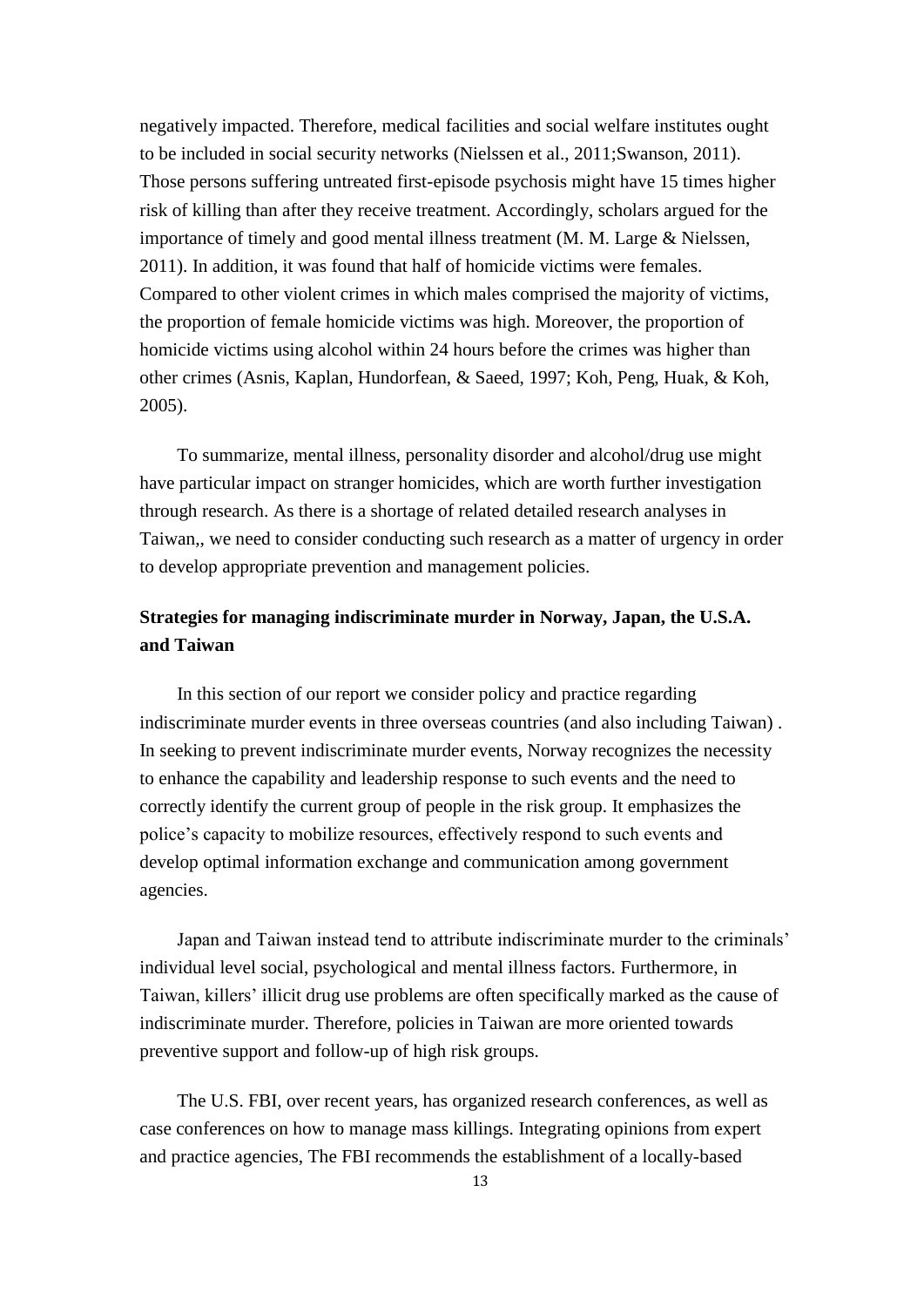emergency event risk management team via a five-stage framework of risk notification, categorization, assessment, management and resource link and referral. The team could meet regularly or as often as needed for dynamically revising the criteria of case identification and assessing whether to escalate or diminish the risk estimates of persons in a named list. Based on risk management science, it advocates a precautionary approach of monitoring and prevention, plus law enforcement during the events. However, it does not address associated wider issues such as education, medical care, or social policy. Nor does it discuss the causes of mass murder .

Compared to the other three countries, Taiwan's current policy involves more government agencies and considers prevention and management from a wider perspective. Key characteristics include: strengthening family education through schools, employment counseling, and the call for media self-regulation. In Taiwan, in addition to mental illness and drug abuse being understood as potential causes of indiscriminate murder, family problems and unemployment are also major factors. Furthermore, while media reports deepen social fear and possible copycat effects, indiscriminate murder continues to occur, although its number is still low in the past decade.

| Country                                       | Norway $(2012)$                                                         | Japan (2013)                                 | U.S. FBI (2015b Taiwan (2016) |                                                                |
|-----------------------------------------------|-------------------------------------------------------------------------|----------------------------------------------|-------------------------------|----------------------------------------------------------------|
| Countries<br>(administrative,<br>legislative) | Leadership,<br>information<br>exchange; crime<br>of engendering<br>risk |                                              | --                            |                                                                |
| Judicial                                      | --                                                                      | Recidivism<br>prevention, risk<br>assessment | participation                 | Monitor of drug<br>users.<br>rehabilitation and<br>employment  |
| Police<br>administration                      | Leadership,<br>mobilization,<br>resources                               |                                              | participation                 | Report,<br>responding,<br>police visibility,<br>investigation, |

Table 2: Government policies for preventing and managing indiscriminate murder in Norway, Japan, the U.S.A. and Taiwan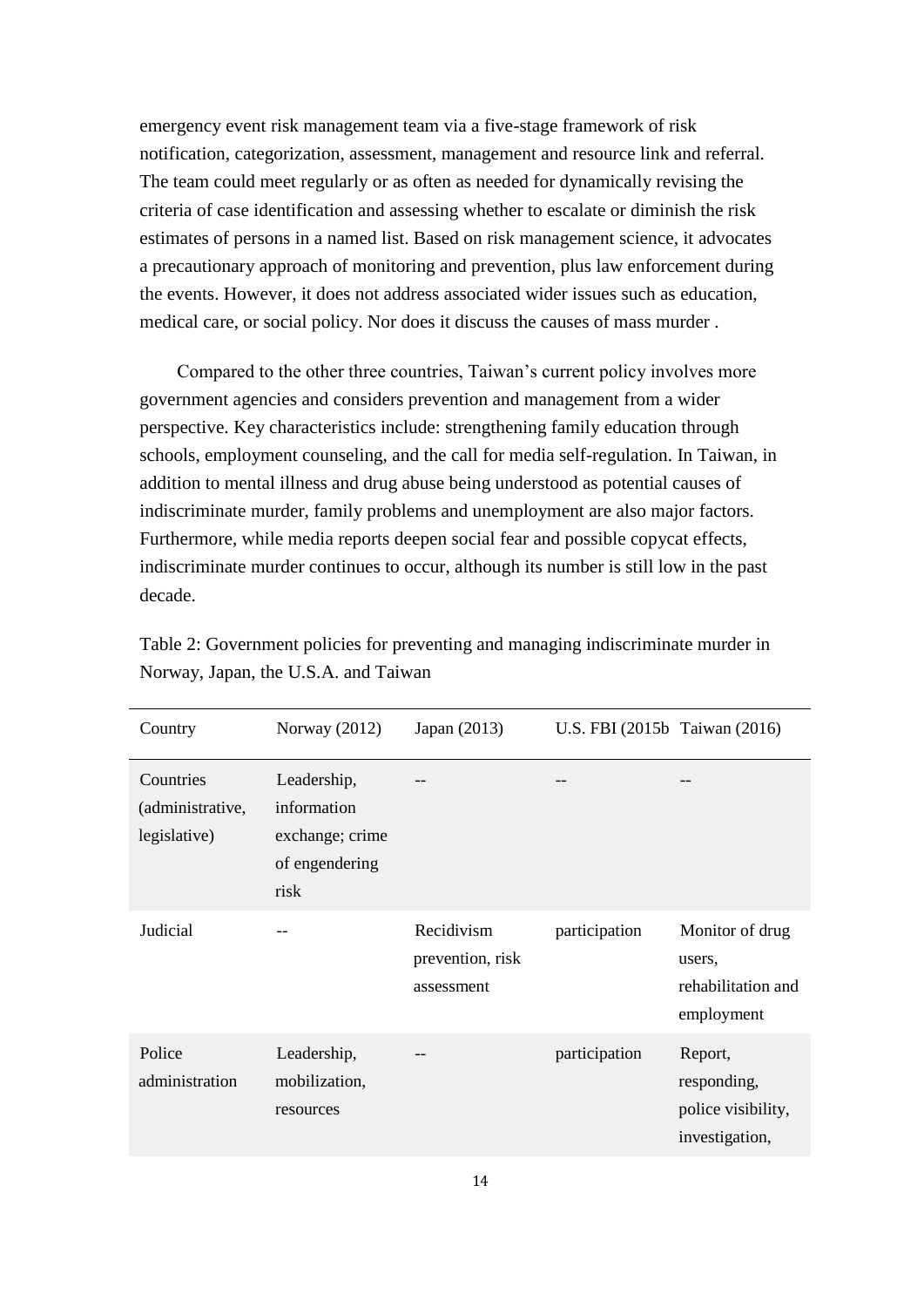|                              |                                                                   |                                                                                                                                                                                               |                                                                                | assisting the<br>enforcement of<br>mental health act                  |
|------------------------------|-------------------------------------------------------------------|-----------------------------------------------------------------------------------------------------------------------------------------------------------------------------------------------|--------------------------------------------------------------------------------|-----------------------------------------------------------------------|
| Medical care                 | Caring victims                                                    | Recidivism<br>assessment,<br>prevention and<br>treatment of<br>mental illness<br>and violence<br>tendency,<br>popularized<br>information of<br>mental health,<br>information<br>accessibility | participation                                                                  | Drug<br>detoxication and<br>treatment,<br>psychotic<br>patients       |
| Crisis response<br>mechanism | Local and<br>central operation<br>systems                         |                                                                                                                                                                                               | Establishing<br>community crisis Local response<br>event<br>management<br>team | mechanism, high<br>risk individuals<br>report system                  |
| school                       |                                                                   | --                                                                                                                                                                                            | Risk identifying<br>and reporting                                              | Family<br>education, drug<br>education,<br>realizing family<br>policy |
| Intelligence<br>information  | Information<br>communication                                      |                                                                                                                                                                                               | Dynamic<br>collection and<br>exchange of risk<br>information                   |                                                                       |
| Social policy                | Establishing<br>public<br>community<br>concerned<br>events report | Recidivism<br>assessment,<br>identifying and<br>counseling                                                                                                                                    | participation                                                                  | Strengthening<br>employment,<br>counseling high<br>risk family        |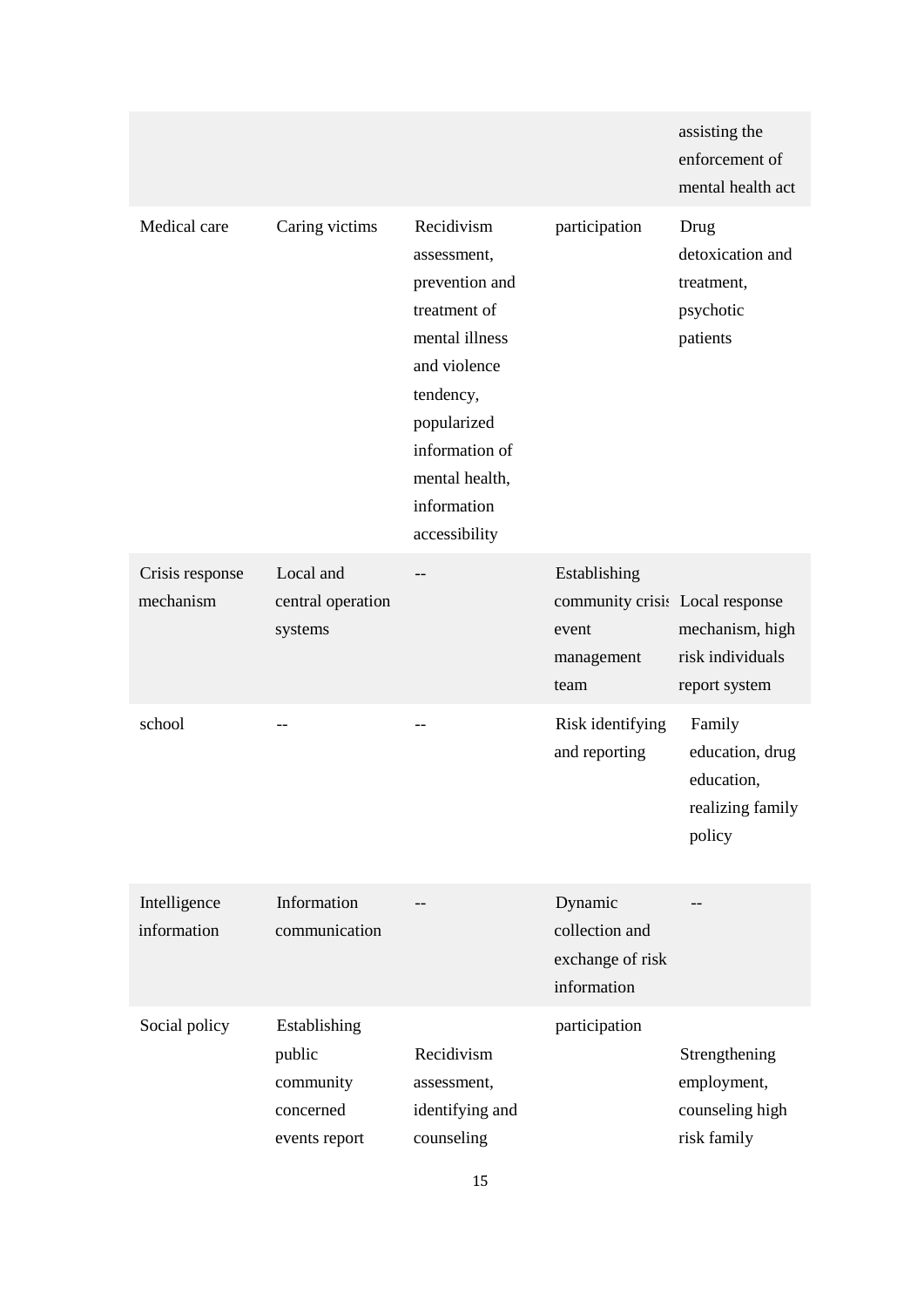|           | system | suicides/mentally<br>ill patients,<br>suicide<br>prevention,<br>creating<br>opportunites of<br>social mobility                               |                                                                |                          |
|-----------|--------|----------------------------------------------------------------------------------------------------------------------------------------------|----------------------------------------------------------------|--------------------------|
| media     |        |                                                                                                                                              | --                                                             | Media self<br>regualtion |
| community |        | Strengthening<br>social links,<br>creating feelings<br>of belonging,<br>promoting public<br>vigilance,<br>reporting events,<br>caring others | Encouraging<br>reporting,<br>promoting<br>positive<br>behavior | --                       |

In the table, "--" means that the specified country did not have focused policy

recommendation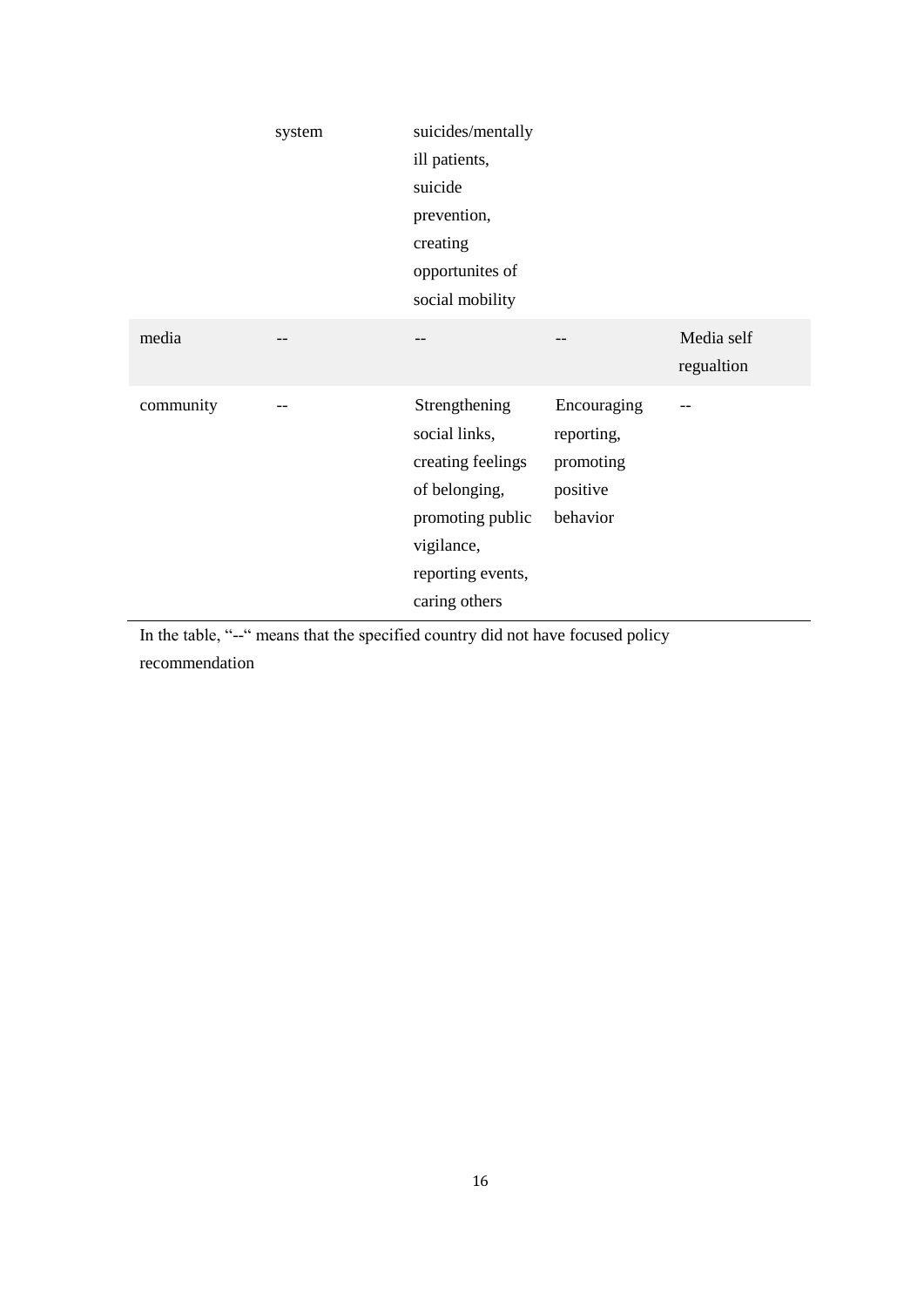# **Research design**

Following approval by the National Taiwan University Hospital Review Committee, our research project team executed our project using the following methods.

# **Qualitative interviews with a sample of incarcerated inmates and case information collection and analysis**

The project conducted stratified sampling of incarcerated murderers in jails or prisons who met the qualification criteria. In addition to qualitative interviews, researchers engaged further qualitative interviews with the convicts' family members, the victims and the victims' family members (after obtaining their consent).

## *Interviews and data collection and analysis*

There were 15 selected convicts of stranger or indiscriminate murder in the project. Based on the perspective of life course analysis, researchers conducted interviews with the convicts and touched on the following themes: developmental history, educational history, occupational history, family history, friendship and other social activities, illness history, history of alcohol and/or substance use, criminal history, interviewees' understanding of the case, socioeconomic and cultural factors, feelings after the offences, and so on. Beyond conducting the interviews, researchers collected information relating to the offences, such as decisions by the courts at different levels, prison/jail documents about the offender, and the offender's forensic psychiatric assessment reports.

# *Interviews with the victims (or their family members/significant others)*

Our research team were unable to obtain access to the personal data of the victims through the court decision documents or via any direct approach. The offenders did not have acquaintance with the victims and could not make a referral. Therefore, our project did not succeed in obtaining information on victims or their family through the above routes. However, thanks to local support groups' referral we were able to obtain some insight and understanding on victims (their family members) of indiscriminate murder; our project completed interviews with one surviving victim of the above mentioned Taipei MRT massacre and two victims' family members. The major themes of the interview are perceptions (harm, loss of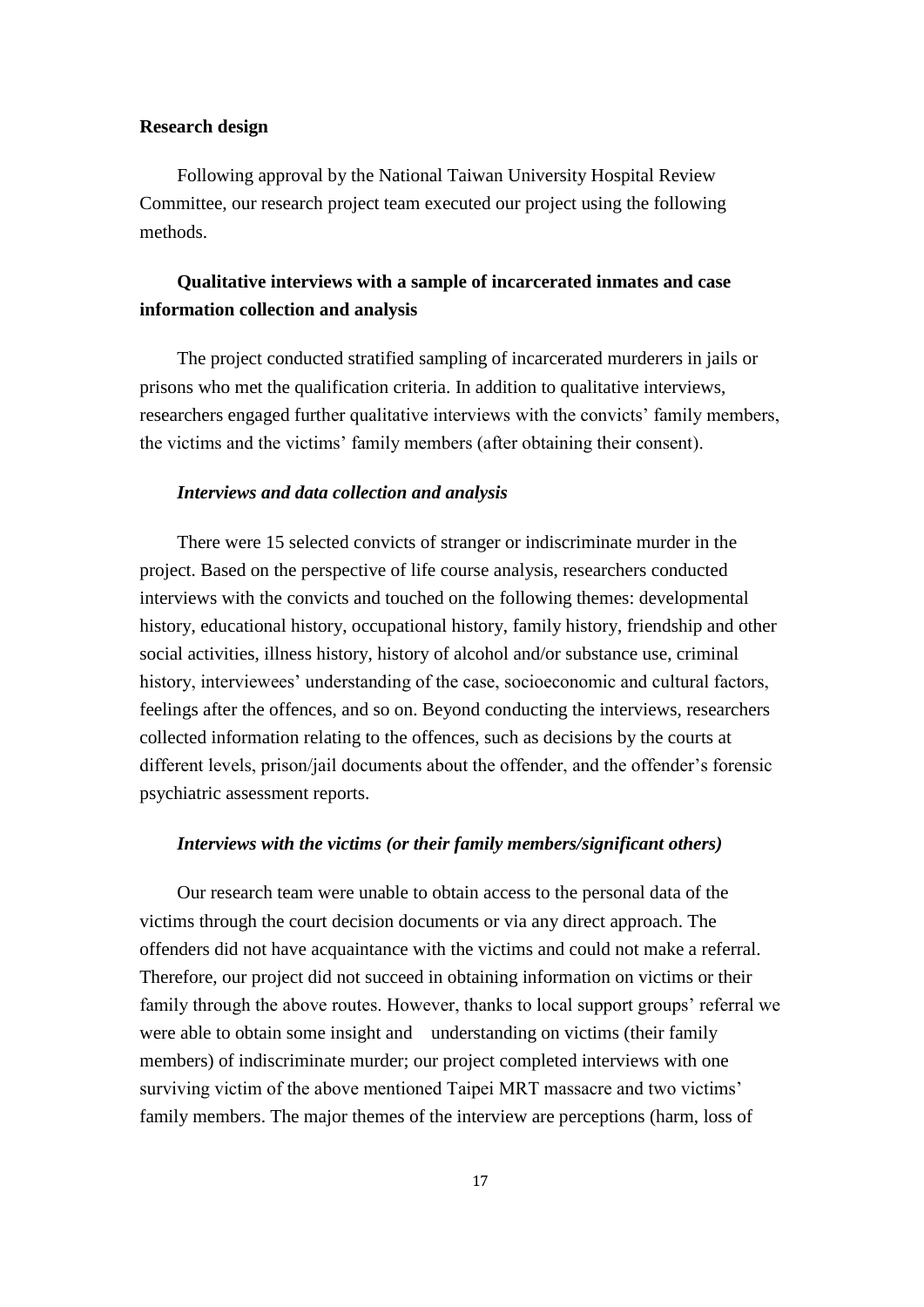their friends or family, etc.) of victims (their family members) towards the offence, their comments on the offenders, and their experiences of the litigation process.

# *Self-compiled Questionnaire survey*

Based on the above collected data, documents and interview information, our researchers independently developed a questionnaire with 9 dimensions, the detailed categories of which are shown below:

- 1. Demographic data: sex, age, eduction, occupation, maritalstatus, community, religion
- 2. Family: structure, relationship, finance, rearing parent, substance, parent mental illness, parent crime
- 3. Case characteristics: accomplice, victim, motive, means, tool, location, time, crime scene, attitude after crime, forensic psychiatric assessment
- 4. Previous conviction: adolescence, adulthood, prison/jail experience
- 5. History of healthcare: trauma, inheritance, psychiatric, medication, psychic trauma
- 6. Drug and alcohol: illicit drugs, alcohol, betel nuts, tobacco
- 7. Psychological characteristics: antisocial, dignity, empathy, violence, anger, loneliness, depression, cynicism, anxiety
- 8. Social support: family, friend, prison/jail
- 9. Significant events: negative, positive

To enhance validity, criminologists, psychologists and survey experts (in total 11 persons) were invited to review the first version of our self-compiled questionnaire. Our research team also invited two laypersons to test the questionnaire to locate any further issues with the questionnaire. Our research team finalized the questionnaire after further revision.

# **Expert- and scholar focus groups**

Our research team invited experts and scholars on the topic of stranger killing to participate in two focus groups to address policy issues from different perspectives. In total there were 19 members in the two groups. The disciplines represented comprised criminology, criminal justice, mental health care, public administration, law, education, social work, psychology, labor, and others. Also invited were practitioner experts with experience in dealing with social security systems in education, police administration, health and welfare, justice, and so on. Based on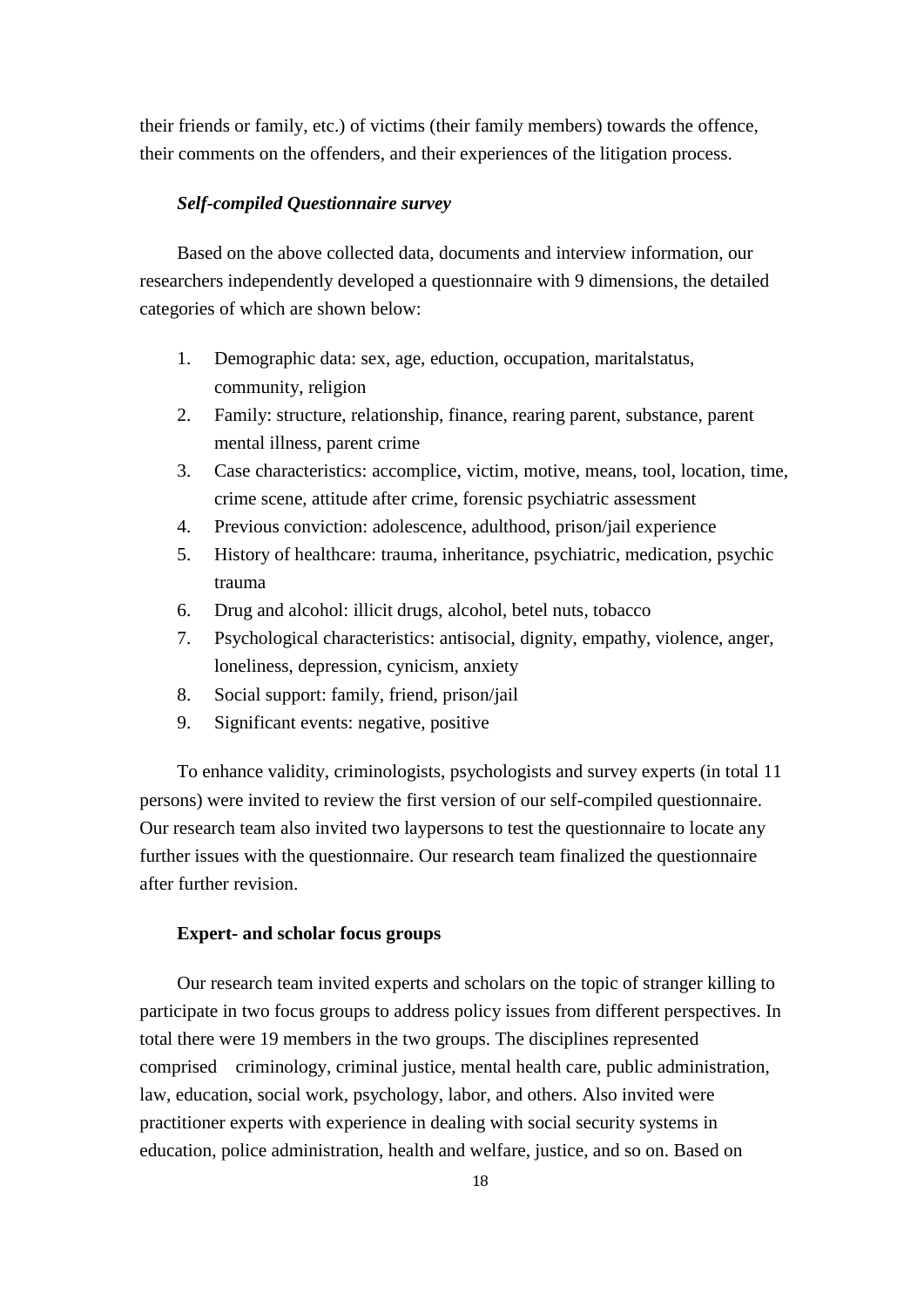analysis of data and suggestions collected from these focus groups, our research team further revised our policy recommendations.

#### **Research sample**

With the consent by the Ministry of Justice, in March 2017, our research team obtained a list of a total of 2,138 prisoners serving sentences witha homicide conviction. The conditions of those who were excluded from the research were: entering prison before 2007 or after 2016, homicide attempt, foreigners, non-adults and prisons located in very remote areas of Taiwan, and leaving prisons in 2016-2017 after serving the full prison terms. In total, following such exclusions, the total came to 811 persons eligible for further consideration.

We first contacted prisons with the highest number of prisoners. In the beginning, in the eight prisons contacted, there were 467 potential subjects for questionnaire survey. However, only 244 prisoners, less than our predetermined sample size, could actually be included in the survey. This was because of the following reasons:: unavailability of some prisoners' register records (e.g. prisoners applying for parole), foreigners, prisoners with very severe mental illness, those too physically or mentally handicapped to complete the questionnaire, those already transferred to other prisons or released, those receiving medical care under guard at the time of our survey, being away to meet with their family/friends, and so on. On the survey dates, potential prisoner subjects were brought to the pre-arranged location in the prison for our research team to inform them of the purposes and the procedures of our survey. In total, 22 prisoners (9%) refused to participate in the survey and 222 prisoner subjects completed survey. Finally, after error examination, only 209 survey questionnaire results were considered valid (Figure 2).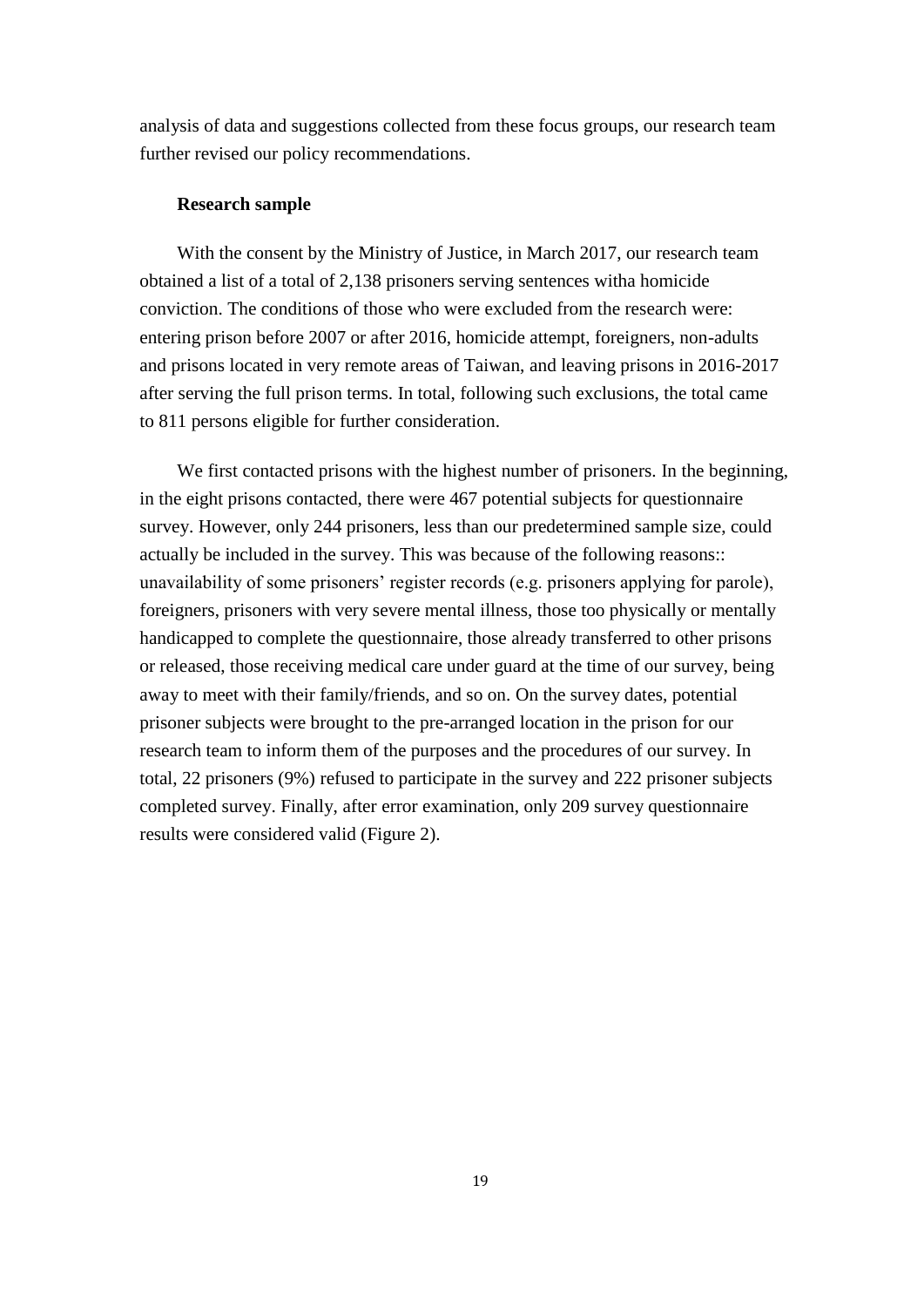

Figure 1 Categories and distribution of research subjects sample sizes (sample size: predetermined/actual)

The total number of completed valid questionnaire surveys were 259. Among them, 50 consisted of the non-prisoner subjects serving as our control group; 209 were the incarcerated homicide offenders. Between the offender group and the control group, Chi square analysis revealed significant differences in age, education and marital status, but not in religion. The section of personality traits in the questionnaire consists of 9 categories with unequal numbers of questions. Internal consistency check showed that although the alpha coefficient for the questions in the empathy category was 0.69, it was over 0.70 for all the others.

There were 18 potential subjects qualified for in-depth interviews regarding typical and atypical indiscriminate murder. After inquiring into their willingness to receive the interview and psychological examination, three of them did not consent. Our research team completed in-depth interviews with 15 subjects; 10 among them were typical indiscriminate killers based our research criteria and 5 were atypical. The locations of the offences were in Taipei, Taoyuan, Hsinchu, Miaoli, Taichung, Tainan, and so on.Most of the offences happened outdoors, but two happened inside of public buildings and one took place in in a residential building (Table 3).

Among the 15 interviewees, two refused to receive psychological examinations and two others skipped a minority of tests according to the assessment of the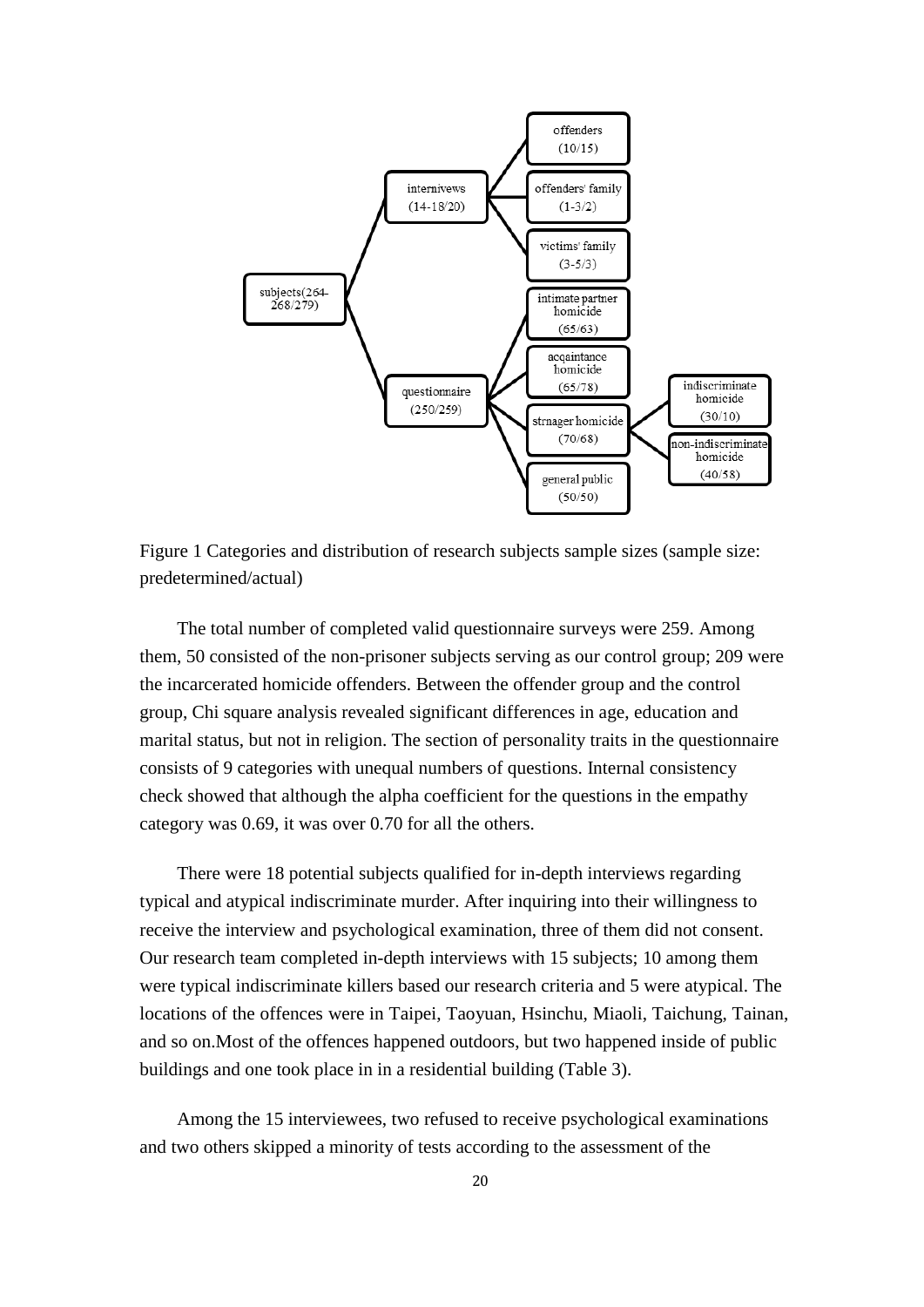psychologist in our team. Six interviewees did not receive any forensic psychiatric assessment in the criminal procedure dealing with their offences of indiscriminate murder. Among the nine interviewees receiving forensic psychiatric assessment, only one was deemed to have no mental illness or substance abuse. 12 out of the 15 interviewees were reluctant to notify their family members about our inviting family members for interview. One family member refused to participate. Only two family members completed the interviews (Table 3).

| ID.            | Criminal      | Type           | Location     | sentence | Interview   | court       | Result of   | *Psychological |
|----------------|---------------|----------------|--------------|----------|-------------|-------------|-------------|----------------|
|                | behavior      |                |              |          | with family | forensic    | court       | tests in our   |
|                |               |                |              |          |             | psychiatri  | assessment  | research       |
|                |               |                |              |          |             | $\mathbf c$ |             |                |
|                |               |                |              |          |             | assessmen   |             |                |
|                |               |                |              |          |             | $\mathbf t$ |             |                |
| O <sub>1</sub> | Indiscriminat | typical        | In an alley  | Life     | No family   | yes         | Antisocial  | completed      |
|                | e murder      |                | of Taipei    | sentence | visit       |             | personality |                |
|                | after glue    |                | County       |          |             |             | disorder,   |                |
|                | sniffing      |                | (now New     |          |             |             | glue abuse  |                |
|                |               |                | Taipei City) |          |             |             |             |                |
| O2             | Indiscriminat | $\mbox{Non-t}$ | Inside of a  |          | Mother      | no          | $-$         |                |
|                | e murder by   | yppica         | convenience  |          | refused     |             |             |                |
|                | poisoning     | $\mathbf{1}$   | store in     | Life     |             |             |             | completed      |
|                | commercial    |                | Taichung     | sentence |             |             |             |                |
|                | drinks        |                | City         |          |             |             |             |                |
| O <sub>3</sub> | Indiscriminat | typical        | Inside of a  | Life     | No family   | yes         | Organic     | completed      |
|                | e murder of a |                | taxi in      | sentence | visit       |             | psychosis,  |                |
|                | taxi driver   |                | Taipei       |          |             |             | sedatives   |                |
|                |               |                | County       |          |             |             | dependence  |                |
|                |               |                | (now New     |          |             |             |             |                |
|                |               |                | Taipei City) |          |             |             |             |                |
| O <sub>4</sub> | Indiscriminat | Non-t          |              | 19 years | Completed   | no          |             | completed      |
|                | e murder of a | ypical         |              |          |             |             |             |                |
|                | woman         |                | Inside of a  |          |             |             |             |                |
|                | during        |                | rented       |          |             |             |             |                |
|                | sexual        |                | apartment in |          |             |             |             |                |
|                | offence       |                | Taipei       |          |             |             |             |                |

Table 3 Types, family contact, forensic psychiatric assessment of interviewees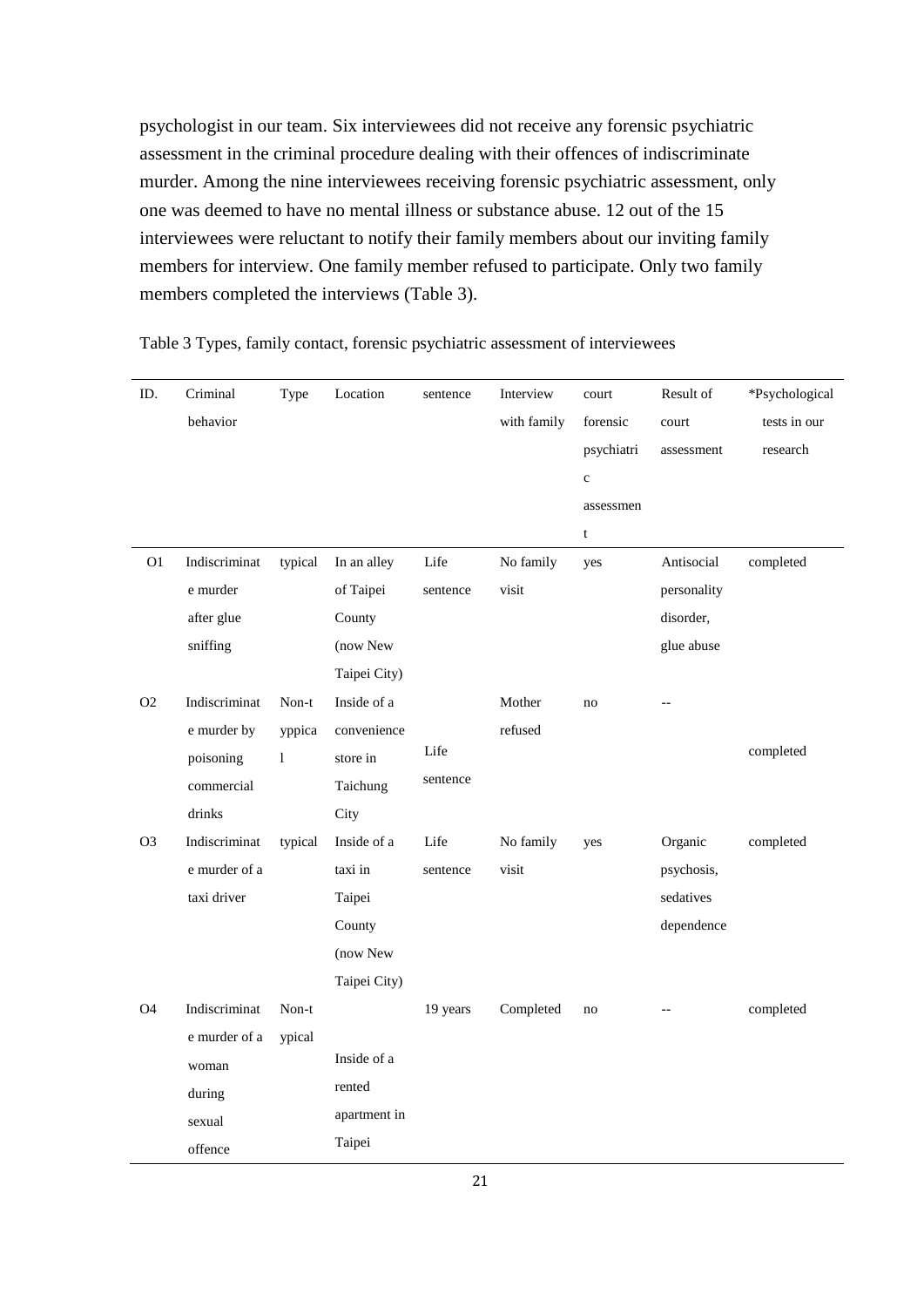|                |                             |         | County       |          |                 |     |               |               |
|----------------|-----------------------------|---------|--------------|----------|-----------------|-----|---------------|---------------|
|                |                             |         | (now New     |          |                 |     |               |               |
|                |                             |         | Taipei City) |          |                 |     |               |               |
| O <sub>5</sub> | Together                    | typical | At a park    | 12 years | completed       | no  |               | completed     |
|                | with his                    |         | pavilion in  |          |                 |     |               | (**selective  |
|                | friends,                    |         | Hsin Chu     |          |                 |     |               | skip of CASI) |
|                | indiscriminat               |         | City         |          |                 |     |               |               |
|                | e murder of a               |         |              |          |                 |     |               |               |
|                | homeless                    |         |              |          |                 |     |               |               |
|                | person                      |         |              |          |                 |     |               |               |
| O <sub>6</sub> | Indiscriminat               | typical | At an arcade | Life     | Unable to       | yes | Glue abuse    | completed     |
|                | e murder by                 |         | along a      | sentence | reach           |     | (no           |               |
|                | setting fires               |         | street in    |          | family          |     | psychosis)    |               |
|                | after glue                  |         | Taichung     |          |                 |     |               |               |
|                | sniffing                    |         | City         |          |                 |     |               |               |
| O <sub>7</sub> | Indiscriminat               | typical | On an        | 12 years | Unable to       | yes |               | completed     |
|                | e murder by                 |         | express way  |          | reach           |     |               |               |
|                | driving a car               |         | in Taichung  |          | family          |     | Drug          |               |
|                | to hit a                    |         |              |          |                 |     | dependent,    |               |
|                | motorcyclist                |         |              |          |                 |     | suspected     |               |
|                | on the street               |         |              |          |                 |     | schizophren   |               |
|                |                             |         |              |          |                 |     | ia.           |               |
|                |                             |         |              |          |                 |     | Diminished    |               |
|                |                             |         |              |          |                 |     | responsibilit |               |
|                |                             |         |              |          |                 |     | y             |               |
| ${\bf O}8$     | Indiscriminat               | typical | At a private | 21 years | Unable to       | yes | $\rm No$      | completed     |
|                | e murder by                 |         | residence in | and 4    | reach           |     | diminished    |               |
|                | setting fires               |         | Taichung     | months   | family          |     | responsibilit |               |
|                | after alcohol               |         | City         |          |                 |     | y; suspected  |               |
|                | intake                      |         |              |          |                 |     | mental        |               |
|                |                             |         |              |          |                 |     | retardation   |               |
| O <sub>9</sub> | Indiscriminat               | typical | On a street  | 15 years | Unable to       | yes |               | Not performed |
|                | e murder by                 |         | in Taoyuan   |          | reach<br>family |     | Schizophren   | Interviewee   |
|                | attacking a                 |         |              |          |                 |     | ia, Delusion  | refusal       |
|                | pedestrician<br>on a street |         |              |          |                 |     | of            |               |
|                |                             |         |              |          |                 |     | persecution,  |               |
|                |                             |         |              |          |                 |     | auditory      |               |
|                |                             |         |              |          |                 |     |               |               |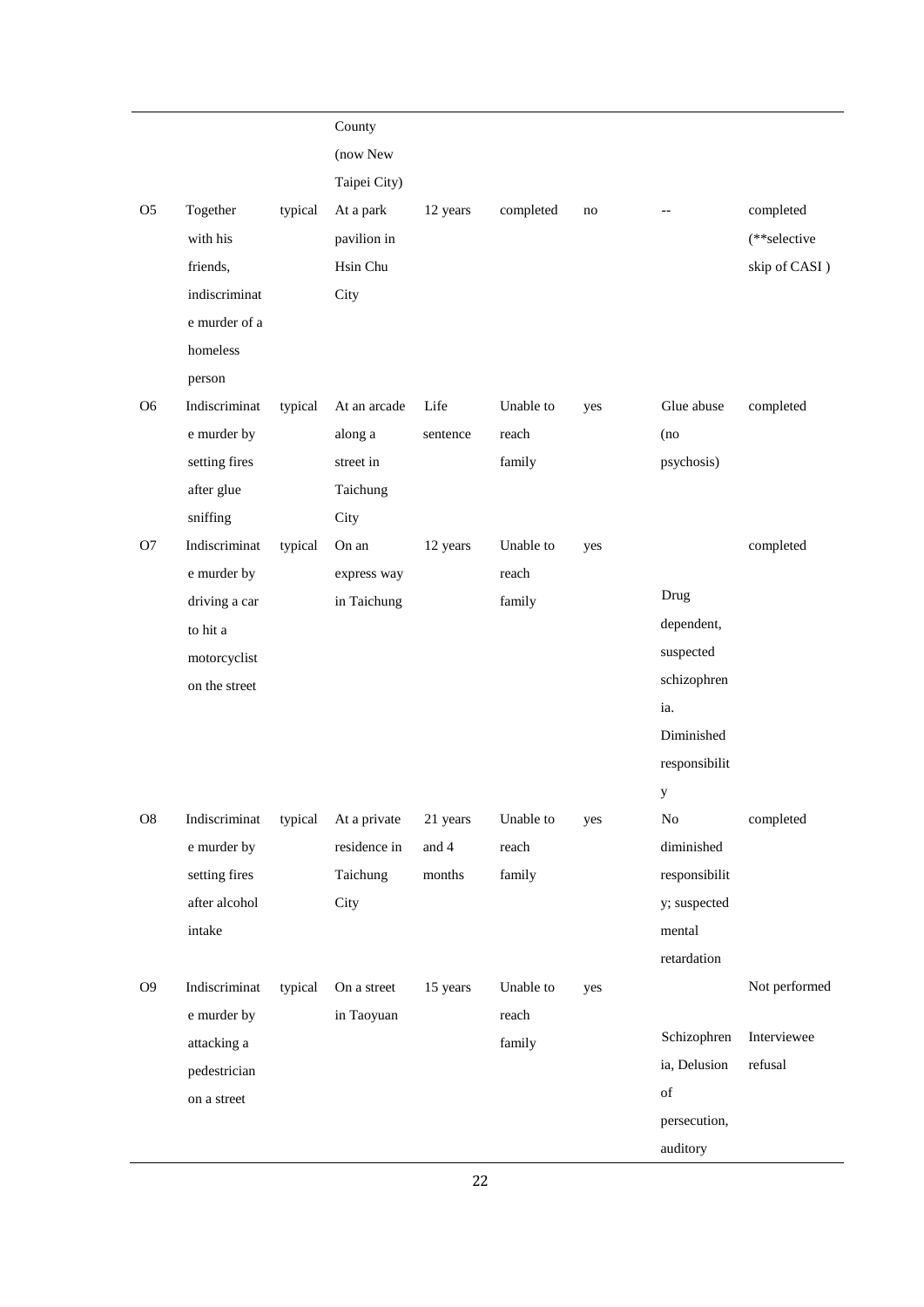| O10        | Discriminate<br>homicide<br>attempt by<br>setting fires<br>on a<br>pedestrician<br>near a gas<br>station                             | typical         | At a<br>motorcycle<br>parking lot<br>in Miao Li<br>County            | 7 years<br>and 6<br>months  | No family<br>visit                          | yes | hallucinatio<br>n.<br>schizophren<br>ia<br>No mental<br>illness                                                                      | Due to<br>inadequacy of<br>time, CPT and<br>WSCT were<br>not performed |
|------------|--------------------------------------------------------------------------------------------------------------------------------------|-----------------|----------------------------------------------------------------------|-----------------------------|---------------------------------------------|-----|--------------------------------------------------------------------------------------------------------------------------------------|------------------------------------------------------------------------|
| O11        | Indiscriminat<br>e homicide<br>attempt by<br>manually<br>strangling a<br>nextdoor<br>child                                           | Non-t<br>ypical | Outside of<br>the<br>offender's<br>residence in<br>Miao Li<br>County | 7 years<br>and 7<br>months  | Unable to<br>reach<br>family                | yes | Antisocial<br>personality<br>disorder<br>with poor<br>impulse<br>control;<br>suspected<br>alcohol<br>withdrawal<br>and drug<br>abuse | completed                                                              |
| O12<br>O13 | Indiscriminat<br>e murder of<br>an farming<br>women<br>during<br>sexual<br>offence with<br>a stone and a<br>sharp object<br>Together | Non-t<br>ypical | At a<br>meadow in<br>the farming<br>area in Hsin<br>Chu              | Death<br>sentence           | No family<br>visit<br>Interviewee           | no  |                                                                                                                                      | completed                                                              |
|            | with his<br>friends,<br>indiscriminat<br>e murder of a                                                                               | typical         | At a park<br>pavilion in<br>Hsin Chu                                 | 10 years<br>and 7<br>months | refused to<br>allow<br>contacting<br>family | no  |                                                                                                                                      | completed<br>(**selective<br>skip of CASI)                             |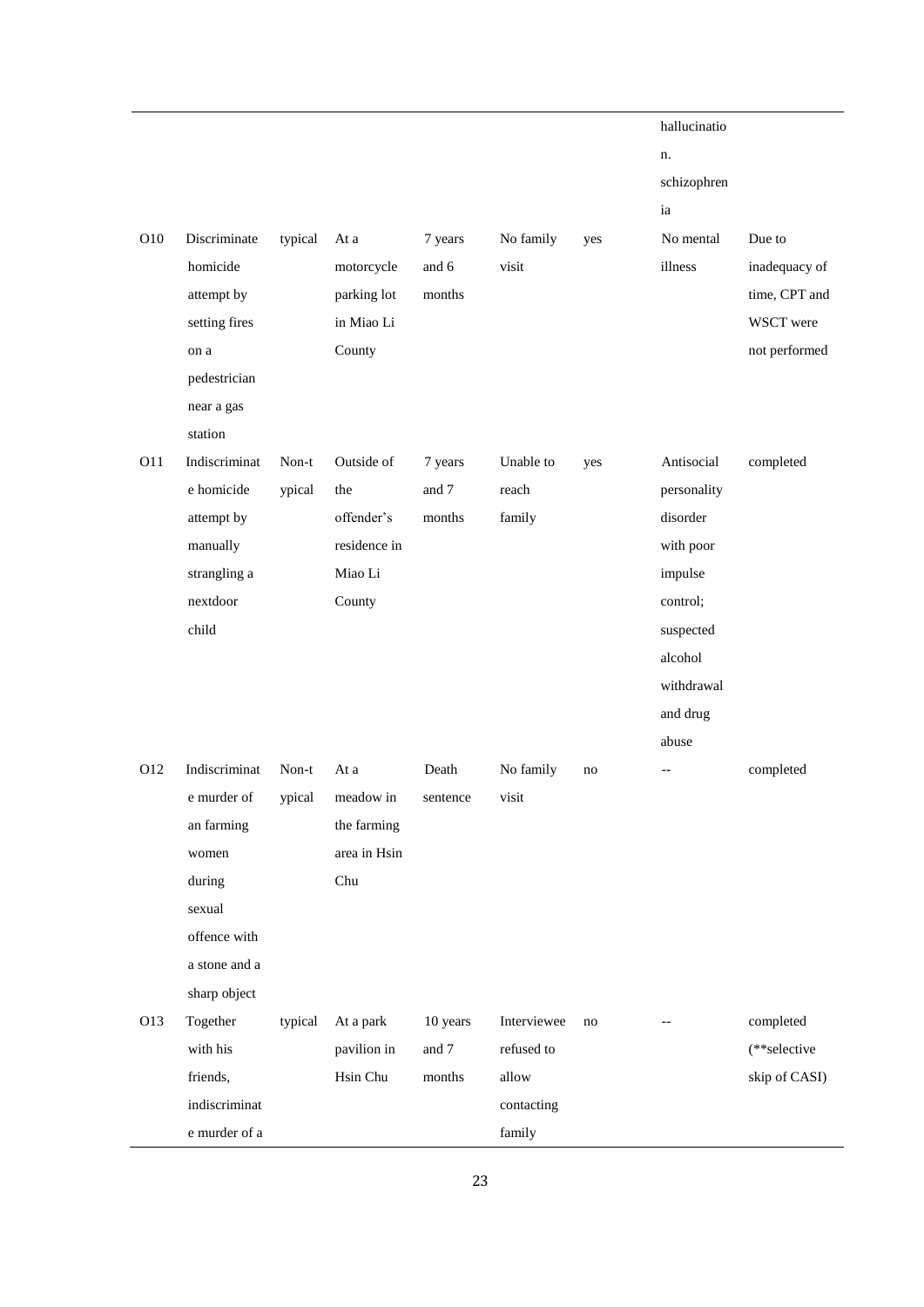|     | homeless      |         |              |          |             |     |                                                     |               |
|-----|---------------|---------|--------------|----------|-------------|-----|-----------------------------------------------------|---------------|
|     | person        |         |              |          |             |     |                                                     |               |
| O14 | Indiscriminat | Non-t   | At the       | Life     | Interviewee | no  | $\hspace{0.05cm} -\hspace{0.05cm} -\hspace{0.05cm}$ | Due to        |
|     | e murder by   | ypical  | convenience  | sentence | refused to  |     |                                                     | inadequacy of |
|     | driving a car |         | store in     |          | allow       |     |                                                     | time, CASI    |
|     | into a        |         | Tainan       |          | contacting  |     |                                                     | and KMHQ      |
|     | convenience   |         |              |          | family      |     |                                                     | were not      |
|     | store         |         |              |          |             |     |                                                     | performed     |
|     |               |         |              |          |             |     |                                                     |               |
| O15 | Indiscriminat | typical | Inside of a  | Life     | Interviewee | yes | The 2013                                            | Only a minor  |
|     | e murder of a |         | indoor       | imprison | refused to  |     | assessment:                                         | part          |
|     | child by      |         | playhouse in | ment     | allow       |     | no mental                                           | completed     |
|     | throat        |         | Tainan       |          | contacting  |     | illness or                                          |               |
|     | slashing with |         |              |          | family      |     | depression;                                         |               |
|     | a knife       |         |              |          |             |     | the 2014                                            |               |
|     |               |         |              |          |             |     | assessment:                                         |               |
|     |               |         |              |          |             |     | schizoid                                            |               |
|     |               |         |              |          |             |     | personality                                         |               |
|     |               |         |              |          |             |     | disorder,                                           |               |
|     |               |         |              |          |             |     | partially                                           |               |
|     |               |         |              |          |             |     | borderline                                          |               |
|     |               |         |              |          |             |     | personality,                                        |               |
|     |               |         |              |          |             |     | suspected                                           |               |
|     |               |         |              |          |             |     | major                                               |               |
|     |               |         |              |          |             |     | depression                                          |               |
|     |               |         |              |          |             |     | when                                                |               |
|     |               |         |              |          |             |     | committing                                          |               |
|     |               |         |              |          |             |     | the crime;                                          |               |
|     |               |         |              |          |             |     | the 2015                                            |               |
|     |               |         |              |          |             |     | assessment:                                         |               |
|     |               |         |              |          |             |     | no                                                  |               |
|     |               |         |              |          |             |     | schizophren                                         |               |
|     |               |         |              |          |             |     | ia,                                                 |               |
|     |               |         |              |          |             |     | suspected                                           |               |
|     |               |         |              |          |             |     | malingering.                                        |               |

\*Intruments used in our psychological tests: CASI, BG, WAIS, CPT, WCST, AQ, EQ, KMHQ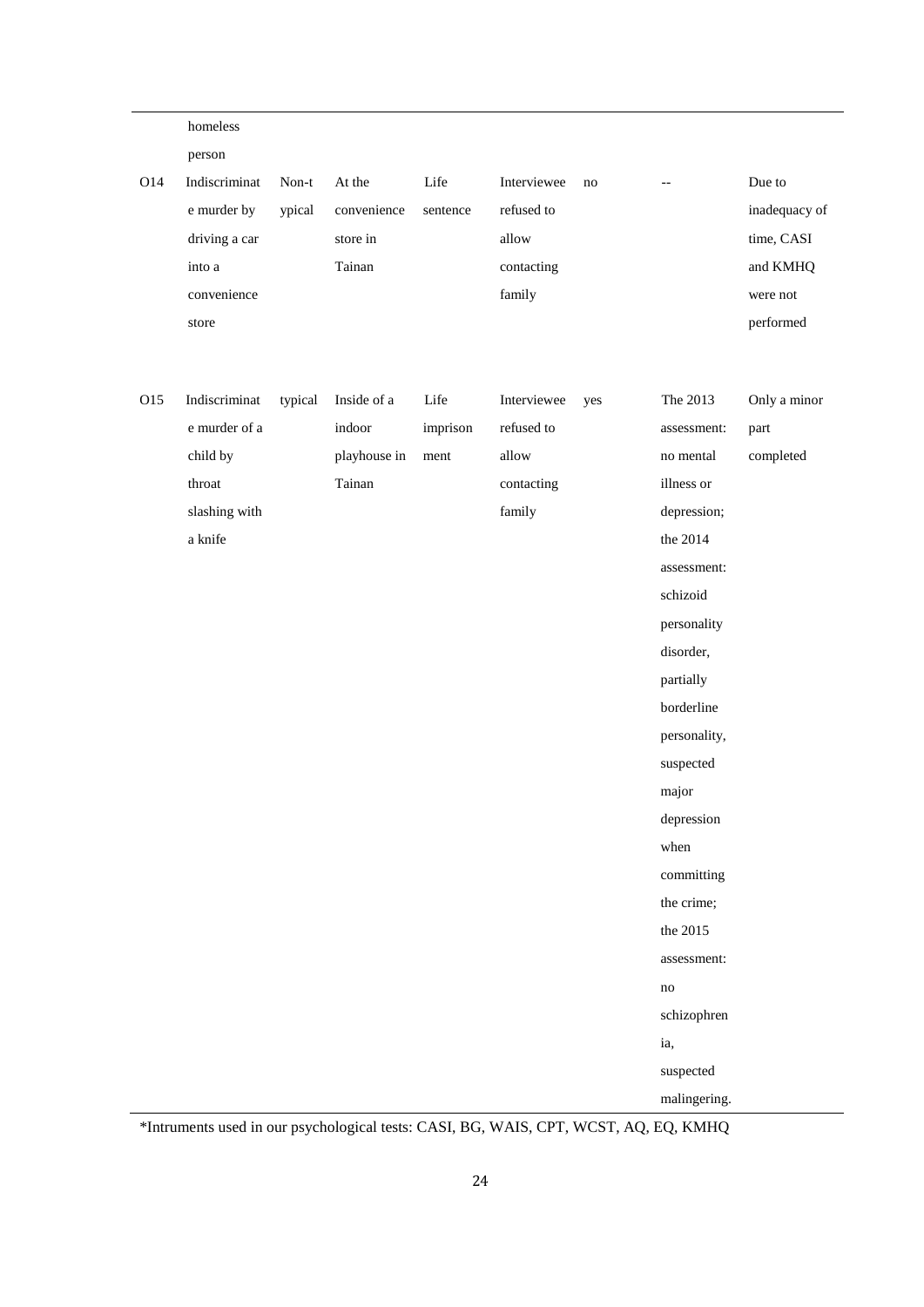\*\*A simple instrument for assessing cognitive ability, CASI is often used for dementia evaluation. If a subject can perform well in WAIS, there is no need for the simpler and narrower CASI. All the three subjects not receiving CASI are young persons who rarely suffer dementia. Thus, to save time, CASI were omitted for these three.

After the questionnaires were retrieved, the research team checked subejcts' answers to four sets of similar questions. If a subject's answers to the sets of questions were inconsistent, the questionnaire may be invalid.

#### **Results**

#### **The ratio of indiscriminate murder cases**

The study classified the sample of murder cases into four sub-categories based on the offender's motives and their victims. If the case involved multiple victims, it would be categorized as "acquaintance group" if at least one of the victims was an acquaintance of the offender. As table 4 shows, about 37% of all murder cases were acquaintance murders, 24% were stranger murders. As for the motives, nearly half of them were related to anger and revenge; more than 20% were linked to money. 8% was due to their "unknown bad moods", where 6% felt an urge to kill because they had no hope in the future. Almost none of these murderers killed for thrills or because they wanted to take revenge against society.

Examining motives and the relationships to the offenders' victims, we found that only 5% of all murders were uniquely classified as "indiscriminate murders", 28% were for killing strangers with a cause, 37% were killings with known victims, and 30% were killings within domestic relationships (See Table 4). In other words, the majority of the observed murder situations were known to the victims. So-called indiscriminate murder was rather rare in Taiwan.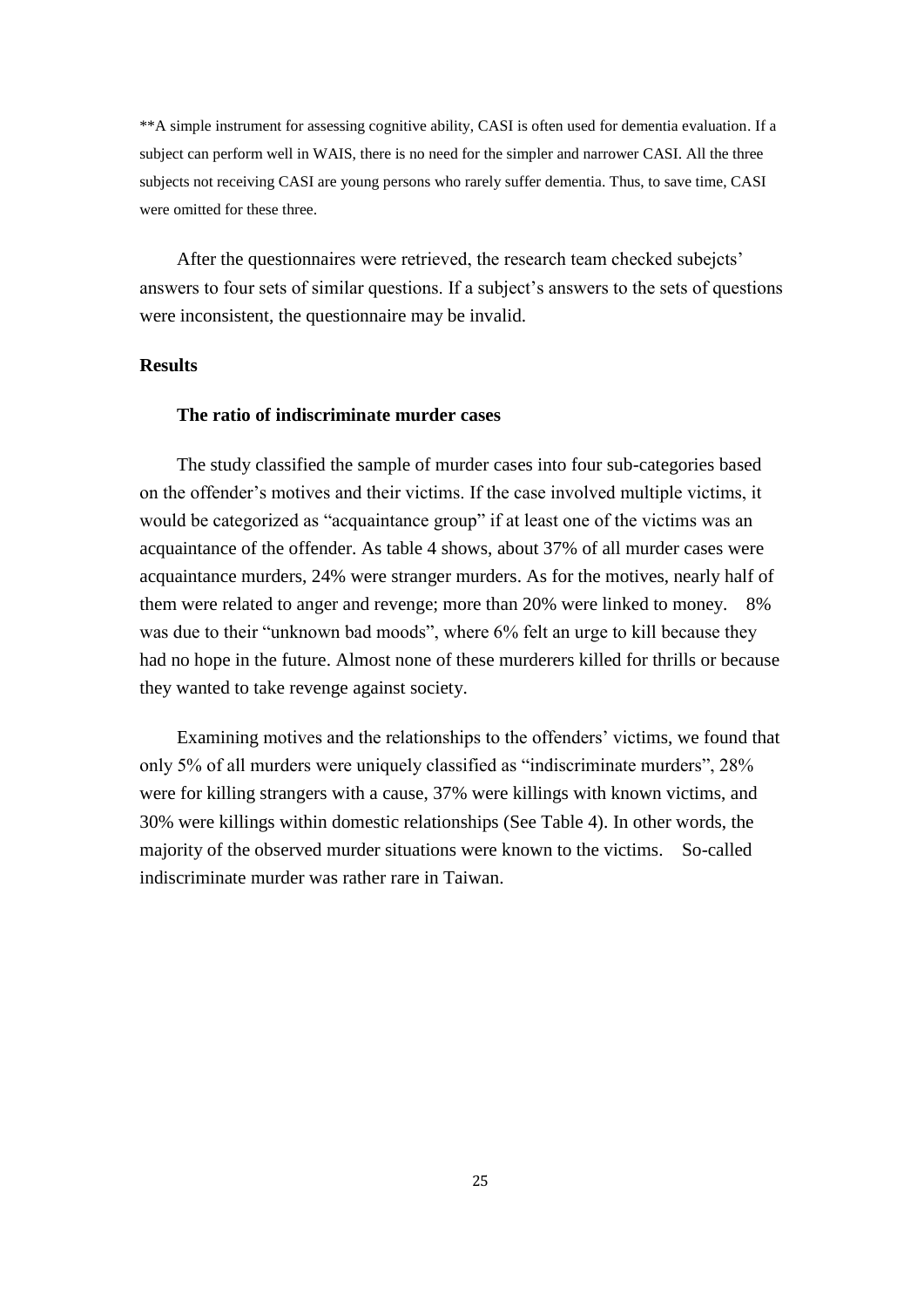| Variables                | Items                                       | $\%$           |
|--------------------------|---------------------------------------------|----------------|
| Relationship to victim/s | <b>Strangers</b>                            | 23.9           |
|                          | Strangers, but offender knew names or       | 8.6            |
|                          | nicknames of victims                        |                |
|                          | Acquaintance                                | 37.3           |
|                          | Domestic                                    | 30.1           |
| <b>Motives</b>           | Anger                                       | 48.3           |
|                          | Money                                       | 22.5           |
|                          | Domestic violence                           | 7.2            |
|                          | Sex/love                                    | 14.8           |
|                          | Mood                                        | 8.1            |
|                          | Wish to die                                 | 1.9            |
|                          | Thrill, curiosity                           | $\overline{0}$ |
|                          | Live with no hope, no meaning               | 6.2            |
|                          | Let society know about own unfair treatment | 2.9            |
|                          | Revenge against the society                 | 0.5            |
| Murder group             | Indiscriminate                              | 4.8            |
|                          | Stranger with a cause                       | 27.8           |
|                          | Acquaintance                                | 37.3           |
|                          | Domestic                                    | 30.1           |

Table 4 murder categories (n=209)

# **The psychological and social characteristics of indiscriminate murderers**

# *Personality traits*

Table 5 indicates the nine personality traits designed by this research. Each trait contains a different number of questions. Our one-way ANOVA analyses indicated that six measures of anti-social personality, empathy, anger, loneliness, depression, and social anxiety are significantly different among the control group and four murder groups. However, self-esteem, violent attitude, and cynicism showed no differences from the control group.

We further examined the six personality traits and found that the indiscriminate murder group had higher anti-social scores than domestic murders, lower empathy than the control group, higher feelings of lonliness than stranger murders, but no difference in scores when it came to anger, depression and social anxiety compared to the other four groups.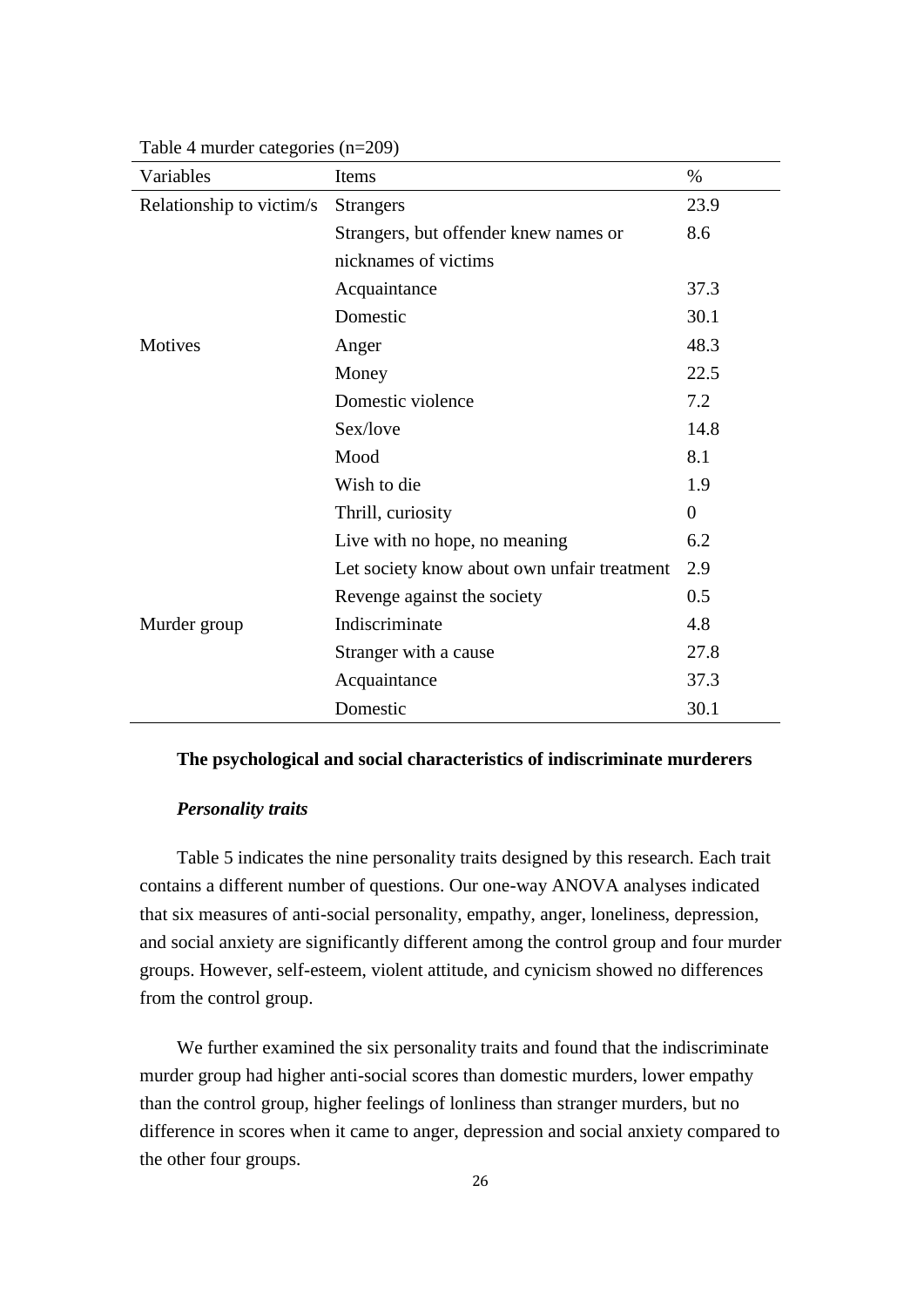| Traits            | Items | p-value     | $Means+$  | Post Hoc test     |
|-------------------|-------|-------------|-----------|-------------------|
| Anti-social       | 12    | $.005***$   | A>E>B>C>D | $A>D, E\supset D$ |
| Self-esteem       | 6     | .074        | A>D>E>B>C |                   |
| Empathy           | 9     | $.001***$   | E>D>C>B>A | E>D, E>C, E>B     |
| Violent attitudes | 23    | .084        | A>E>C>D>B | E>A, D>A, C>A     |
| Cynicism          | 8     | .227        | A>E>D>C>B |                   |
| Anger             | 10    | $< 0.01***$ | E>A>B>C>D | E>B, E>C, E>D     |
| Loneliness        | 11    | $.022*$     | A>E>D>C>B | A > B             |
| Depression        | 10    | $< 0.01***$ | E>A>D>C>B | E>D. E>C, E>B     |
| Social anxiety    | 11    | $< 0.01***$ | E>A>D>C>B | E>D, E>C, E>B     |

Table 5 ANOVA and Post Hoc analysis tests for nine personality traits

+group A represents indiscriminate murder, Group B represents stranger murder with a cause, Group C is acquaintance murder, Group D is domestic murder, and Group E represents the control group.

# *Health, social relationship and other risk factors*

Regarding other health and social risk factors, the analysis found that there are no significant differences of social alienation, psychiatric history, and employment rate among all the groups. However, the indiscriminate murder group were more likely to grow up in multiple high-risk families with a lack of intimate relationships and higher dropout rates than those in the control group. Another interesting finding is that all murderers share quite similar health and social risk factors. In other words, indiscriminate murderers are not unique in comparison with other murderers (See Table 6).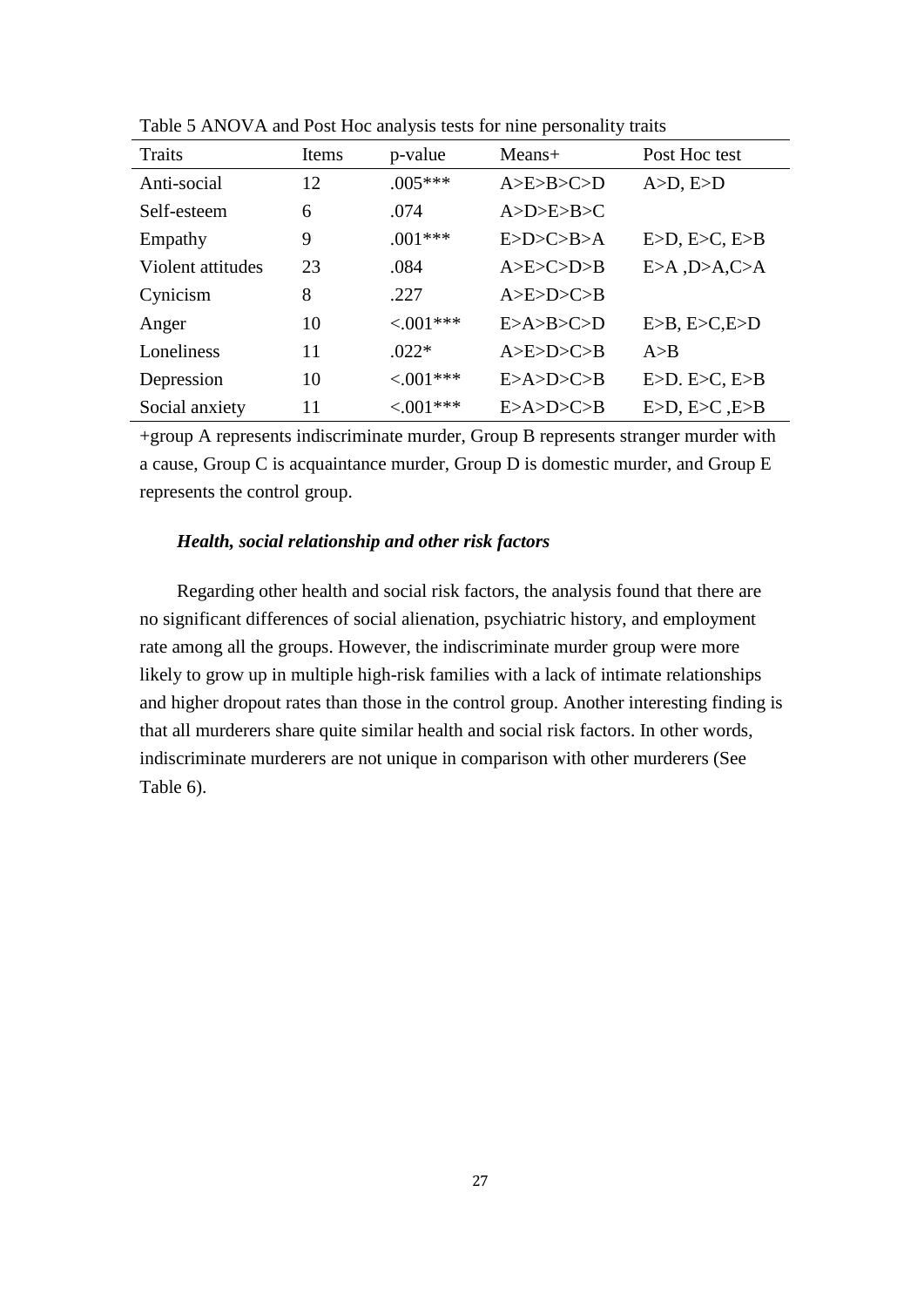| Variables        | Items        | <b>ANOVA</b> | $Means++$         | <b>HSD Post Hoc</b> |
|------------------|--------------|--------------|-------------------|---------------------|
|                  |              | p-value      |                   | tests               |
| Intimate         | 11           | $.004**$     | E > C > D > B > A | $E>A$ ; $E>B$ ;     |
| relationship     |              |              |                   | E>D                 |
| High risk family | 9            | $.021*$      | A>B>C>D>E         | A>E                 |
| Social           | 7            | .054         | A>D>E>C>B         |                     |
| alienation+      |              |              |                   |                     |
| Depression       | 6            | $< 0.01***$  | E>D>A>C>B         | $E > C > B$ ;       |
| screening+       |              |              |                   | $D > C$ ; $D > B$ ; |
| Substance        | 4            | $< 0.01***$  | A>B>C>D>E         | $D>E$ ; $C>E$ ;     |
| abuse+           |              |              |                   | B>E                 |
|                  | Yes/no       | Chi Square   | $\%$              |                     |
|                  |              | p-value      |                   |                     |
| Psychiatric      | $\mathbf{1}$ | .086         | D > A > E > B > C |                     |
| history          |              |              |                   |                     |
| Dropout          | 1            | $< 0.021*$   | E>D>C>B>A         | $E>C$ ; $E>B$ ;     |
|                  |              |              |                   | E>A                 |
| Employment       | $\mathbf{1}$ | < .642       | D>A>C>B>E         |                     |
| Juvenile prior   | $\mathbf{1}$ | $.01*$       | B > A > C > D     | B>D                 |
| record           |              |              |                   |                     |
| Adult prior      | $\mathbf{1}$ | $.003*$      | B > A > C > D     | $B>D$ ; $C>D$       |
| record           |              |              |                   |                     |

Table 6 Differences in heath, social relationships, and other risk factors for the five groups

+Robust and Games-Howell post hoc tests were used due to different variances, small and unequal group samples.

++group A represents indiscriminate murder, Group B is stranger murder with a cause, Group C is acquaintance murder, Group D is domestic murder, and Group E represents the control group.

# **Government policy analysis**

To understand the current central and local government prevention policy towards indiscriminate murderers, we sent an official letter to 39 agencies and requested their policy documents (March 9, 2017). 7 of them never replied, 11 replied within 4-7 days, 4 within 19-27 days. The average response time was 11.2 days (7.2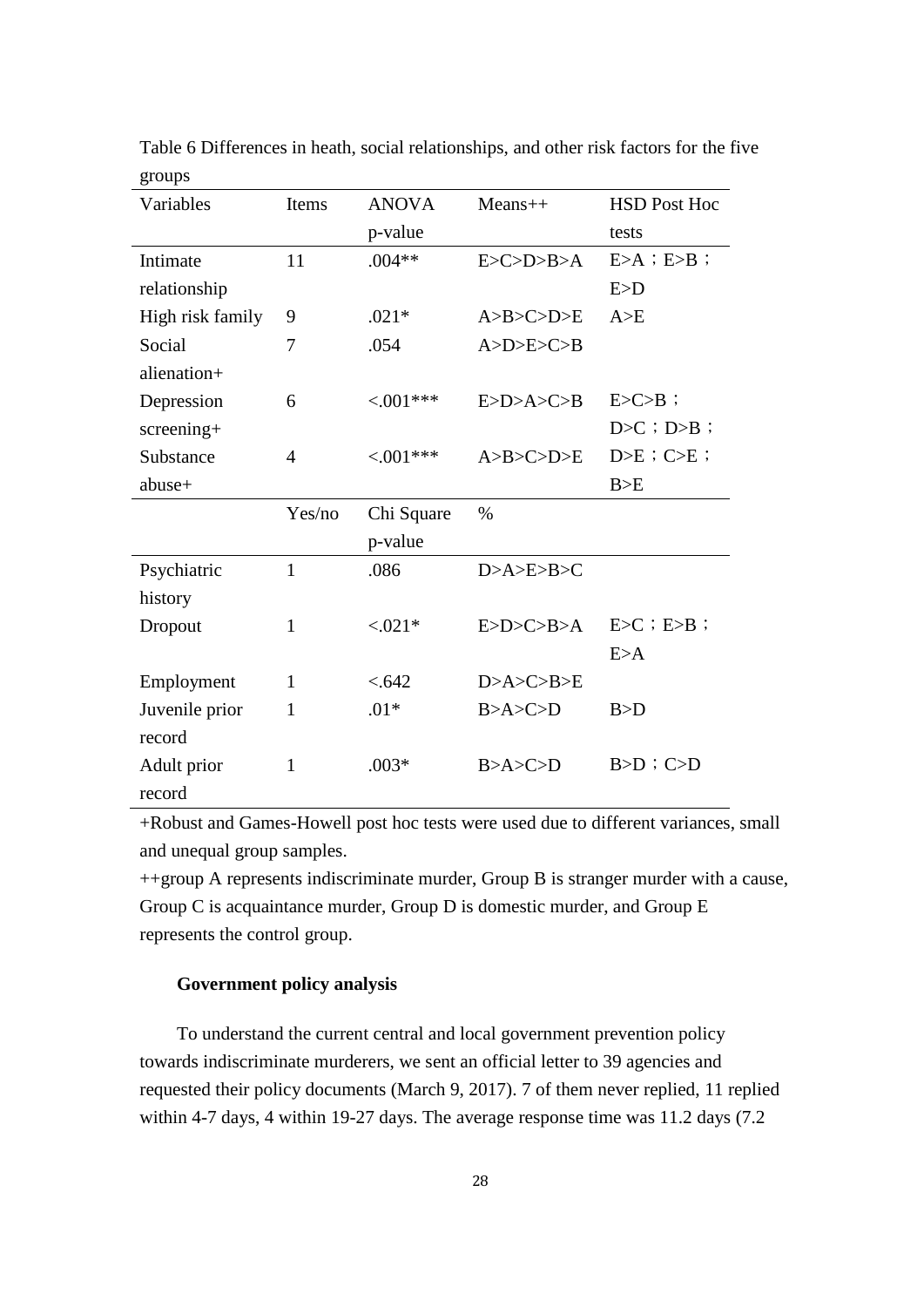days excluding holidays/weekends). The mode of response time was 13 days (9 days excluding holidays/weekends). 9 agencies replied after about two weeks.

The variable response time, arguably does not represent the agencies' work pressures, but is more related to the perceived sensitivity to the issue by individual agencies. In general, we found that police and prosecution offices were more concerned with this issue since they were the main government body responsible for the secondary prevention. On the other hand, the main government body of tertiary prevention seemed to be less sensitive and concerned about the policy. The Ministry of Labor Services, Ministry of Health and Welfare (i.e. departments of protective services, medical affairs, social and family affairs), the Hsin-Chu city government, the Victim Protection Association, the Chia-Yi police department never replied or attempted to explain their roles in this matter.

As for the primary prevention agencies, the Ministry of Education, for example, emphasized their role in family/marriage education as well their role in providing services to students with special needs. They intended to integrate multiple agencies to make it effective, however, they expressed their inability to provide services to all students with special personality disorder tendencies. They also warned that to conduct a primary screen to students of personality disorder tendency would have the potential to cause serious 'stigmatic' labeling. The Ministry of Health and Welfare shared a similar concern on the labeling effect in this regard.

The secondary prevention agencies, however, looked much more seriously on this issue. For example, the National Communications Commission pointed out that media coverage of this type of crime stories had seriously caused secondary harm to the victims and their families, and raised their concern about the possible crime imitation effects. The National Police Agency has conducted full reports on prevention measures, ranging from building up a local government monitoring system, and working with relevant NGOs, setting up emergency teams. The Ministry of Transportation and Communication has enhanced their CCTV surveillance security and their patrolling in public transportation systems and stations.

Most of the local governments were indifferent to both primary and secondary prevention. The exceptions were Kao-Hsiung, New Taipei and Taipei city governments. The Kao-Hsiung City government suggested a centralized social safety network, more services and monitoring of psychiatric patients with violent behaviors. Taipei city government has already set up their own social safety network by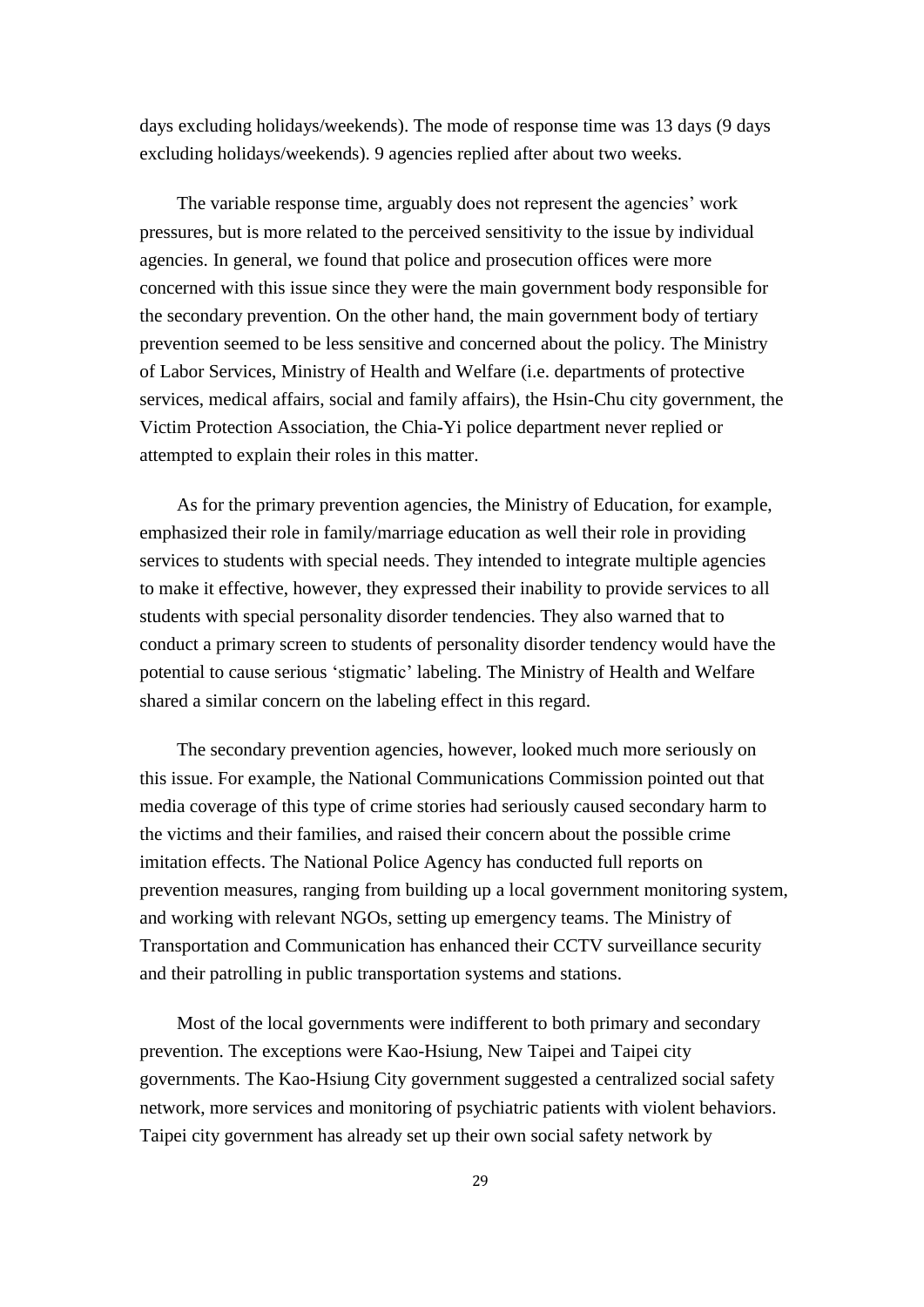integrating seven databases and services (i.e. social welfare, suicide prevention, labour, education, police, medical, and household offices). Their main executive and monitoring body is the social welfare office. The New Taipei city government has implemented a one-stop high risk family social safety network system. Apart from more patrolling on campuses and general public spaces by the police, the New Taipei city government has set up an office to provide in-take, classification, allocating resources and follow-up services. These three city governments have demonstrated how a local agency can better use their limited resources to work on prevention. The Tai-Chung city government nevertheless mentioned that to prevent indiscriminate murderers, especially those with a psychiatric history, such cases should not be regarded as the responsibility of social welfare. The government should, they suggested, focus more on crime prevention and judicial investigation to avoid widening the net of community monitoring and control. They maintained that indiscriminate murderers are almost impossible to predict at a community level.

For tertiary prevention, most of the District Prosecution offices replied that,in their experience, indiscriminate murderers seemed to have no or few prior criminal record. Their obligation is to prosecute crimes, not to prevent them. Community and social systems should have greater responsibility in that respect. Some prosecution offices had made some efforts to provide services to selected offenders. Ping-Tung, for example, spent more resources on sex offenders, Nan-Tou gave more public education to schools, and Miao-Li emphasized their services to offenders with a psychiatric history.

While the Corrections Department, the Probation Office and the Department of Mental and Oral Health should have been providing crucial treatment to indiscriminate murderers, their replies revealed their sense of powerlessness and helplessness regarding this matter. The Department of Mental and Oral Health noted that at the moment they had absolutely no counter-measures and legal means on offer to help people with anti-social personality disorders. They were also reluctant to offer any early mental health intervention to children and juveniles with personality disorder tendencies. Instead they advocated more resources to public health and education agencies. The After-care Rehabilitation Association expressed their difficultyin providing family support services to former offenders and specifically where those offenders had not proactively contacted their organization.

We have here reviewed the replies from different government agencies, starting with primary prevention, secondary prevention through to tertiary prevention. As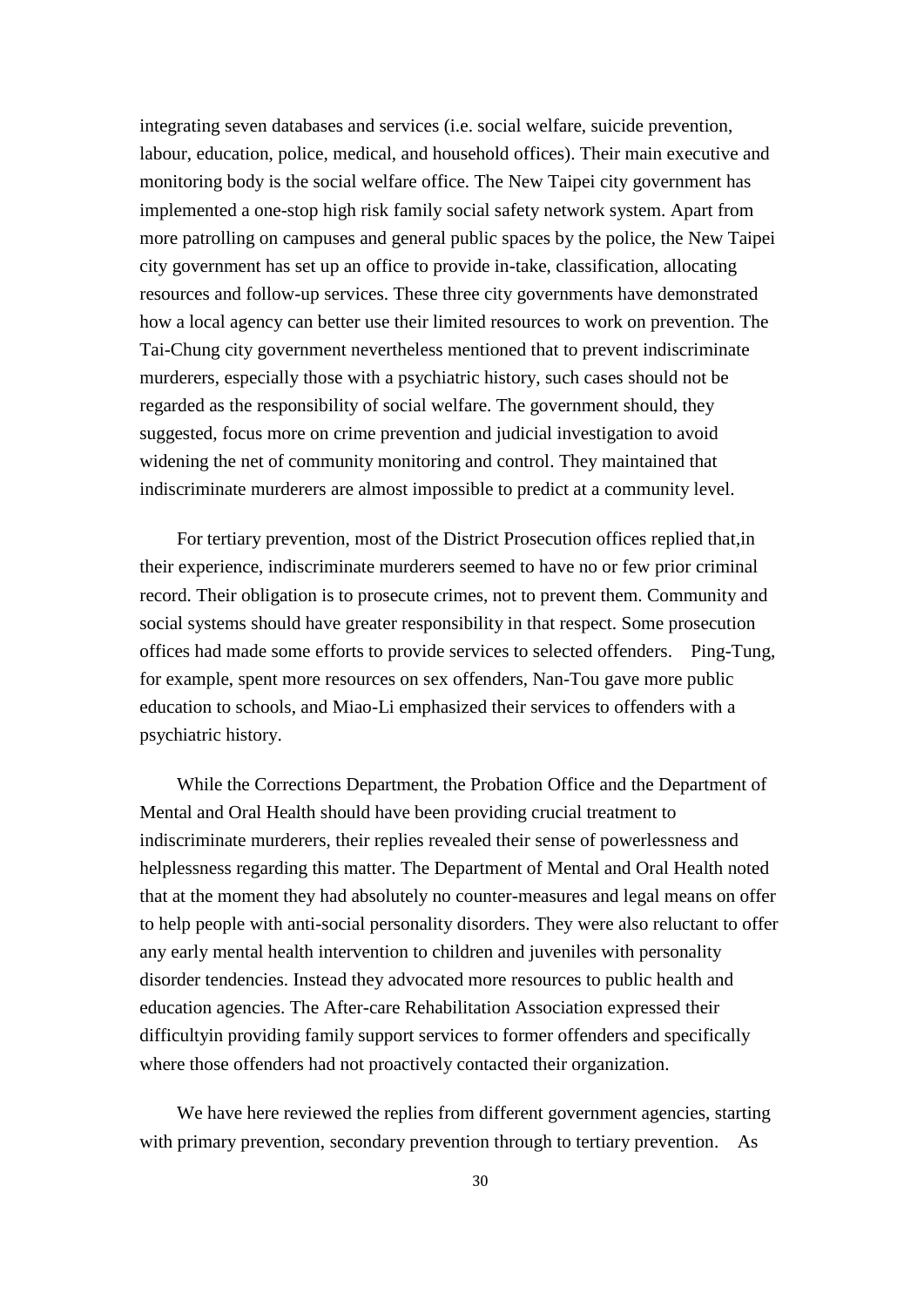outlined above, among all agencies, the tertiary prevention agencies are the weakest and lack any sense of purpose on the matter. Furthermore, it appears to us that central and local governments lack appropriate collaboration, and there are also problems in collaboration among agencies at local government level. Existing policies are focused on secondary prevention, and aimed specifically towards an "exclusion" approach to psychiatric patients and offenders. Our policy analysis does indeed raise concerns about the adequacy of current policy development. Based on the empirical and policy analyses made above, we now turn to our recommendations.

# **Conclusions and Recommendations**

# **The prevalence of indiscriminate murderers**

Any estimate of the prevalence of indiscriminate murderers is likely to be a broad figure, given the very small number of known cases. Our investigation has shown that there was about 5% of all murder cases could be classified as of this type. The result is consistent with 周愫嫻's estimation of 6% in 2016 (周愫嫻, 2016).

Stranger and indiscriminate murders contained approximately 30% of all the murders in the sample, showing similar ratios to that of England/Wales (2014-2015), and according to 侯崇文 (1999) and 周愫嫻's (2016) research, a little higher than the ratio found in the USA.

# **The characteristics of indiscriminate murderers**

We investigated whether indiscriminate murders are related to specific psychological, health and social risk factors. The occurrence of indiscriminate murders is significantly and positively related to low empathy compared to the control group. No differences have been shown according to dimensions of anti-social personality and loneliness. All murderers appeared to possess very similar personality traits (i.e in terms of self-esteem, violent attitudes, cynicism, anger, depression and social anxiety), except for indiscriminate murderers with higher anti-social personality, loneliness and lower empathy (see Figure 2).

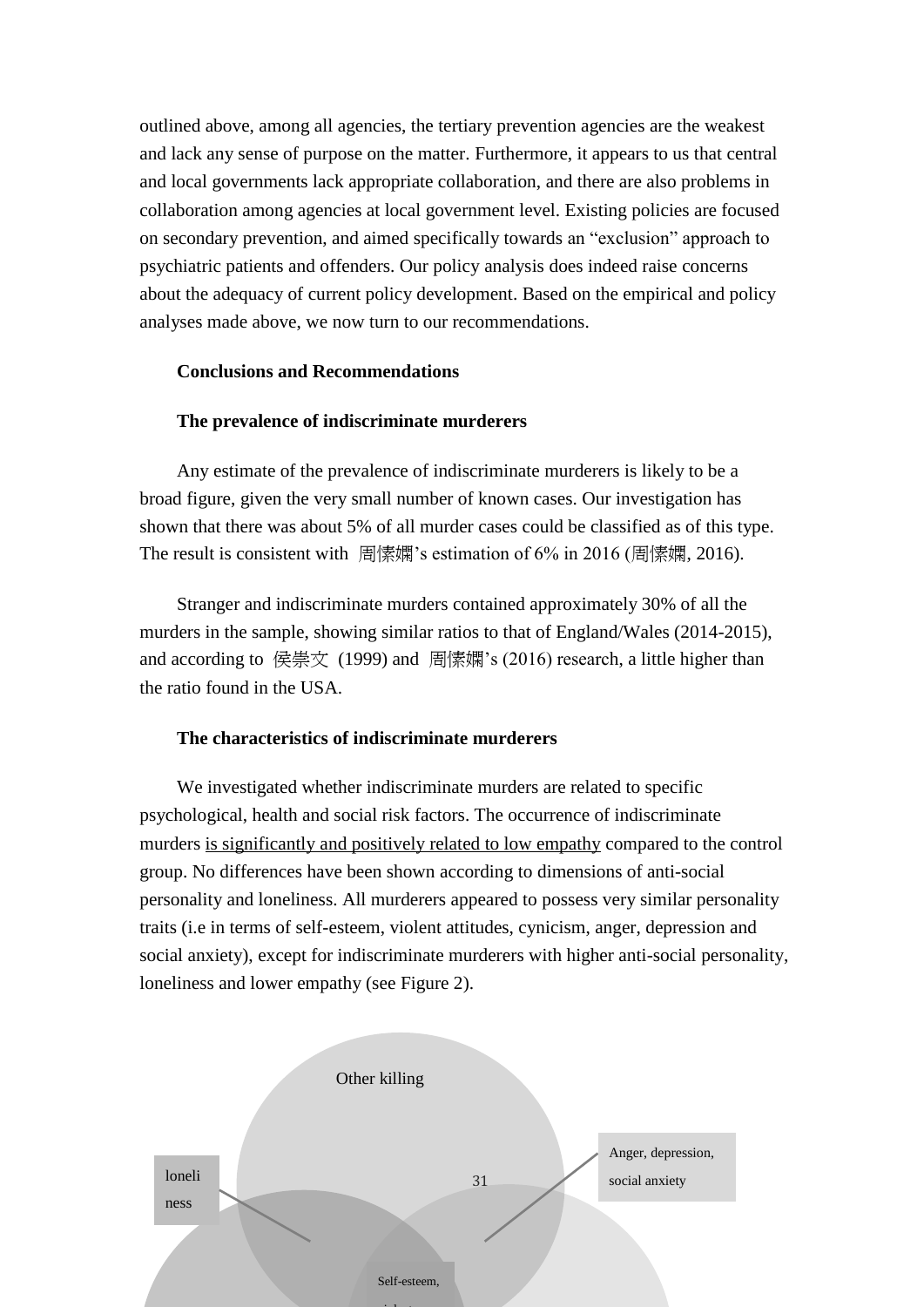Figure 2 Personality traits among control, non-indiscriminate and indiscriminate murder groups.

As for the characteristics of substance use, health status and other social risk factors, we found that there are statistically significant differences for the indiscriminate murders with multiple high-risk family factors, fewer intimate relationships, and higher school dropout rates compared to the control group. However, surprisingly, no disparity was found in terms of depression, substance use and prior juvenile crime records between the two groups (See Figure 3). Figure 3 also demonstrates that there was no disparity in terms of social anxiety, mental illness, and employment history for all five groups. No other differences between indiscriminate murders and other murders emerge in our analysis. From our analysis, it would seem that all murderers share similar health and social risk factors such as fewer intimate relationships, more substance use, higher school dropout rates, and more of them growing up in high risk family situations and with a greater number of criminal convictions (See Figure 3).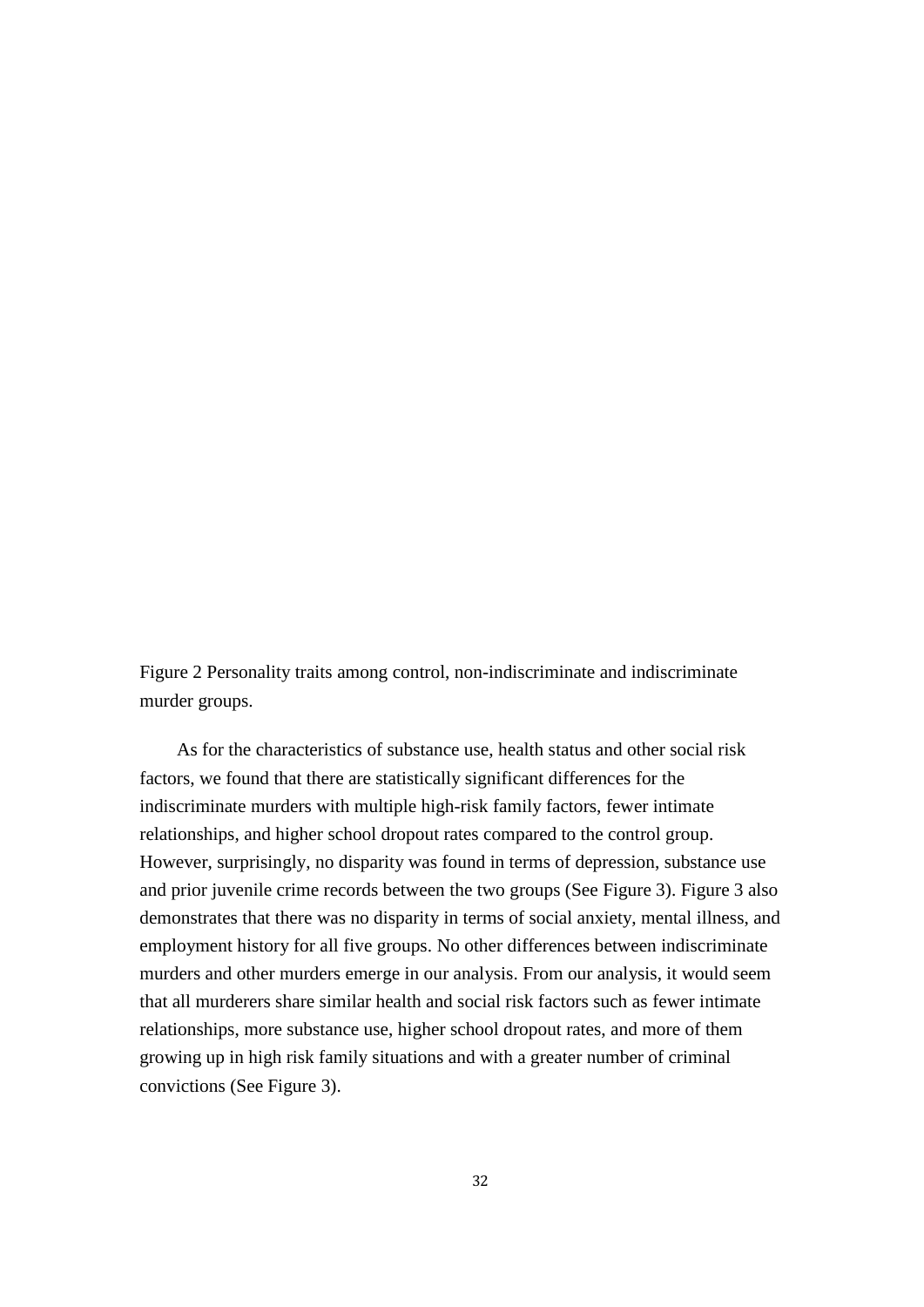



In sum, the above comparisons are important because nothing speaks more convincingly than the results of empirical evidence. Unlike widely believed assumptions, our research evidence reveals that nothing distinguishes indiscriminate murderers from other murderers apart from their much lower levels of empathy. However, all murderers have similar life styles and life chances in terms of their upbringing, school, work, substance misuse and mental health history. This means that even though indiscriminate murderers might attract more media attention and have the potential to cause greater social panic, any cost-effective prevention policy should focus on murderers in general instead of seeking to distinguish and selectively target resources at any specific type of murder.

# **Policy recommendations**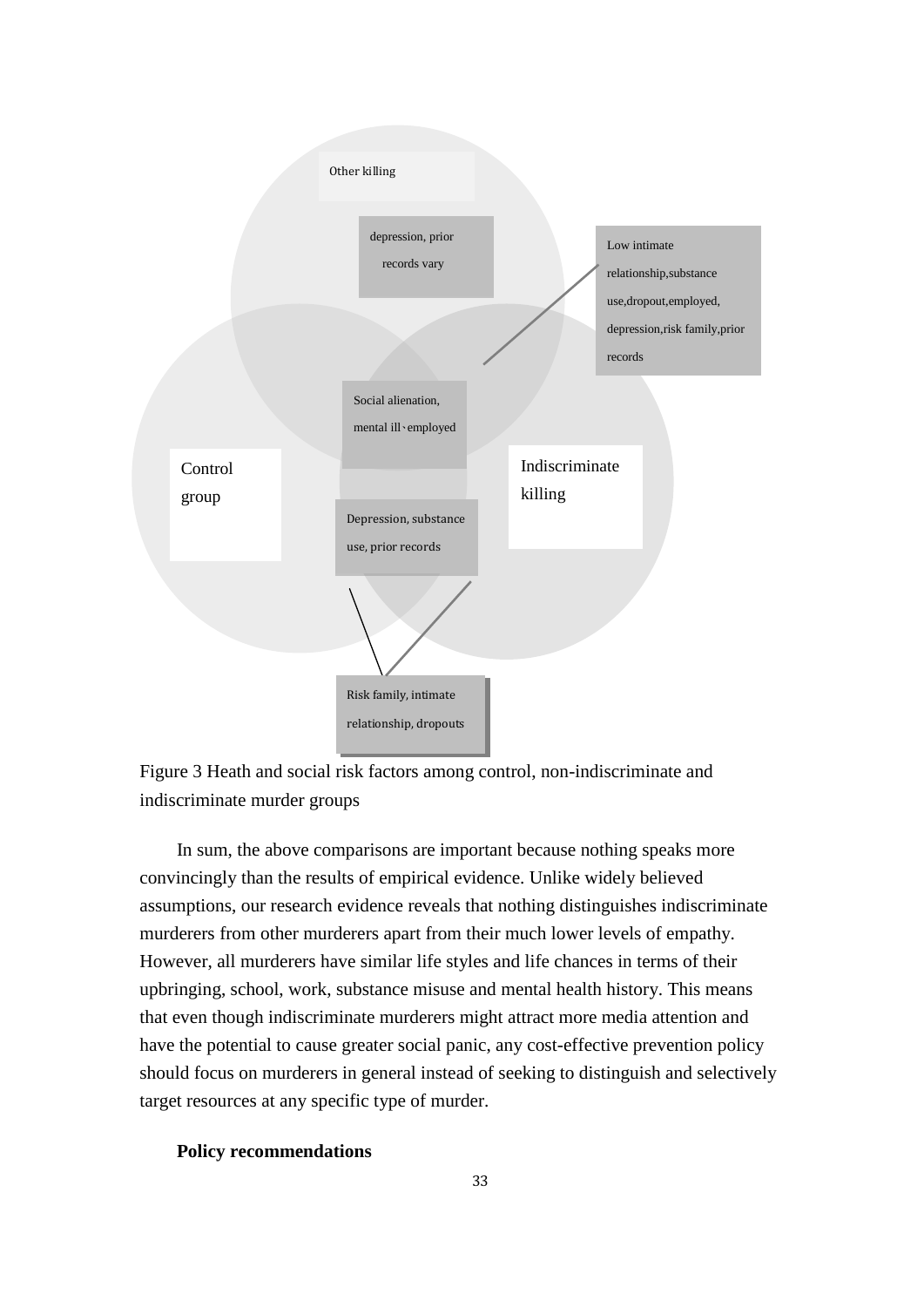This study is unique in Taiwan not only by applying primary sources of as many as 209 murderers, but also by providing a detailed psychiatric analysis on the 15 individual cases under study. A thorough and detailed analysis of the relationship of various psychological, mental and social risk factors among 209 murders and a control group of 50 general public respondents provides an opportunity to understand how a few particular factors affect indiscriminate murders. Murders in general are a product of upbringing, school, work, psychological and mental conditions, as well as interpersonal relationships. The implications of our research for preventing indiscriminate killing are significant. First of all, our research findings suggest that one cannot prevent this particular form of murder without considering the entire context of murder. Checking the availability and accessibility of existing resources and inventory is a good and much easier path to prevent murders.

# *Integration of secondary and tertiary prevention systems*

Our government often complains about no/little budget and staff to develop prevention policies and practices. Traditional preventive implications of indiscriminate and non-indiscriminate murders are arguably related more to primary prevention (i.e. public and school education stressing the importance of forming meaningful relationships, love and care for others, and the construction of a society based on mutual help and trust). Primary prevention, however, is effective only when resources are fully provided with a long term plan. Regrettably those are what the government can't promise. Thus, in our view, secondary and tertiary prevention systems for high risk individuals and families are more likely to be greater utility in cost-benefit terms. Central and local governments have more or less established some reporting and service systems, but unfortunately with no overall coordination. Our policy analysis in the previous section showed that local government in some cities has started to establish social safety networks by integrating existing high risk individual and family databases and treatment resources. Though resources allocated to high-risk individuals or families are often dealt with separately by different governmental sectors such as database and treatments/programs for sexual assault victims, domestic offenders and victims, drug addicted offenders, vulnerable children, school dropouts, homeless and/or psychiatric patients. To provide an optimal social safety preventive approach, integration of secondary and tertiary prevention programs is necessary. Of course, one cannot guarantee that it would show better preventive outcomes, but it would certainly contribute to less waste of administrative, medical, welfare and treatment resources. Our study thus suggests that an integrated secondary prevention and tertiary prevention network approach is key, and of higher priority than any primary prevention.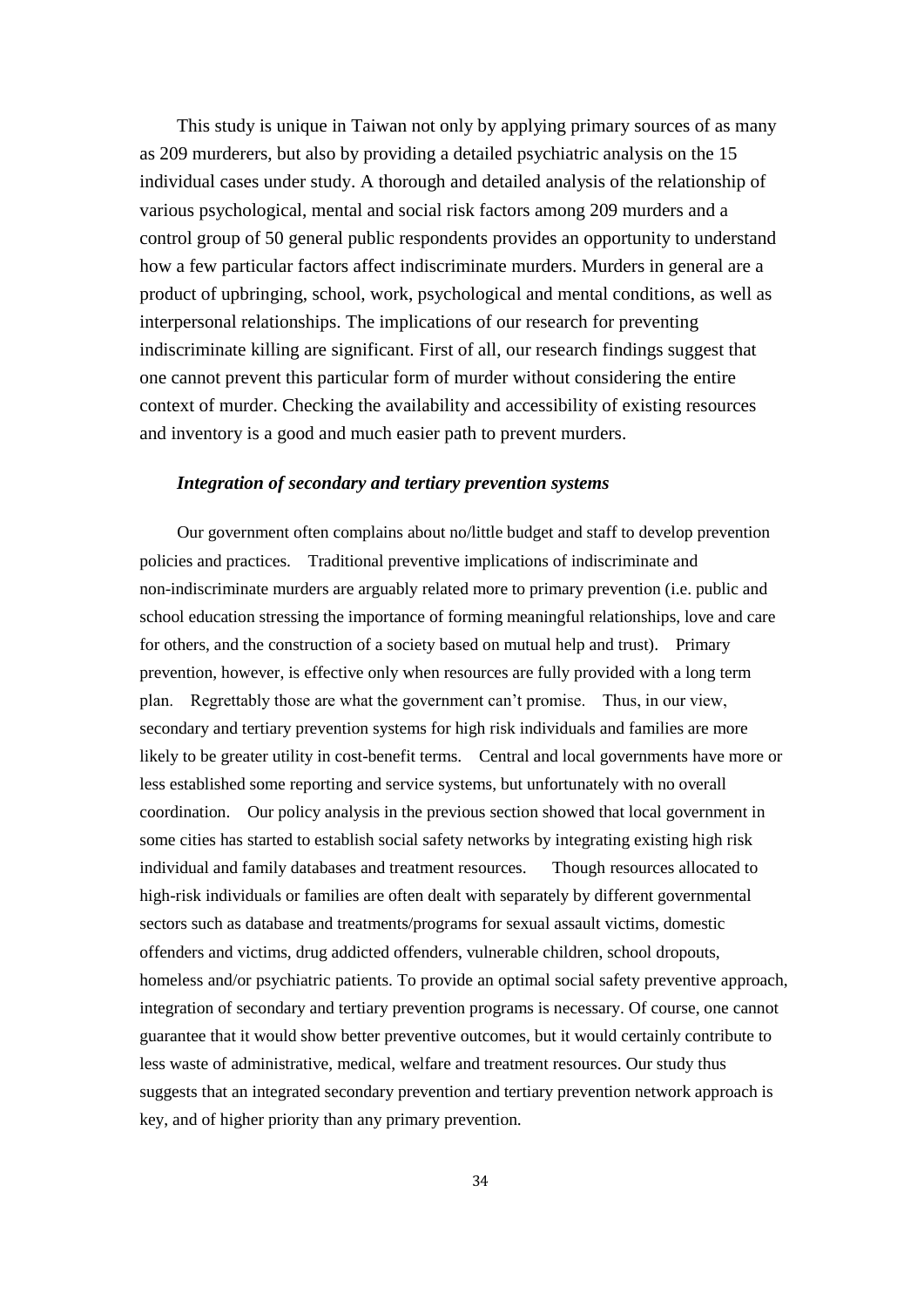# *Multiple tiered system*

A social safety network is better and more efficient at the local level than on a central level. The central government on the other hand should mainly be responsible for budget and audit, not for execution and practice. For local government, a multi-disciplinary team and high-rank team manager/s are recommended to be set up to respond with multi-dimensional agencies and professions/techniques for intervention and prevention of murders. This team is ideally designed to have three vertical tiers, namely: in-take/screening, assessment/diversion, and execution/follow-up. The team manger/s is/are responsible for multi-dimensional agencies meetings, case management and for overseeing the process of treatments and outcomes. By doing so, one should make sure that there is no waiting time or repeated treatments for persons-in-need or at risk, as well as ensuring no information gap between agencies. Horizontally, an *e-cloud* platform of uploading and sharing information about at-risk or in-need persons is also vital in order to reduce the knowledge gap between agencies, administrative meetings and labor. When established, a "big data" approach could eventually predict and provide better risk factor assessment and outcomes of various treatments to murders.

In other words, apart from sharing the e-high risk database, we recommend appointment of a high-rank social safety team manager/s to be in charge of supervising the entire process including in-take, classification, resources allocation and follow-up assessment.

# *Removal of legal and bureaucratic barriers*

A multi-disciplinary team with a multi-tier social safety network cannot work without removing current legal and bureaucratic barriers. With no exceptions, all agencies dealing with at risk or in-need populations, for example domestic violence information centers, sexual assault information centers, drug addiction prevention centers, are bound by laws and regulations on personal data privacy - due to the highly sensitive and confidential personal/family information involved. These laws and regulations create legal barriers to multi-agency collaboration, and even provide reasons for failure to engage in multi-agency collaboration and information exchange.. The other issue preventing multi-disciplinary teamwork is that often public servants and agencies are overwhelmed by the problem of unequal allocation of resources. Some local governments have greater levels of resource for assessment and treatment than others.Some local governments with more at-risk cases than others are not fully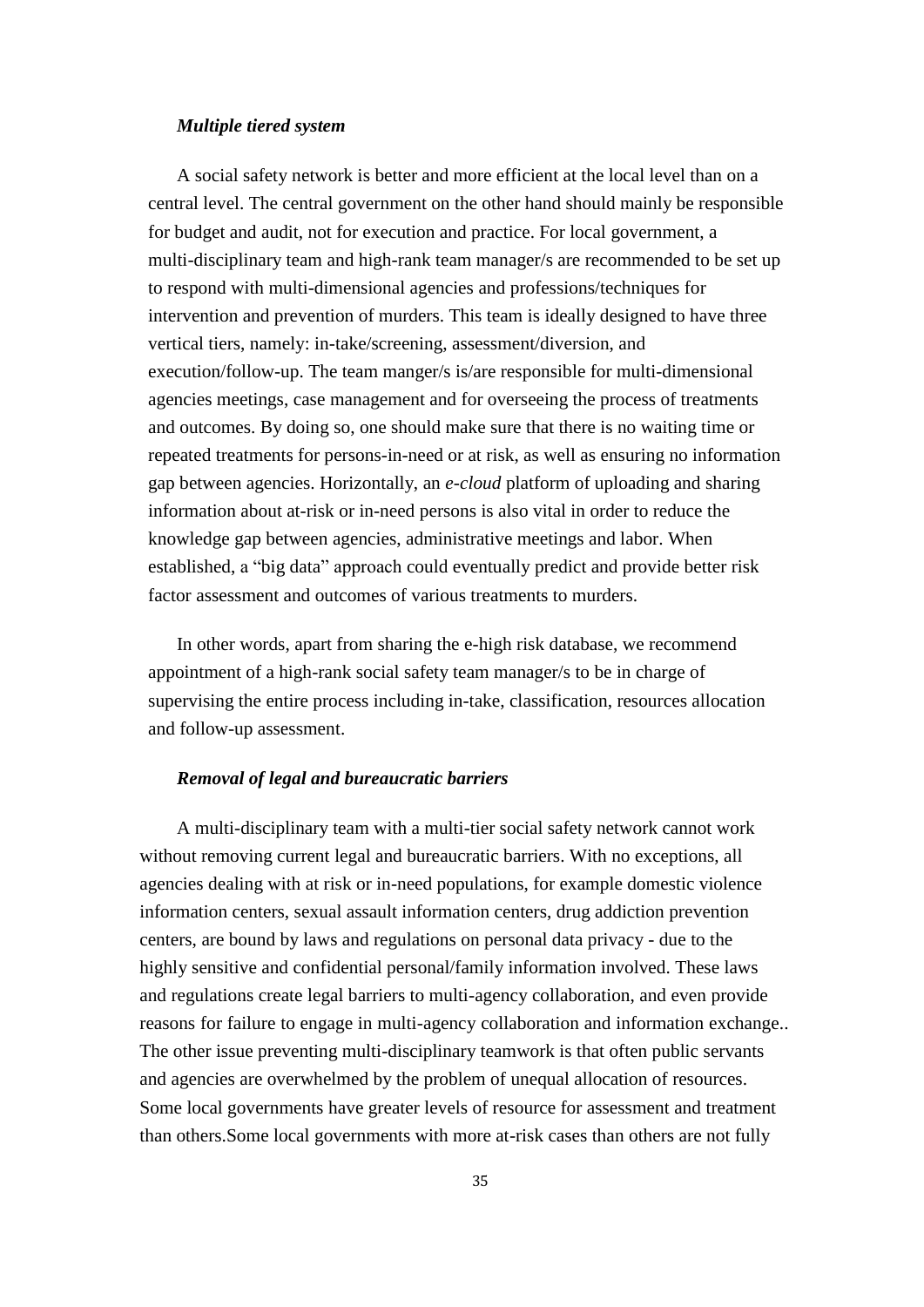equipped with sufficient staff. These legal and resourcing obstacles can only be dealt with by establishing an information sharing legal framework which actively encourages collaborative working as well as providing appropriate resources within the system.

#### *Judicial and administrative collaboration*

Another difficulty for social safety teams is the lack of coordination and collaboration between judicial and administrative agencies. Theoretically, judicial systems (i.e. police, prosecution, court, correction, probation, and rehabilitation agencies) are independent of administrative agencies, and judicial information is strictly confidential in terms of sharing with the public and administrative agencies. A social safety team cannot be effective without appropriate bridging to the judicial sector. That is not to say that judicial systems should break the confidentiality protection of offenders or former offenders, but that it should provide better prison and community treatments/services to prevent the occurrence of future crimes/murders. The best current form of accountable liaison, in our view, would be via probation officers who have access to both legal and social welfare systems, and can gain trust from both these agencies. At the same time, a new teamwork model has to be created to facilitate two key players within this social safety network – namely, team managers and probation officers.

# *Hit rates*

The study also tested an assumed integrated model which would have merged the existing six social safety databases in Taiwan (namely, the school dropout and recovery reporting systems established by the Ministry of Education since 1996, the high risk family reporting system established by the Ministry of Health and Welfare since 2012, the databases of prior juvenile and adult records, the national mental health database and the suicide reporting system) with our 15 individual cases. We found that the highest prediction hit rate would be in the adult prior record judicial system (0.73), followed by the national mental health record (0.60), the high risk family welfare reporting system (0.53), the school dropout reporting system (0.47) as well as the prior juvenile records (0.47) (See Table 7). Among the 15 cases, less than two percent were unaccounted for in the five social safely systems assuming that all systems work as they are designed. Less than one percent was missing if the national suicide reporting system is included. Thus one can conclude that in general such a multi-disciplinary and tier system, if it works effectively, can significantly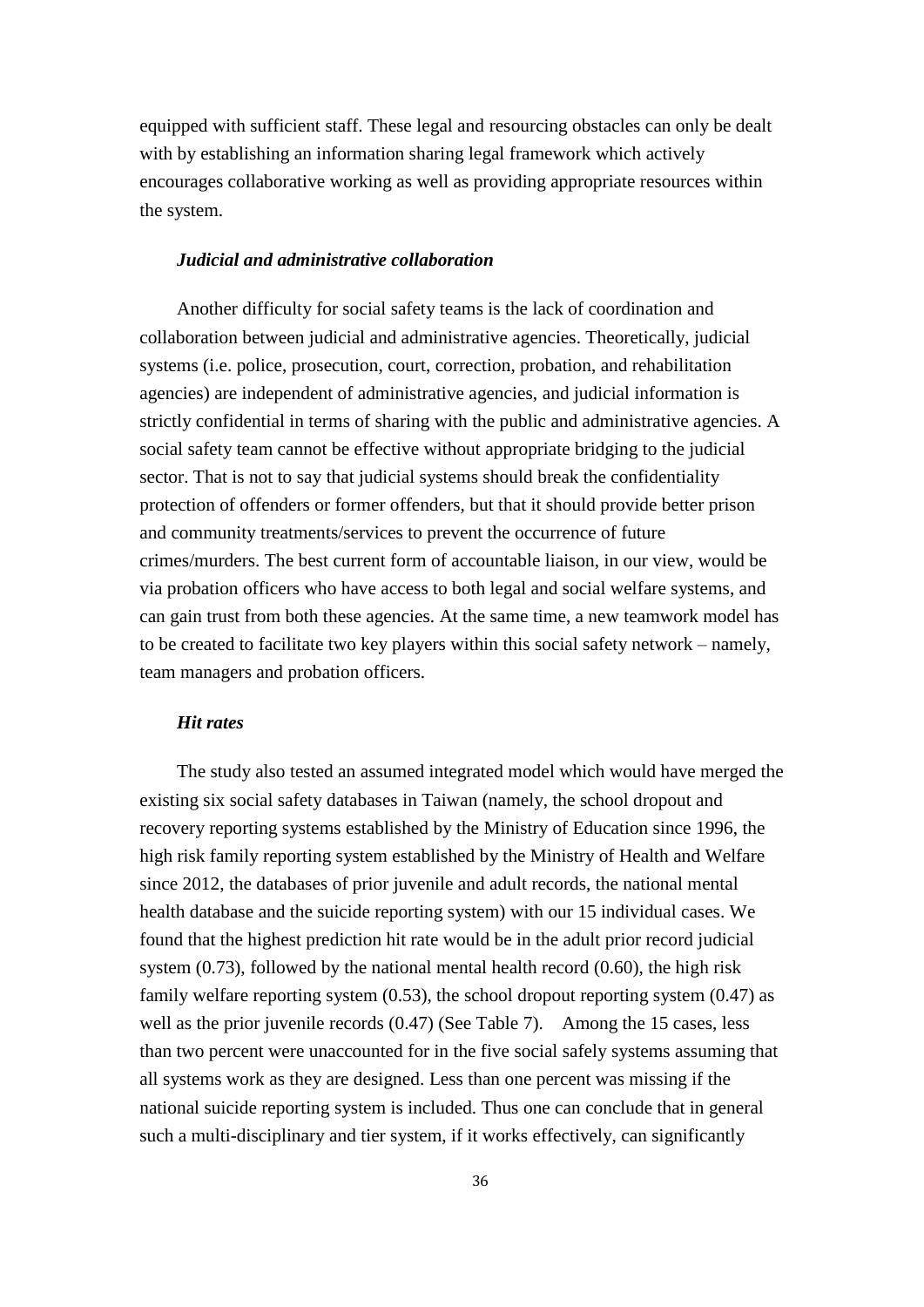contribute to the successful "hit rate" of more than 98% of those persons identified as potential killers. While there is a high likelihood of any at risk or in-need individual being identified by the "network system", it can never be fully effective without instituting good, immediate, and long-term support and treatment programs. Treating and supporting people who are psychologically, socially, economically, and mentally in need, is as important as identifying them. Strong programs could start with health and school systems so that children at a greater risk of turning into potential murderers (for example the abused, the dropouts, the outcasts, the suicidal, the loners, the bullied, and the bullies) will receive early help. It is also particularly important for all professionals to receive special training to assist with the identification and reporting of disaffected, detached, isolated individuals who need help in schools and communities.

|                     | Table 7 Estimated hit rates in various existing social safety network reporting systems |  |
|---------------------|-----------------------------------------------------------------------------------------|--|
| $(Total sample=15)$ |                                                                                         |  |

| Agency      | Education | Health and     |         | Court    | Justice         | Health and |         |
|-------------|-----------|----------------|---------|----------|-----------------|------------|---------|
|             |           | Welfare        |         |          |                 | Welfare    |         |
| <b>Risk</b> | School    | Abused Risk    |         | Juvenile | Adult           | Mental     | Suicide |
| factor      | dropout   | (prior         | family  | prior    | prior           | health     | attem   |
|             |           | to age         | (prior) | records  | records history |            | pt      |
|             |           | 15)            | to age  |          |                 |            |         |
|             |           |                | 15)     |          |                 |            |         |
| cases       | 7         | $\overline{2}$ | 8       | 7        | 11              | $9*$       | 6       |
| Hit rate    | .47       | .13            | .53     | .47      | .73             | .60        | .40     |
| Missing     | .53       | .87            | .47     | .53      | .27             | .40        | .60     |
| rate        |           |                |         |          |                 |            |         |

\*exclude diagnosis during court trials or/and in prisons.

# **Limitations of the Research**

All studies have limitations. This one-year research project had five months to actually execute and complete the project; this was due to delays created by a three month IRB review and three months of administrative paperwork. It is important for us to remind the reader again to refrain from generalization of our findings and the difficult nature of the subject of our research.

# **The gap between legal and criminological typologies**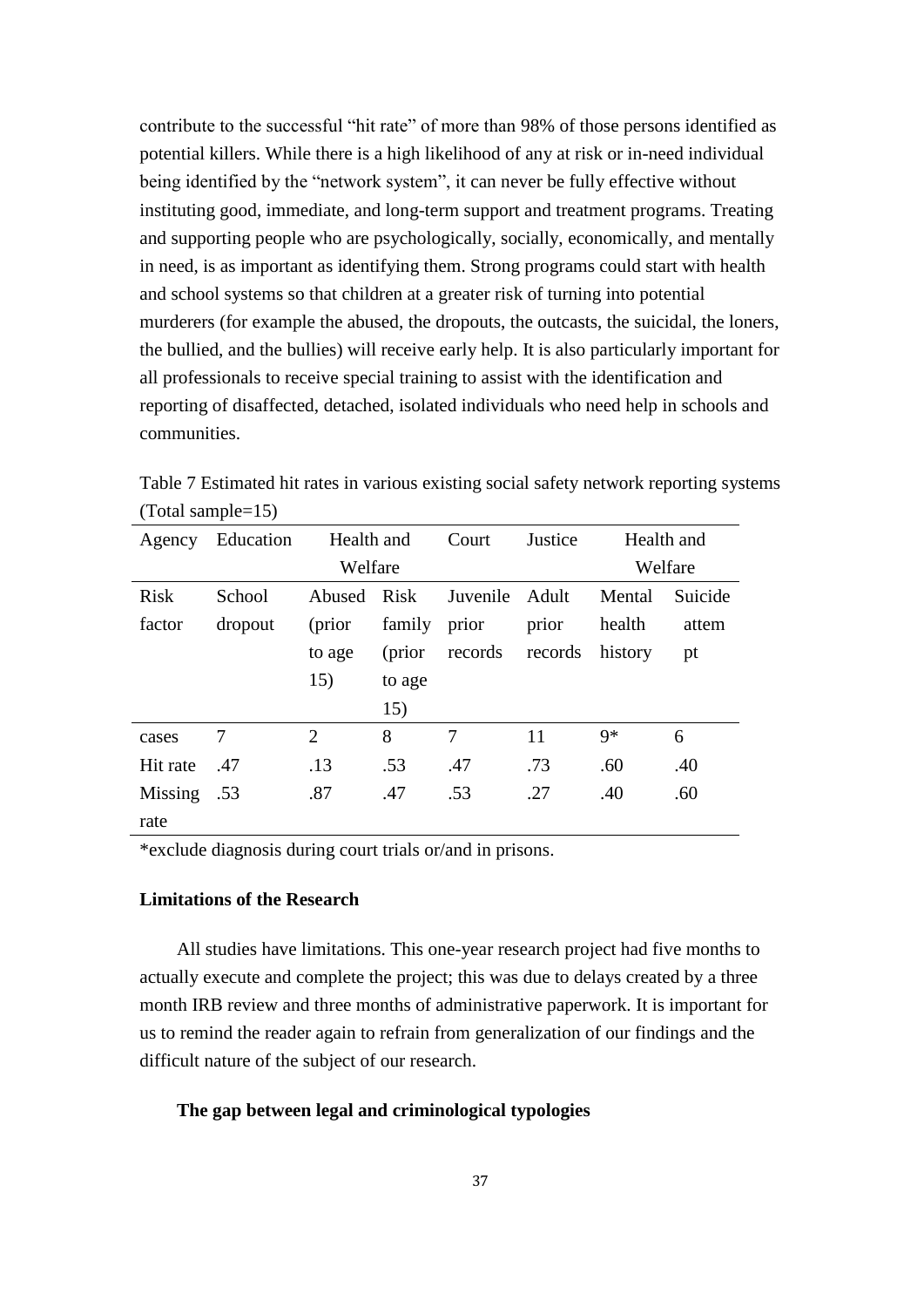The rare occurrence of indiscriminate murders has made the sample size used in this study extremely small. When sample size of is too small, it will be difficult to find significant relationships based on the data, as statistical tests normally require a larger sample size to ensure a representative distribution of the population. The study used a sample framework of all incarcerated murder inmates in prisons, especially limited to the first-degree murderers. It is noted that some of these indiscriminate killers might be charged legally with attempted murders, second degree murders and/or defined as aggregate assaults. Future research can broaden the sample framework by including the above convictions which might legally not be directly related to indiscriminate murders, but indeed be very relevant in criminological terms.

# **Exclusion of high social profile cases**

Noting that the public and government agencies might be more interested in understanding the high profile indiscriminate murder cases, this study deliberately excluded quite a few such cases. One of the reasons is that we found some of these cases were repeatedly reported by media and other researchers. The stories they told and will tell have possibly been contaminated. The other reason is that one of our team members, a forensic psychiatrist, was involved in the forensic psychiatric assessment of these cases.

#### **Memory distortion issues**

Interviews of 15 indiscriminate murderers in prison are difficult to conduct. Most of the interviewees have been incarcerated for at least seven years. Memories of the crime and the crime scenes we asked them to recall were highly challenging to remember and record, and possibly highly unreliable. We found that some of the stories they told us were very much in contrast to their court or/and prison records. It is highly unlikely that these inmates deliberately falsified their memories or lied to us. We want to underline that psychological research tells us that remembering is an unstable and profoundly unreliable process.Human beings remember, erase, and recreate memories all the time for various conscious and unconscious reasons and purposes. We recommend that for those convicted of such murders, that the justice officials organize a regular and multi-disciplinary professional team to conduct in-depth interviews and collect data at the point of conviction.Interviewing closer in time to the actual events, may provide more obviously reliable data.

#### **Control group sampling bias**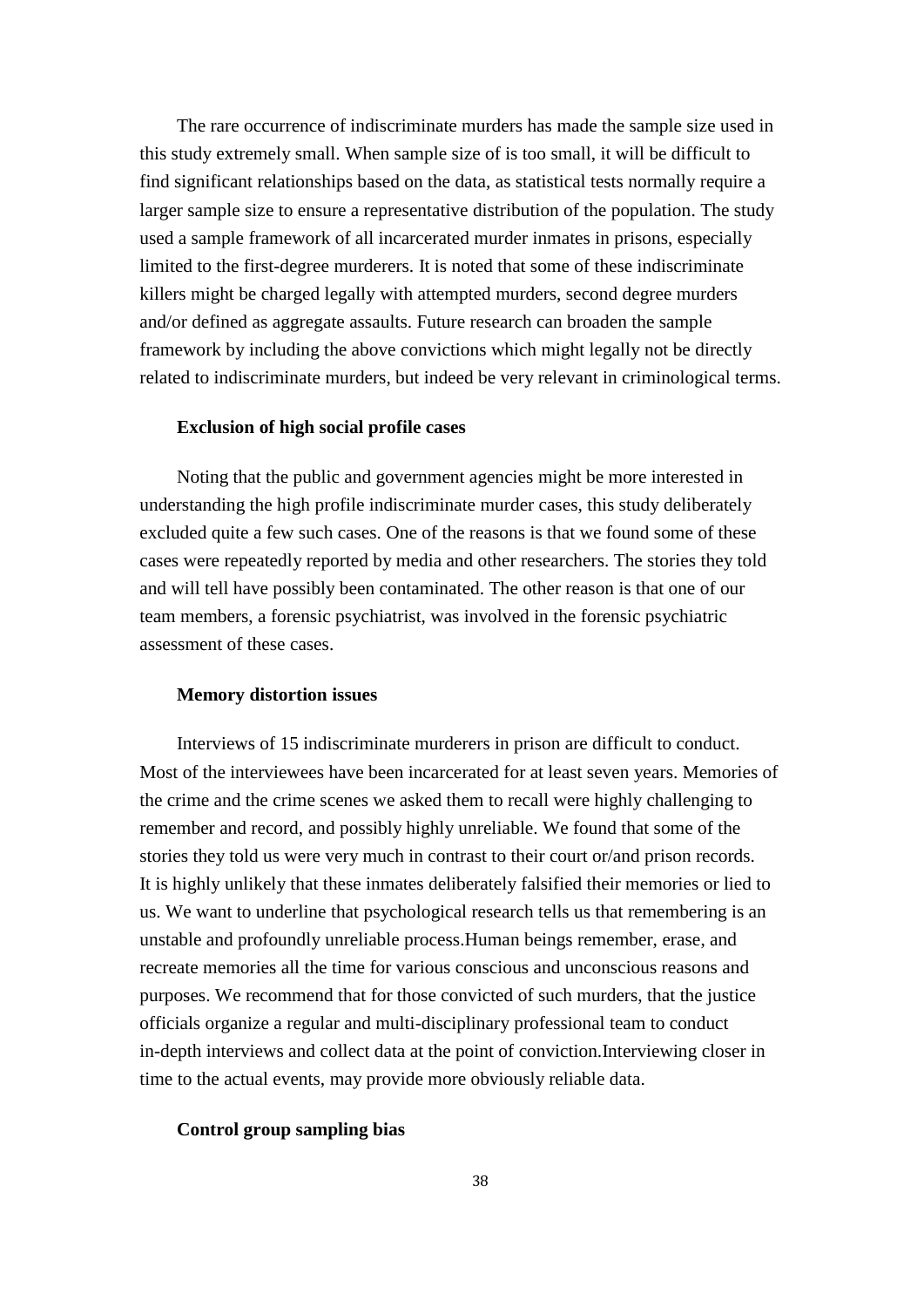We found, after we collected the survey data, that our control group was biased in terms of their representation of the general population. Most of the respondents were young, college educated, and employed as students. This potential bias has inhibited our ability to conduct a thorough interpretation of the statistical findings. We regret not including more general and diverse types of respondents in the survey since this could have helped us understand the psychological, social and medical characteristics of these indiscriminate murderers. There is a need for future researchers to revisit the topic and to revise this bias in order to gather more accurate comparisons and more meaningful analyses of the problems in question.

#### **References**

- Asnis, Gregory M, Kaplan, Margaret L, Hundorfean, Gabriela, & Saeed, Waheed. (1997). Violence and homicidal behaviors in psychiatric disorders. *Psychiatric Clinics of North America, 20*(2), 405-425.
- Cao, Liqun, Hou, Charles, & Huang, Bu. (2008). Correlates of the victim–offender relationship in homicide. *International journal of offender therapy and comparative criminology, 52*(6), 658-672.
- Coid, Jeremy. (1983). The epidemiology of abnormal homicide and murder followed by suicide. *Psychological medicine, 13*(04), 855-860.
- Dietz, P. (1986) Mass, serial and sensational homicides. *Bulletin of the New York Academy of Medicine* 62: 477–491.
- Felson, Marcus. (1994). *Crime and everyday life: Insight and implications for society*. Thousand Oaks, CA: The Pine Forge Press
- Fox, James Alan, & DeLateur, Monica J. (2014). Mass shootings in America: moving beyond Newtown. *Homicide Studies, 18*(1), 125-145.
- Goldstein, Paul J, Brownstein, Henry H, & Ryan, Patrick J. (1992). Drug-related homicide in New York: 1984 and 1988. *Crime & Delinquency, 38*(4), 459-476.
- Healthcare Quality Improvement Partnership (2015) The National Confidential Inquiry into Suicide and Homicide by People with Mental Illness Annual Report 2015: England, Northern Ireland, Scotland and Wales. UK: University of Manchester.
- Knoll, James L. (2010). The "pseudocommando" mass murderer: Part I, the psychology of revenge and obliteration. *Journal of the American Academy of Psychiatry and the Law Online, 38*(1), 87-94.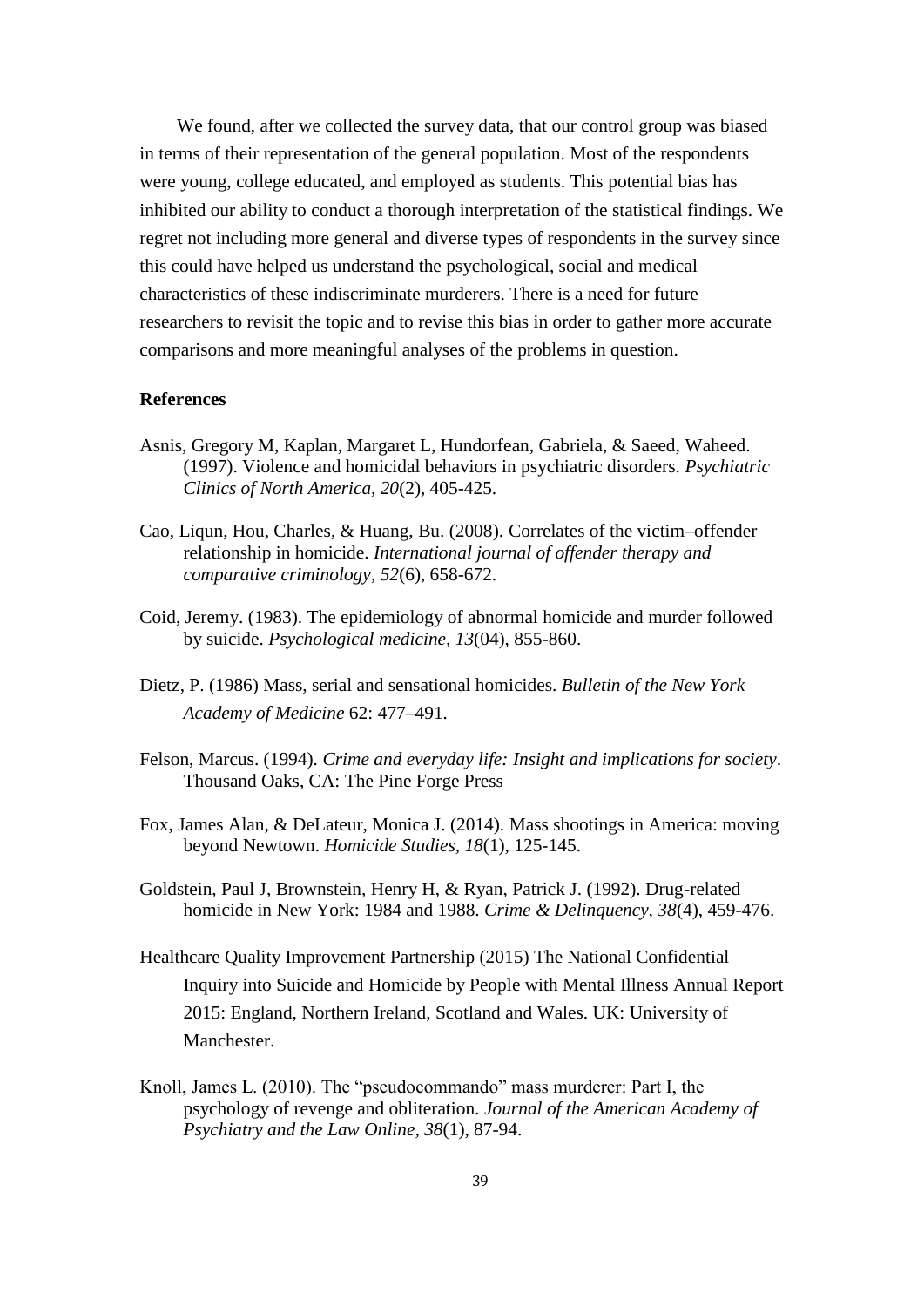- Knoll, James L. (2012). Mass murder: causes, classification, and prevention. *Psychiatric Clinics of North America, 35*(4), 757-780.
- Koh, Kenneth G. W. W., Peng, Gwee Kok, Huak, Chan Yiong, & Koh, K. W. Benjamin. (2005). Are Homicide Offenders Psychiatrically Different From Other Violent Offenders? *Psychiatry, Psychology and Law, 12*(2), 311-318. doi: 10.1375/pplt.12.2.311
- Large, Matthew M, & Nielssen, Olav. (2011). Violence in first-episode psychosis: a systematic review and meta-analysis. *Schizophrenia research, 125*(2), 209-220.
- Levin, Jack, & Madfis, Eric. (2009). Mass murder at school and cumulative strain a sequential model. *American Behavioral Scientist, 52*(9), 1227-1245.
- Loeber, Rolf, Farrington, David P, & Stallings, Rebecca. (2011). The Pittsburgh Youth Study: Risk factors, prediction, and preveniton from childhood. In R. Loeber & D. P. Farrington (Eds.), *Young Homicide Offenders and Victims* (pp. 19-36). New York: Springer.
- Mullen, P (2004) The autogenic (self-generated) massacre. *Behavioral Science and the Law* 22:311–23.
- Marzuk, Peter M, Tardiff, Kenneth, & Hirsch, Charles S. (1992). The epidemiology of murder-suicide. *JAMA, 267*(23), 3179-3183.
- Metzl, J. M., & MacLeish, K. T. (2015). Mental Illness, Mass Shootings, and the Politics of American Firearms. American Journal of Public Health, 105(2), 240–249. http://doi.org/10.2105/AJPH.2014.302242
- Nielssen, Olav B, Yee, Natalia Lin, Millard, Michael M, & Large, Matthew M. (2011). Comparison of first-episode and previously treated persons with psychosis found NGMI for a violent offense. *Psychiatric services*.
- Office for National Statistics (2016) Homicide: Findings from analyses based on the Homicide Index recorded by the Home Office covering different aspects of homicide. UK: ONS.
- Petee, T. A., Padgett, K.G., and York, T. S. (1997) Debunking the stereotype: an examination of mass murder in public places. *Homicide Studies* 1: 317–337.
- Richard-Devantory, S., Chocard, A. S., Bourdel, M. C., Gohier, B., Duflot, J. P., Lhuillier, J. P. and Garre, J. B. (2009) Homicide and major mental disorder: what the social, clinical, and forensic differences between murderers with a major mental disorder and murderers without any mental disorder? *Encephale*, 35(4) 304-314.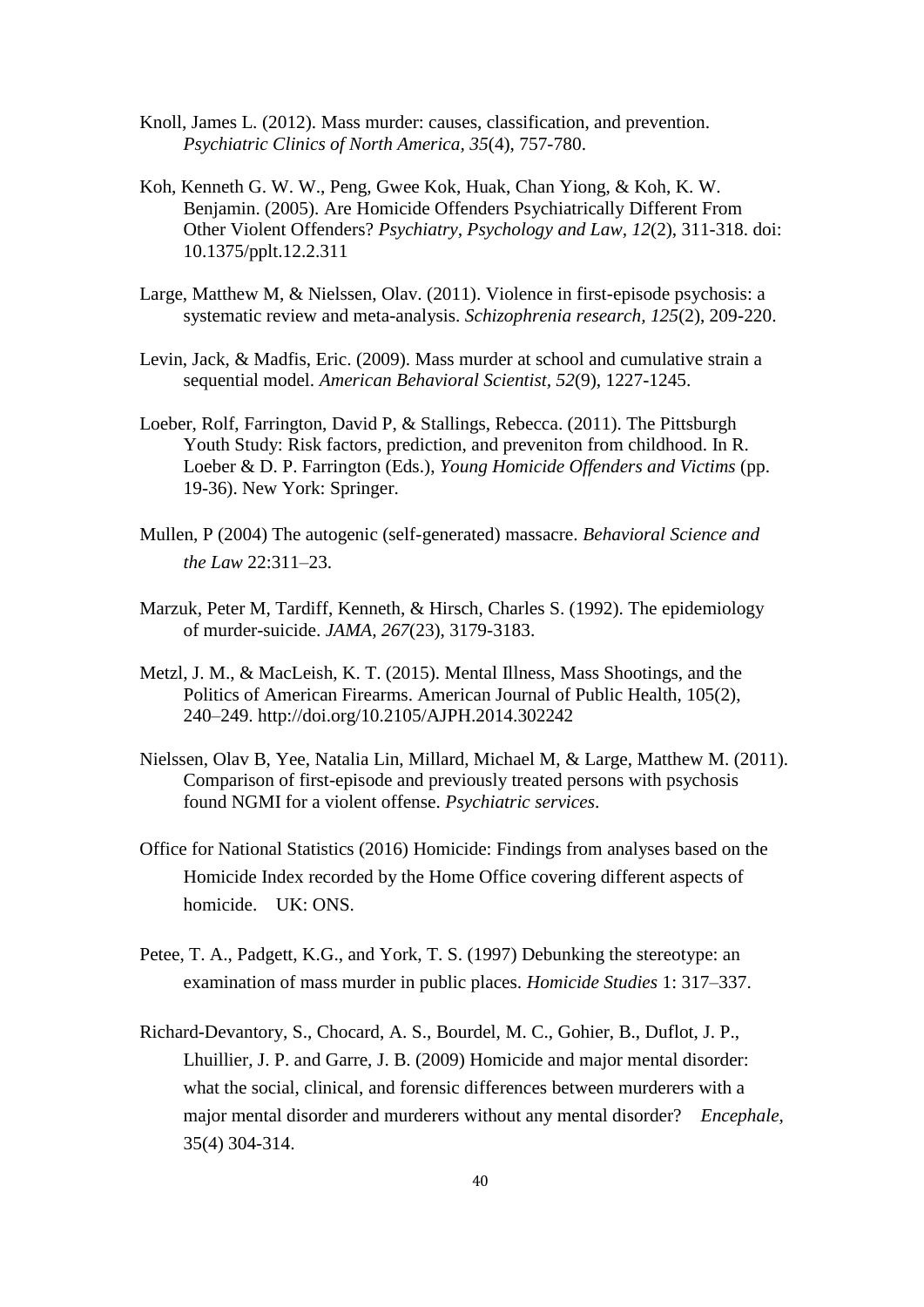- Riedel, Marc. (1987). Stranger violence: Perspectives, issues, and problems. *The Journal of Criminal Law and Criminology (1973-), 78*(2), 223-258.
- Rosenfeld, Richard. (2014). Understanding homicide and aggravated assault *Encyclopedia of Criminology and Criminal Justice* (pp. 5355-5370): Springer.
- Salfati, C Gabrielle, & Canter, David V. (1999). Differentiating Stranger Murders: Profiling O ender Characteristics from Behavioral Styles. *Behav. Sci. Law, 17*, 391-406.
- Swinson, Nicola, Flynn, Sandra M, While, David, Roscoe, Alison, Kapur, Navneet, Appleby, Louis, & Shaw, Jenny. (2011). Trends in rates of mental illness in homicide perpetrators. *The British Journal of Psychiatry, 198*(6), 485-489.
- Swanson, J. W. (2011). Explaining rare acts of violence: the limits of evidence from population research.
- Wallace, C., Mullen, P. E. and Burgress., P. (2004) Criminal offending in schizophrenia over a 25 years period marked by deinstitutionalization and increasing prevalence of comorbid substance use disorders. *The American Journal of Psychiatry* 161(4): 716-727.
- 吳建昌(2016)從精神衛生及社會經濟政策省思臺灣無差別殺/傷人事件之防治, 犯罪與刑事司法研究 26:53-82。
- 吳臺齡(2017)從心理病態的脈絡來理解無差別殺人者-以 2014 年臺北捷運大 量殺人事件為例,犯罪與刑事司法研究 27:43-58。
- 李茂生(2016)隨機殺人事件的成因與對策初探─一個不可能的任務?犯罪與刑 事司法研究 26:113-124。
- 周愫嫻(2016)無差別殺人犯罪:一種罕見而荒謬的暴力型態。犯罪與刑事司法 研究 26:83-112。
- 侯崇文(1999)殺人事件中犯罪者與被害人關係研究。刑事政策與犯罪研究論 文集 2: 23-60。臺北:法務部。
- 許春金等人(2015)中華民國 103 年犯罪狀況及其分析-2014 犯罪趨勢關鍵報告。 法務部:司法官學院委託研究報告。
- 楊士隆(1999)臺灣地區殺人犯罪之研究:多面像成因之實證調查。犯罪學期刊  $4:185-224$